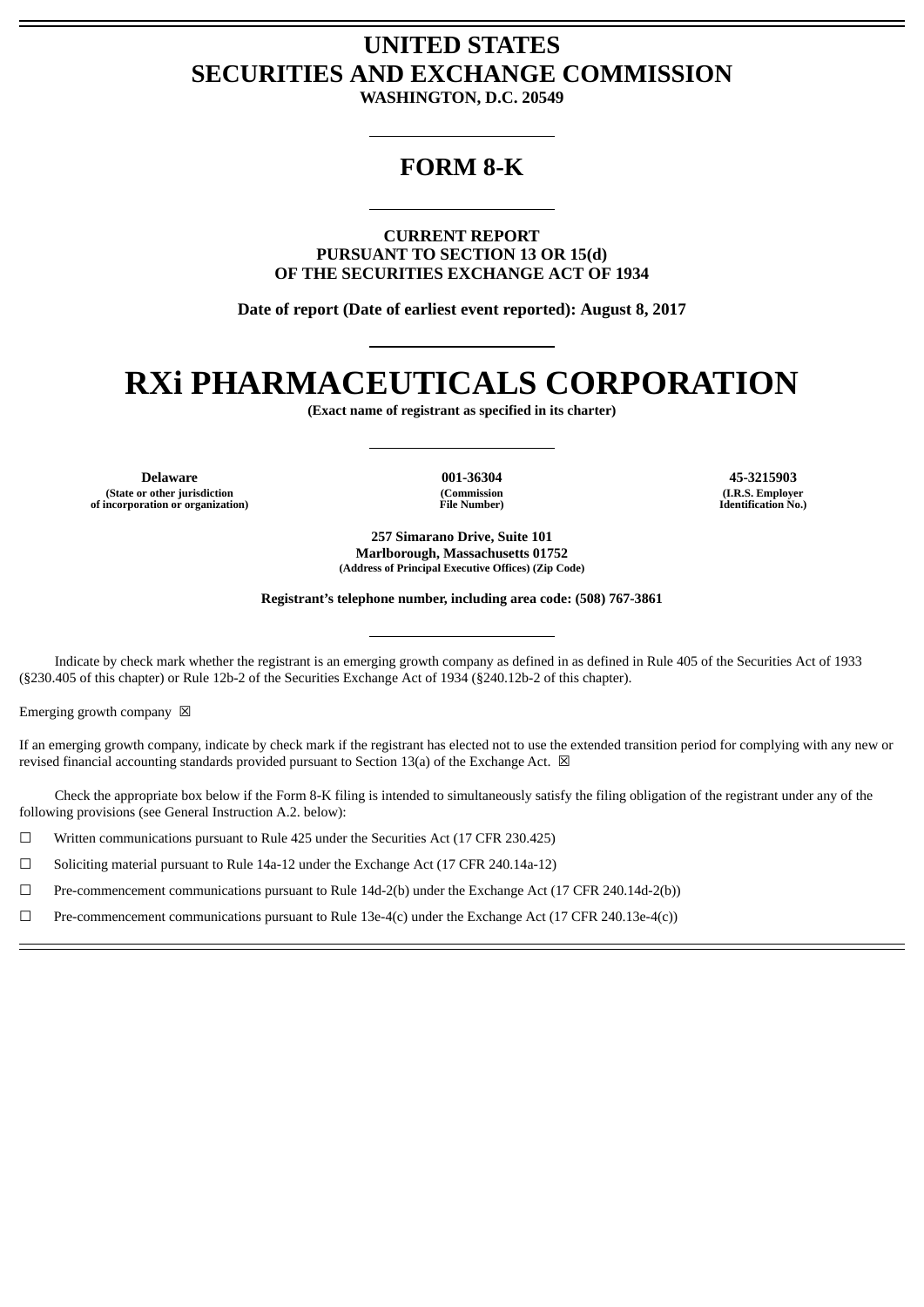# **Item 1.01 Entry into a Material Definitive Agreement**

On August 8, 2017, RXi Pharmaceuticals Corporation ("we" or the "Company") entered into a purchase agreement (the "Purchase Agreement") and a registration rights agreement (the "Registration Rights Agreement") with Lincoln Park Capital Fund, LLC ("LPC"), pursuant to which the Company has the right to sell to LPC up to \$15,000,000 in shares of the Company's common stock, \$0.0001 par value per share (the "Common Stock"), subject to certain limitations and conditions set forth in the Purchase Agreement.

Under the Purchase Agreement, the Company has the right, from time to time at its sole discretion and subject to certain conditions, to direct LPC to purchase up to 150,000 shares of Common Stock on any business day, provided that one business day has passed since the most recent purchase. The purchase price of shares of Common Stock pursuant to the Purchase Agreement will be based on the market prices of the Common Stock at the time of such purchases as set forth in the Purchase Agreement. Such sales of Common Stock by the Company, if any, may occur from time to time, at the Company's option, over the 30-month period commencing on the date that a registration statement, which the Company agreed to file with the Securities and Exchange Commission (the "SEC") pursuant to the Registration Rights Agreement, is declared effective by the SEC and a final prospectus in connection therewith is filed and the other terms and conditions of the Purchase Agreement are satisfied.

The Company may increase the amount which it directs LPC to purchase, up to a maximum of 500,000 shares of Common Stock, if on the date of the purchase the closing sale price of the Common Stock is not below certain threshold prices, as set forth in the Purchase Agreement, subject in each case to \$1,000,000 in total purchase proceeds per purchase date. In addition to regular purchases, the Company may also direct LPC to purchase additional amounts as accelerated purchases or as additional purchases if the closing sale price of the Common Stock is not below certain threshold prices, as set forth in the Purchase Agreement. In all instances, the Company may not sell shares of its Common Stock to LPC under the Purchase Agreement if it would result in LPC beneficially owning more than 9.99% of the Common Stock.

LPC represented to the Company, among other things, that it was an "accredited investor" (as such term is defined in Rule 501(a) of Regulation D under the Securities Act of 1933, as amended (the "Act")), and the Company sold the securities in reliance upon private placement exemptions from the registration requirements under Section 4(a)(2) of the Act, as well as Rule 506 under Regulation D under the Act.

The Purchase Agreement and the Registration Rights Agreement contain customary representations, warranties, agreements and conditions to completing future sale transactions, indemnification rights and obligations of the parties. The Company has the right to terminate the Purchase Agreement at any time, at no cost or penalty. During any "event of default" under the Purchase Agreement, all of which are outside of LPC's control, LPC does not have the right to terminate the Purchase Agreement; however, the Company may not initiate any regular or other purchase of shares by LPC, until such event of default is cured.

Actual sales of shares of Common Stock to LPC under the Purchase Agreement will depend on a variety of factors to be determined by the Company from time to time, including, among others, market conditions, the trading price of the Common Stock and determinations by the Company as to the appropriate sources of funding for the Company and its operations. As a commitment fee for entering into the Purchase Agreement, the Company has agreed to issue to LPC 450,000 shares of Common Stock (the "Commitment Shares"). The Company will not receive any cash proceeds from the issuance of the Commitment Shares.

2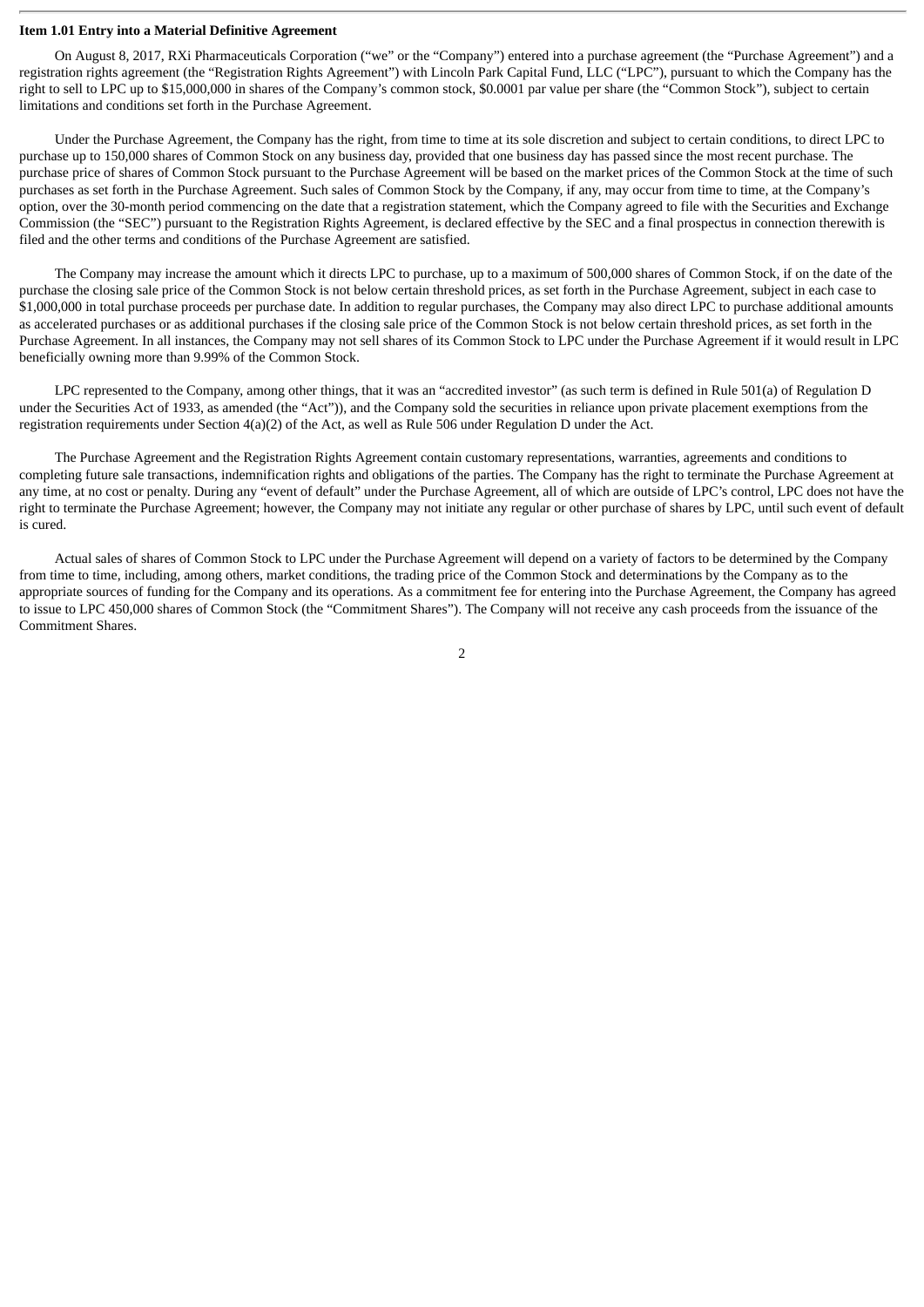The net proceeds under the Purchase Agreement to the Company will depend on the frequency and prices at which the Company sells shares of its stock to LPC. The Company expects that any proceeds received by the Company from such sales to LPC will be used for working capital and general corporate purposes.

This current report on Form 8-K shall not constitute an offer to sell or a solicitation of an offer to buy any shares of Common Stock, nor shall there be any sale of shares of Common Stock in any state or jurisdiction in which such an offer, solicitation or sale would be unlawful prior to registration or qualification under the securities laws of any such state or other jurisdiction.

The foregoing descriptions of the Purchase Agreement and the Registration Rights Agreement are qualified in their entirety by reference to the full text of such agreements, copies of which are attached hereto as Exhibit 10.1 and 10.2, respectively, and each of which is incorporated herein in its entirety by reference. The representations, warranties and covenants contained in such agreements were made only for purposes of such agreements and as of specific dates, were solely for the benefit of the parties to such agreements, and may be subject to limitations agreed upon by the contracting parties.

# **Item 3.02 Unregistered Sales of Equity Securities.**

The disclosure set forth above under Item 1.01 regarding the potential offering and sale of up to \$15,000,000 of shares of Common Stock under the Purchase Agreement, plus the issuance of the Commitment Shares, is incorporated herein by reference.

#### **Item 9.01. Financial Statements and Exhibits.**

(d) Exhibits.

| <b>Exhibit No.</b> | <b>Description</b>                                                                                                                               |
|--------------------|--------------------------------------------------------------------------------------------------------------------------------------------------|
| 10.1               | Purchase Agreement, dated as of August 8, 2017 by and between RXi Pharmaceuticals Corporation and Lincoln Park Capital Fund, LLC.                |
| 10.2               | Registration Rights Agreement, dated as of August 8, 2017, by and between RXi Pharmaceuticals Corporation and Lincoln Park Capital<br>Fund, LLC. |

\* \* \* 3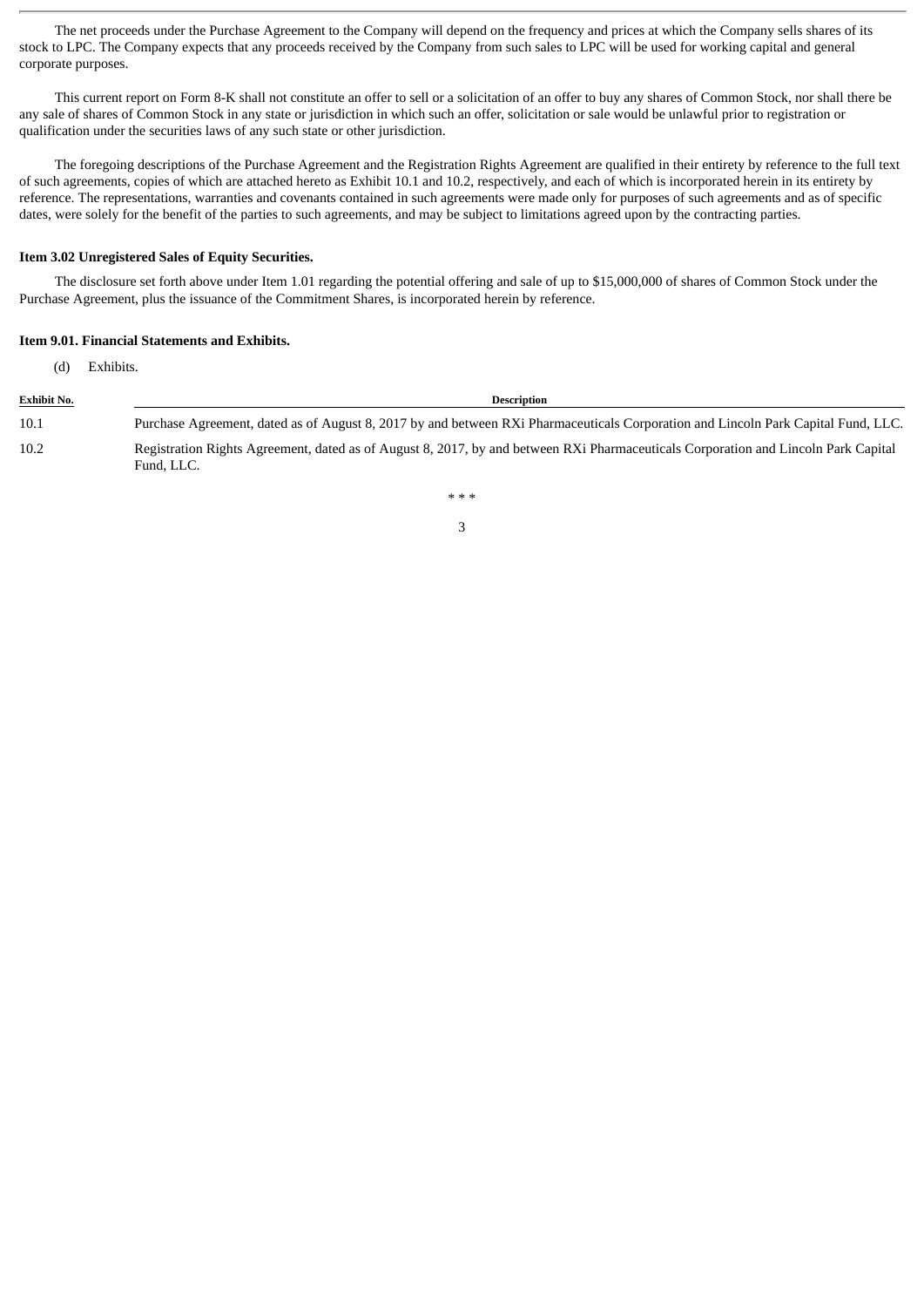**SIGNATURES**

Pursuant to the requirements of the Securities Exchange Act of 1934, the registrant has duly caused this report to be signed on its behalf by the undersigned hereunto duly authorized.

# RXi PHARMACEUTICALS CORPORATION

Date: August 9, 2017 **By:** /s/ Geert Cauwenbergh

| Geert Cauwenbergh, Dr. Med. Sc. |  |
|---------------------------------|--|
| <b>Chief Executive Officer</b>  |  |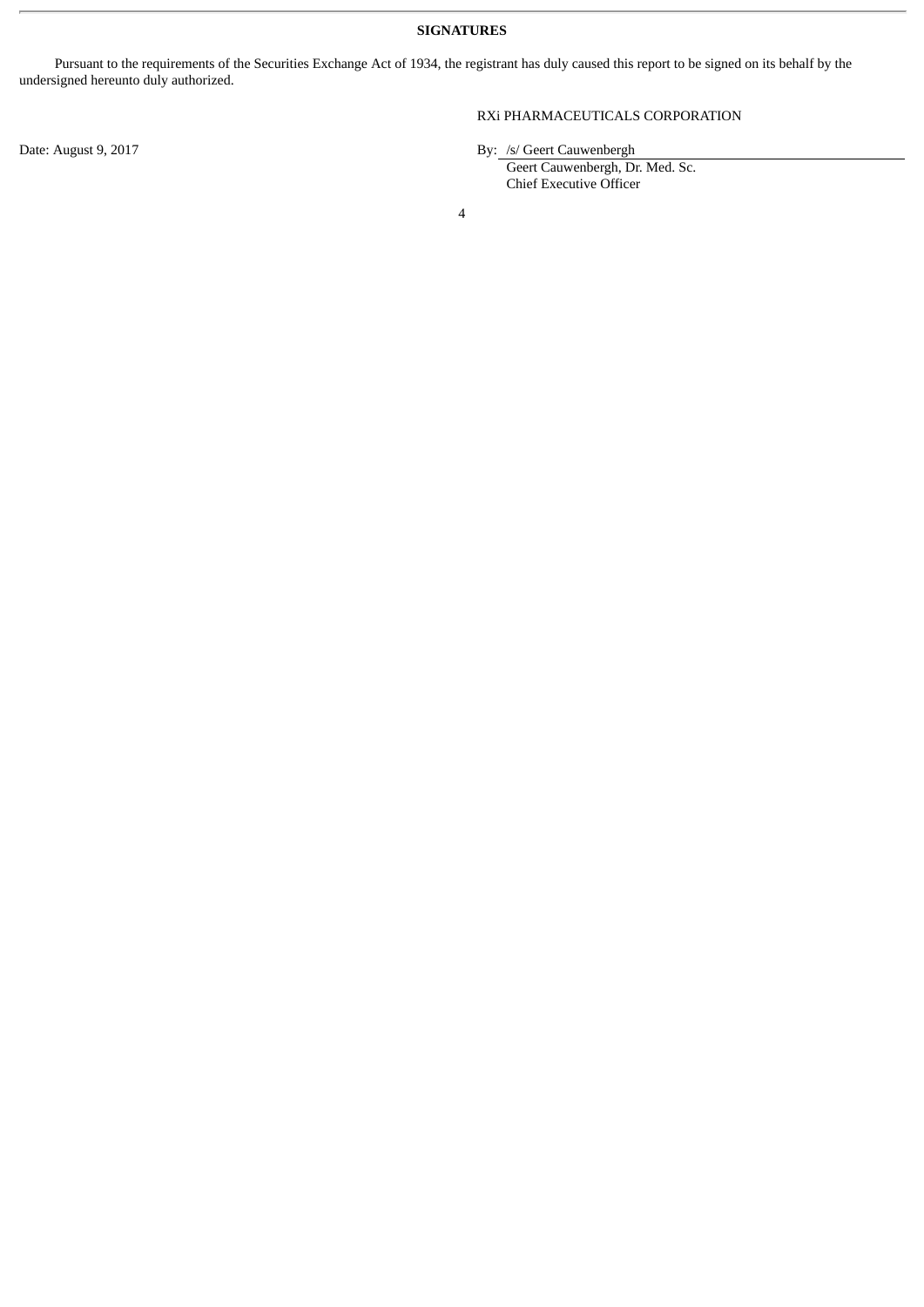#### **PURCHASE AGREEMENT**

**PURCHASE AGREEMENT** (the "Agreement"), dated as of August 8, 2017, by and between **RXi PHARMACEUTICALS CORPORATION**, a Delaware corporation (the "Company"), and **LINCOLN PARK CAPITAL FUND, LLC**, an Illinois limited liability company (the "Investor").

#### **WHEREAS:**

Subject to the terms and conditions set forth in this Agreement, the Company wishes to sell to the Investor, and the Investor wishes to buy from the Company, up to Fifteen Million Dollars (\$15,000,000) of the Company's common stock, \$0.0001 par value per share (the "Common Stock"). The shares of Common Stock to be purchased hereunder are referred to herein as the "Purchase Shares."

NOW THEREFORE, in consideration of the mutual covenants contained in this Agreement, and for other good and valuable consideration, the receipt and adequacy of which are hereby acknowledged, the Company and the Investor hereby agree as follows:

# **1. CERTAIN DEFINITIONS.**

For purposes of this Agreement, the following terms shall have the following meanings:

(a) "Accelerated Purchase Share Amount" means, with respect to any Accelerated Purchase made pursuant to Section 2(b) hereof, the number of Purchase Shares directed by the Company to be purchased by the Investor on an Accelerated Purchase Notice, which number of Purchase Shares shall not exceed the lesser of (i) 300% of the number of Purchase Shares directed by the Company to be purchased by the Investor pursuant to the corresponding Regular Purchase Notice for the corresponding Regular Purchase referred to in Section 2(b) hereof (subject to the Purchase Share limitations contained in Section 2(a) hereof) and (ii) the Accelerated Purchase Share Percentage multiplied by the trading volume of the Common Stock on the Principal Market during normal trading hours on the Accelerated Purchase Date.

(b) "Accelerated Purchase Date" means, with respect to any Accelerated Purchase made pursuant to Section 2(b) hereof, the Business Day immediately following the applicable Purchase Date with respect to the corresponding Regular Purchase referred to in Section 2(b) hereof.

(c) "Accelerated Purchase Notice" means, with respect to any Accelerated Purchase made pursuant to Section 2(b) hereof, an irrevocable written notice from the Company to the Investor directing the Investor to buy a specified Accelerated Purchase Share Amount on the applicable Accelerated Purchase Date pursuant to Section 2(b) hereof at the applicable Accelerated Purchase Price.

(d) "Accelerated Purchase Share Percentage" means, with respect to any Accelerated Purchase made pursuant to Section 2(b) hereof, thirty percent (30%).

(e) "Accelerated Purchase Price" means, with respect to any particular Accelerated Purchase made pursuant to Section 2(b) hereof, the lower of (i) ninety-seven percent (97%) of the VWAP during (A) the entire trading day on the Accelerated Purchase Date, if the volume of shares of Common Stock traded on the Principal Market on the Accelerated Purchase Date has not exceeded the Accelerated Purchase Share Volume Maximum, or (B) the portion of the trading day of the Accelerated Purchase Date (calculated starting at the beginning of normal trading hours) until such time at which the volume of shares of Common Stock traded on the Principal Market has exceeded the Accelerated Purchase Share Volume Maximum and (ii) the Closing Sale Price on the Accelerated Purchase Date (to be appropriately adjusted for any reorganization, recapitalization, non-cash dividend, stock split, reverse stock split or other similar transaction).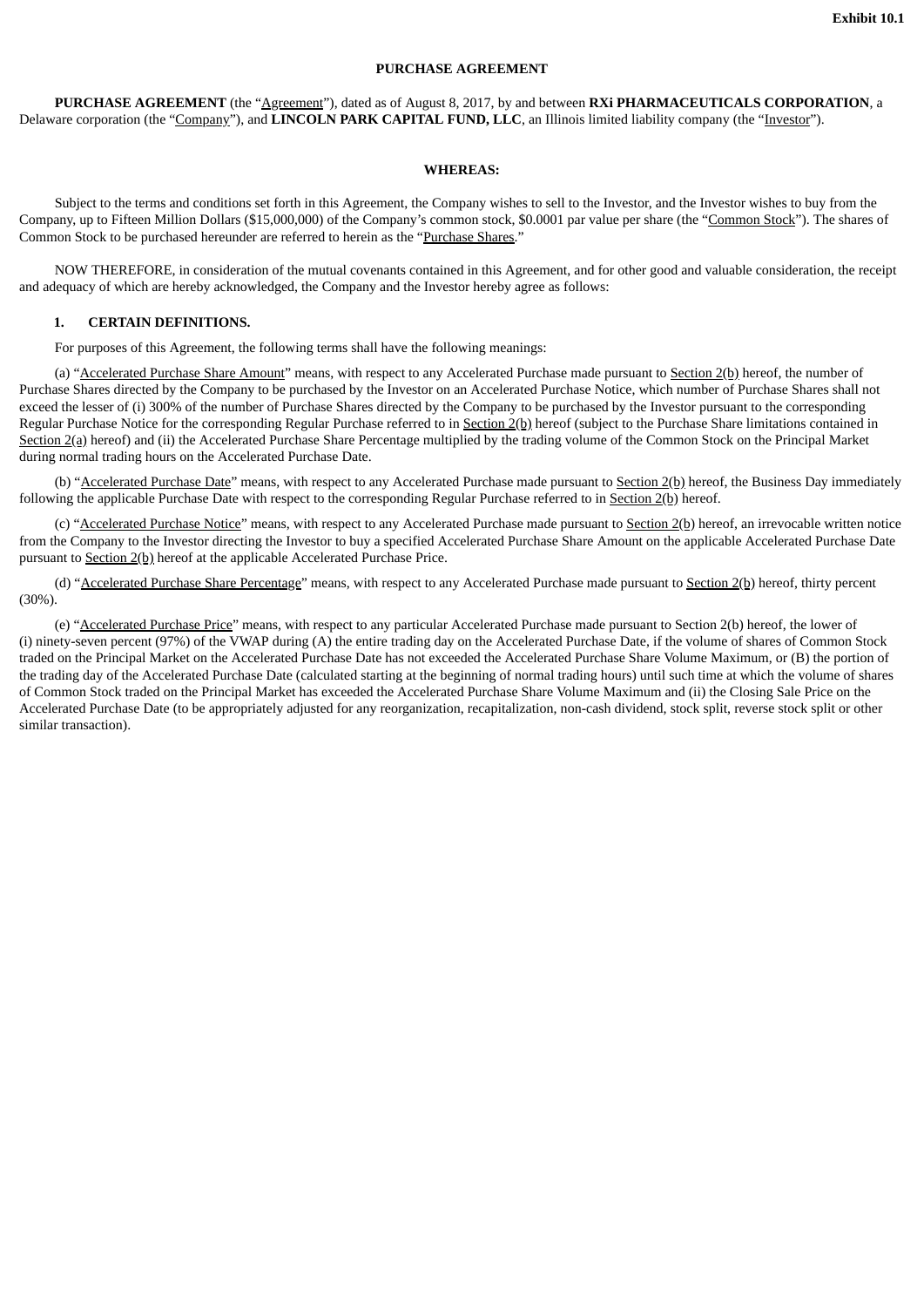(f) "Accelerated Purchase Share Volume Maximum" means the number of shares of Common Stock traded on the Principal Market during normal trading hours on the Accelerated Purchase Date equal to (i) the amount of shares of Common Stock properly directed by the Company to be purchased on the Accelerated Purchase Notice, divided by (ii) the Accelerated Purchase Share Percentage (to be appropriately adjusted for any reorganization, recapitalization, non-cash dividend, stock split, reverse stock split or other similar transaction).

(g) "Additional Purchase Notice" means, with respect to any Additional Purchase pursuant to Section  $2(c)$  hereof, an irrevocable written notice from the Company to the Investor directing the Investor to buy such applicable amount of Purchase Shares at the applicable Additional Purchase Price as specified by the Company therein on the Purchase Date.

(h) "Additional Purchase Price" means, with respect to any Additional Purchase made pursuant to Section  $2(c)$  hereof, the lower of: (i) \$2.00 per share and (ii) ninety-five percent (95%) of the Purchase Price (as defined below) (in each case, to be appropriately adjusted for any reorganization, recapitalization, non-cash dividend, stock split or other similar transaction that occurs on or after the date of this Agreement).

(i) "Available Amount" means, initially, Fifteen Million Dollars (\$15,000,000) in the aggregate, which amount shall be reduced by the Purchase Amount each time the Investor purchases shares of Common Stock pursuant to Section 2 hereof.

(j) "Average Price" means a price per Purchase Share (rounded to the nearest tenth of a cent) equal to the quotient obtained by dividing (i) the aggregate gross purchase price paid by the Investor for all Purchase Shares purchased pursuant to this Agreement, by (ii) the aggregate number of Purchase Shares issued pursuant to this Agreement.

(k) "Bankruptcy Law" means Title 11, U.S. Code, or any similar federal or state law for the relief of debtors.

(l) "Base Price" means a price per Purchase Share equal to the sum of (i) the Signing Market Price and (ii) \$0.0622 (subject to adjustment for any reorganization, recapitalization, non-cash dividend, stock split, reverse stock split or other similar transaction that occurs on or after the date of this Agreement).

(m) "Business Day" means any day on which the Principal Market is open for trading, including any day on which the Principal Market is open for trading for a period of time less than the customary time.

(n) "Closing Sale Price" means, for any security as of any date, the last closing sale price for such security on the Principal Market as reported by the Principal Market.

(o) "Confidential Information" means any information disclosed by either party to the other party, either directly or indirectly, in writing, orally or by inspection of tangible objects (including, without limitation, documents, prototypes, samples, plant and equipment), which is designated as "Confidential," "Proprietary" or some similar designation. Information communicated orally shall be considered Confidential Information if such information is confirmed in writing as being Confidential Information within ten (10) Business Days after the initial disclosure. Confidential Information may also include information disclosed to a disclosing party by third parties. Confidential Information shall not, however,

 $-2-$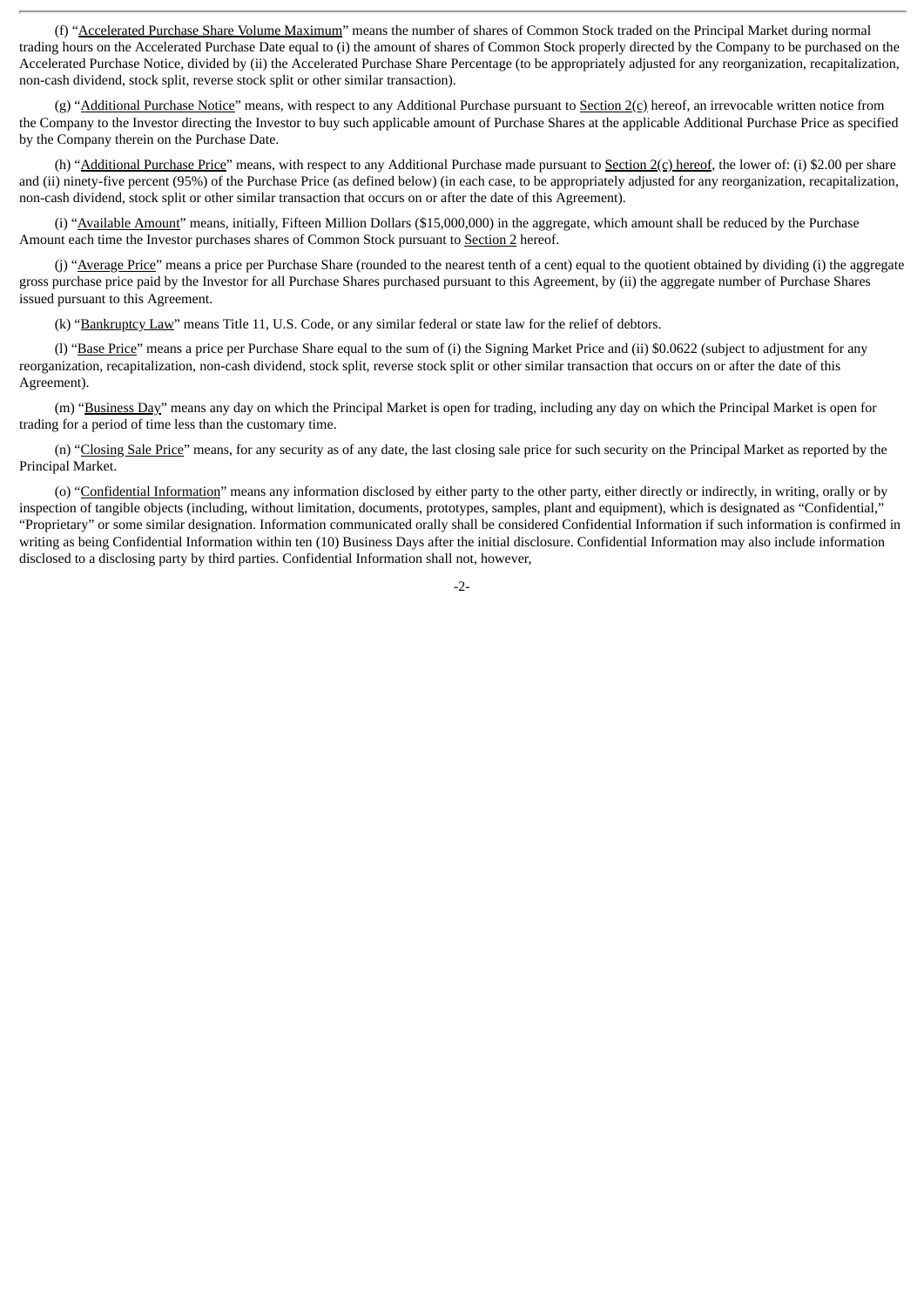include any information which (i) was publicly known and made generally available in the public domain prior to the time of disclosure by the disclosing party; (ii) becomes publicly known and made generally available after disclosure by the disclosing party to the receiving party through no action or inaction of the receiving party; (iii) is already in the possession of the receiving party without confidential restriction at the time of disclosure by the disclosing party as shown by the receiving party's files and records immediately prior to the time of disclosure; (iv) is obtained by the receiving party from a third party without a breach of such third party's obligations of confidentiality; (v) is independently developed by the receiving party without use of or reference to the disclosing party's Confidential Information, as shown by documents and other competent evidence in the receiving party's possession; or (vi) is required by law to be disclosed by the receiving party, provided that the receiving party gives the disclosing party prompt written notice of such requirement prior to such disclosure and assistance in obtaining an order protecting the information from public disclosure.

(p) "Custodian" means any receiver, trustee, assignee, liquidator or similar official under any Bankruptcy Law.

(q) "DTC" means The Depository Trust Company, or any successor performing substantially the same function for the Company.

(r) "DWAC Shares" means shares of Common Stock that are (i) issued in electronic form, (ii) freely tradable and transferable and without restriction on resale and (iii) timely credited by the Company to the Investor's or its designee's specified Deposit/Withdrawal at Custodian (DWAC) account with DTC under its Fast Automated Securities Transfer (FAST) Program, or any similar program hereafter adopted by DTC performing substantially the same function.

(s) "Exchange Act" means the Securities Exchange Act of 1934, as amended, and the rules and regulations promulgated thereunder.

(t) "Material Adverse Effect" means any material adverse effect on (i) the enforceability of any Transaction Document, (ii) the results of operations, assets, business or financial condition of the Company and its Subsidiaries, taken as a whole, other than any material adverse effect that resulted exclusively from (A) any change in the United States or foreign economies or securities or financial markets in general that does not have a disproportionate effect on the Company and its Subsidiaries, taken as a whole, (B) any change that generally affects the industry in which the Company and its Subsidiaries operate that does not have a disproportionate effect on the Company and its Subsidiaries, taken as a whole, (C) any change arising in connection with earthquakes, other acts of God, hostilities, acts of war, sabotage or terrorism or military actions or any escalation or material worsening of any such hostilities, acts of war, sabotage or terrorism or military actions existing as of the date hereof, (D) any action taken by the Investor, its affiliates or its or their successors and assigns with respect to the transactions contemplated by this Agreement, (E) the effect of any change in applicable laws or accounting rules that does not have a disproportionate effect on the Company and its Subsidiaries, taken as a whole, or (F) any change resulting from compliance with terms of this Agreement or the consummation of the transactions contemplated by this Agreement, or (iii) the Company's ability to perform in any material respect on a timely basis its obligations under any Transaction Document to be performed as of the date of determination.

(u) "Maturity Date" means the first day of the month immediately following the thirty (30) month anniversary of the Commencement Date.

-3-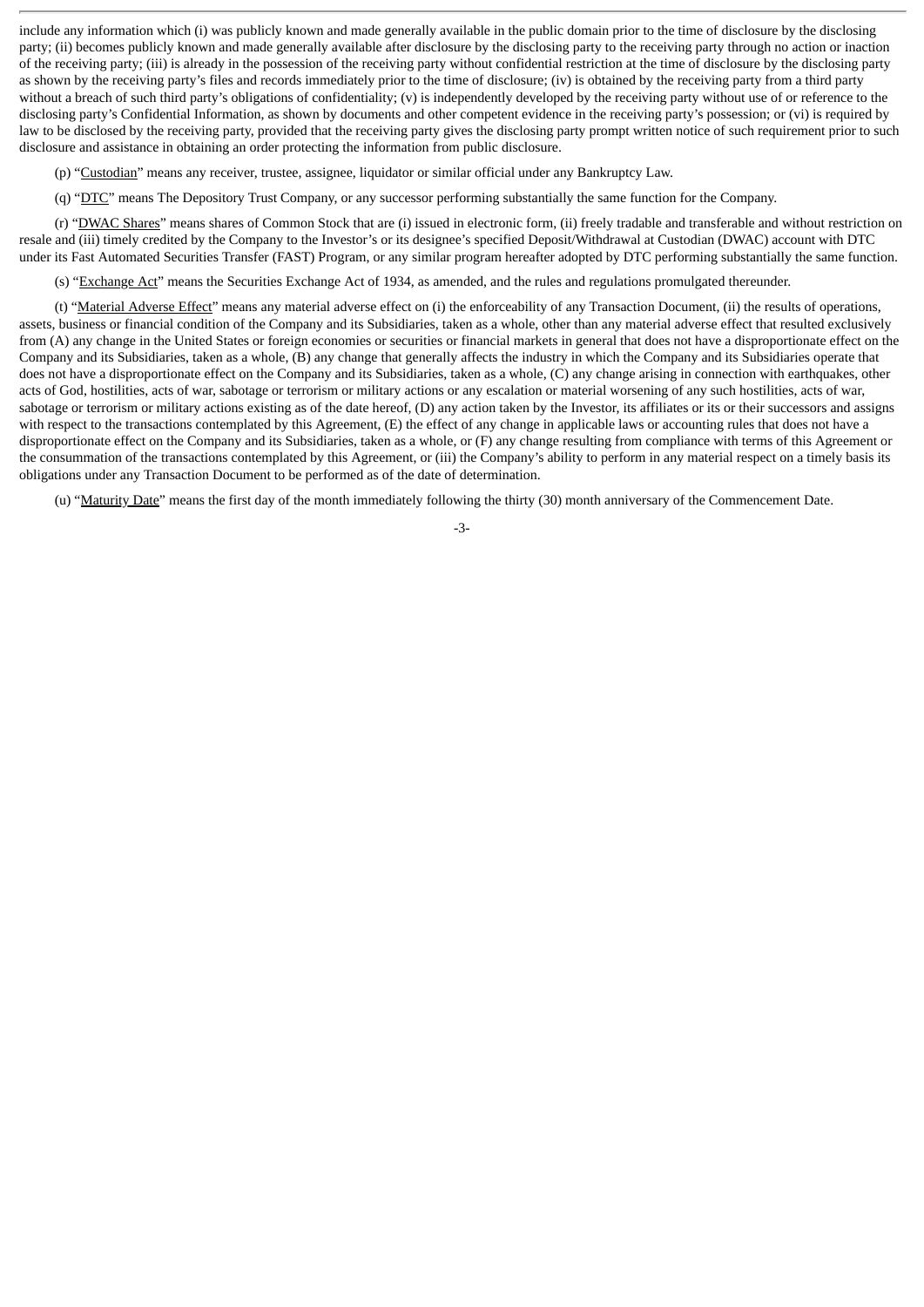(v) "PEA Period" means the period commencing at 9:30 a.m., Eastern time, on the fifth (5th) Business Day immediately prior to the filing of any posteffective amendment to the Registration Statement (as defined herein) or New Registration Statement (as such term is defined in the Registration Rights Agreement), and ending at 9:30 a.m., Eastern time, on the Business Day immediately following, the effective date of any post-effective amendment to the Registration Statement (as defined herein) or New Registration Statement (as such term is defined in the Registration Rights Agreement).

(w) "Person" means an individual or entity including but not limited to any limited liability company, a partnership, a joint venture, a corporation, a trust, an unincorporated organization and a government or any department or agency thereof.

(x) "Principal Market" means The NASDAQ Capital Market (or any nationally recognized successor thereto); provided, however, that in the event the Company's Common Stock is ever listed or traded on The NASDAQ Global Market, The NASDAQ Global Select Market, the New York Stock Exchange, the NYSE MKT, the NYSE Arca, the OTC Bulletin Board, or the OTCQX or OTCQB operated by the OTC Markets Group, Inc. (or any nationally recognized successor to any of the foregoing), then the "Principal Market" shall mean such other market or exchange on which the Company's Common Stock is then listed or traded.

(y) "Purchase Amount" means, with respect to any Regular Purchase, any Accelerated Purchase or any Additional Purchase made hereunder, as applicable, the portion of the Available Amount to be purchased by the Investor pursuant to Section 2 hereof.

(z) "Purchase Date" means, (i) with respect to any Regular Purchase made pursuant to Section  $2(a)$  hereof, the Business Day on which the Investor receives after 4:00 p.m., Eastern time, but prior to 5:00 p.m., Eastern time, of such Business Day a valid Regular Purchase Notice that the Investor is to buy Purchase Shares pursuant to Section  $2(a)$  hereof, or (ii) with respect to any Additional Purchase made pursuant to Section  $2(c)$  hereof, the Business Day on which the Investor receives after 4:00 p.m., Eastern time, but prior to 5:00 p.m., Eastern time, of such Business Day a valid Additional Purchase Notice that the Investor is to buy Purchase Shares pursuant to  $Section 2(c)$  hereof, as applicable.

(aa) "Purchase Price" means, with respect to any Regular Purchase made pursuant to Section 2(a) hereof or any Additional Purchase made pursuant to Section 2(c) hereof (as applicable), the lower of: (i) the lowest Sale Price on the applicable Purchase Date and (ii) the arithmetic average of the three (3) lowest Closing Sale Prices for the Common Stock during the ten (10) consecutive Business Days ending on the Business Day immediately preceding such Purchase Date (in each case, to be appropriately adjusted for any reorganization, recapitalization, non-cash dividend, stock split or other similar transaction that occurs on or after the date of this Agreement).

(bb) "Regular Purchase Notice" means, with respect to any Regular Purchase pursuant to Section 2(a) hereof, an irrevocable written notice from the Company to the Investor directing the Investor to buy such applicable amount of Purchase Shares at the applicable Purchase Price as specified by the Company therein on the Purchase Date.

(cc) "Sale Price" means any trade price for the shares of Common Stock on the Principal Market as reported by the Principal Market.

(dd) "SEC" means the U.S. Securities and Exchange Commission.

(ee) "Securities" means, collectively, the Purchase Shares and the Commitment Shares.

<sup>-4-</sup>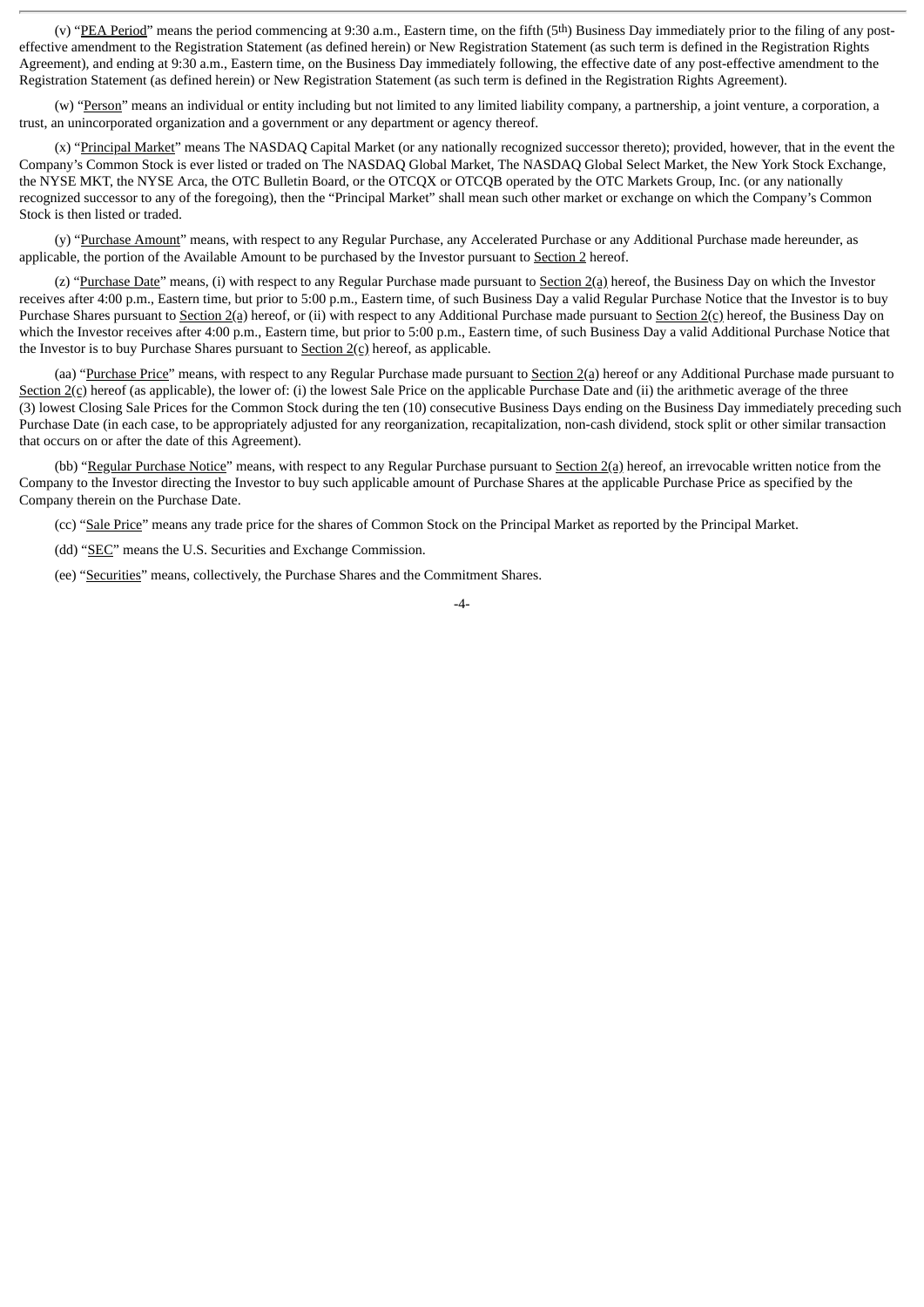(ff) "Securities Act" means the Securities Act of 1933, as amended, and the rules and regulations promulgated thereunder.

(gg) "Signing Market Price" means \$0.58, representing the consolidated closing bid price of the Common Stock on The NASDAQ Capital Market on the date of this Agreement.

(hh) "Subsidiary" means any Person the Company wholly-owns or controls, or in which the Company, directly or indirectly, owns a majority of the voting stock or similar voting interest, in each case that would be disclosable pursuant to Item 601(b)(21) of Regulation S-K promulgated under the Securities Act.

(ii) "Transaction Documents" means, collectively, this Agreement and the schedules and exhibits hereto, the Registration Rights Agreement and the schedules and exhibits thereto, and each of the other agreements, documents, certificates and instruments entered into or furnished by the parties hereto in connection with the transactions contemplated hereby and thereby.

(jj) "Transfer Agent" means Computershare, Inc., or such other Person who is then serving as the transfer agent for the Company in respect of the Common Stock.

(kk) "VWAP" means in respect of an applicable Accelerated Purchase Date, the volume weighted average price of the Common Stock on the Principal Market, as reported on the Principal Market.

# **2. PURCHASE OF COMMON STOCK.**

Subject to the terms and conditions set forth in this Agreement, the Company has the right to sell to the Investor, and the Investor has the obligation to purchase from the Company, Purchase Shares as follows:

(a) Commencement of Regular Sales of Common Stock. Upon the satisfaction of all of the conditions set forth in Sections 7 and 8 hereof (the "Commencement" and the date of satisfaction of such conditions the "Commencement Date") and thereafter, the Company shall have the right, but not the obligation, to direct the Investor, by its delivery to the Investor of a Regular Purchase Notice from time to time, to purchase up to One Hundred Fifty Thousand (150,000) Purchase Shares (each such purchase a "Regular Purchase"), at the Purchase Price on the Purchase Date; provided, however, that (i) the Regular Purchase may be increased to up to Two Hundred Thousand (200,000) Purchase Shares, provided that the Closing Sale Price of the Common Stock is not below \$0.65 on the Purchase Date, (ii) the Regular Purchase may be increased to up to Two Hundred Fifty Thousand (250,000) Purchase Shares, provided that the Closing Sale Price of the Common Stock is not below \$0.75 on the Purchase Date, (iii) the Regular Purchase may be increased to up to Three Hundred Thousand (300,000) Purchase Shares, provided that the Closing Sale Price of the Common Stock is not below \$0.80 on the Purchase Date, (iv) the Regular Purchase may be increased to up to Three Hundred Fifty Thousand (350,000) Purchase Shares, provided that the Closing Sale Price of the Common Stock is not below \$0.90 on the Purchase Date, and (v) the Regular Purchase may be increased to up to Five Hundred Thousand (500,000) Purchase Shares, provided that the Closing Sale Price of the Common Stock is not below \$1.00 on the Purchase Date (all of which share and dollar amounts shall be appropriately adjusted for any reorganization, recapitalization, non-cash dividend, stock split or other similar transaction); and provided, further, however, that the Investor's committed obligation under any single Regular Purchase shall not exceed One Million Dollars (\$1,000,000). If the Company delivers any Regular Purchase Notice for a Purchase Amount in excess of the limitations contained in the immediately preceding sentence, such Regular Purchase Notice shall be void *ab initio* to the extent of the amount by which the number of Purchase Shares set forth in such Regular Purchase Notice exceeds the

-5-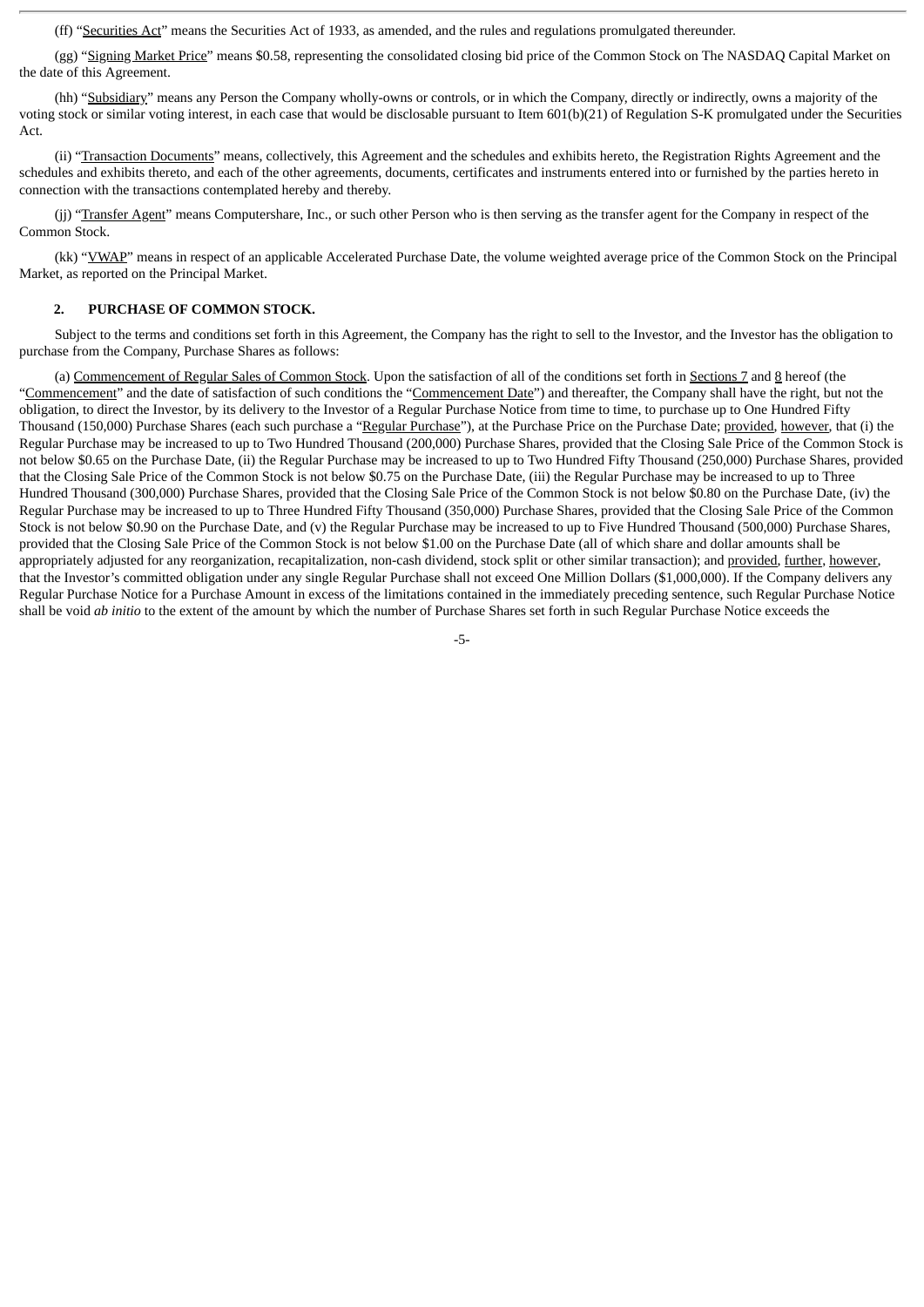number of Purchase Shares which the Company is permitted to include in such Purchase Notice in accordance herewith, and the Investor shall have no obligation to purchase such excess Purchase Shares in respect of such Regular Purchase Notice; provided that the Investor shall remain obligated to purchase the number of Purchase Shares which the Company is permitted to include in such Regular Purchase Notice. The Company may deliver multiple Regular Purchase Notices to the Investor so long as at least one (1) Business Day has passed since the most recent Regular Purchase was completed. Notwithstanding the foregoing, the Company shall not deliver any Regular Purchase Notices during the PEA Period.

(b) Accelerated Purchases. Subject to the terms and conditions of this Agreement, in addition to purchases of Purchase Shares as described in Section 2(a) above, the Company shall also have the right, but not the obligation, to direct the Investor by the Company's delivery to the Investor of an Accelerated Purchase Notice from time to time, and the Investor thereupon shall have the obligation, to buy Purchase Shares at the Accelerated Purchase Price on the Accelerated Purchase Date in an amount equal to the Accelerated Purchase Share Amount (each such purchase, an "Accelerated Purchase"). The Company may deliver an Accelerated Purchase Notice to the Investor only on a Purchase Date on which the Company also properly submitted a Regular Purchase Notice for a Regular Purchase and the Closing Sale Price is not below \$0.60 (to be appropriately adjusted for any reorganization, recapitalization, non-cash dividend, stock split or other similar transaction and, effective upon the consummation of any such reorganization, recapitalization, non-cash dividend, stock split or other similar transaction, the Closing Sale Price is not below the lower of (i) the adjusted price and (ii) \$0.60). If the Company delivers any Accelerated Purchase Notice for an Accelerated Purchase Share Amount in excess of the limitations contained in the definition of Accelerated Purchase Share Amount, such Accelerated Purchase Notice shall be void *ab initio* to the extent of the amount by which the number of Purchase Shares set forth in such Accelerated Purchase Notice exceeds the Accelerated Purchase Share Amount which the Company is permitted to include in such Accelerated Purchase Notice in accordance herewith (which shall be confirmed in an Accelerated Purchase Confirmation (defined below)), and the Investor shall have no obligation to purchase such excess Purchase Shares in respect of such Accelerated Purchase Notice; provided that the Investor shall remain obligated to purchase the Accelerated Purchase Share Amount which the Company is permitted to include in such Accelerated Purchase Notice. Upon completion of each Accelerated Purchase Date, the Accelerated Purchase Share Amount and the applicable Accelerated Purchase Price shall be set forth on a confirmation of the Accelerated Purchase to be provided to the Company by the Investor (an "Accelerated Purchase Confirmation").

(c) Additional Purchases. Subject to the terms and conditions of this Agreement, from and after the Commencement Date, in addition to purchases of Purchase Shares as described in Section 2(a) and Section 2(b) above, the Company shall also have the right, but not the obligation, to direct the Investor by the Company's delivery to the Investor of an Additional Purchase Notice from time to time, and the Investor thereupon shall have the obligation, to buy Purchase Shares at the Additional Purchase Price on the Purchase Date (each such purchase, an "Additional Purchase"); provided, however, that (i) the Company may deliver an Additional Purchase Notice to the Investor only if at least twenty (20) Business Days have passed since the most recent Additional Purchase was completed, (ii) the Investor's committed obligation under any single Additional Purchase shall not exceed Five Hundred Thousand Dollars (\$500,000), and (iii) the Investor's committed obligation under all Additional Purchases shall not exceed Three Million Dollars (\$3,000,000) in the aggregate. The Company may deliver an Additional Purchase Notice to the Investor only on a Purchase Date on which the Closing Sale Price is not below \$0.75 (to be appropriately adjusted for any reorganization, recapitalization, non-cash dividend, stock split or other similar transaction). If the Company delivers any Additional Purchase Notice for a Purchase Amount in excess of the limitations contained in this  $Section 2(c)$ , such Additional Purchase Notice shall be void *ab initio* to the extent of the amount by which the number of Purchase Shares set forth in such Additional Purchase Notice exceeds the number of Purchase Shares which the Company is permitted to include in such Additional Purchase Notice

-6-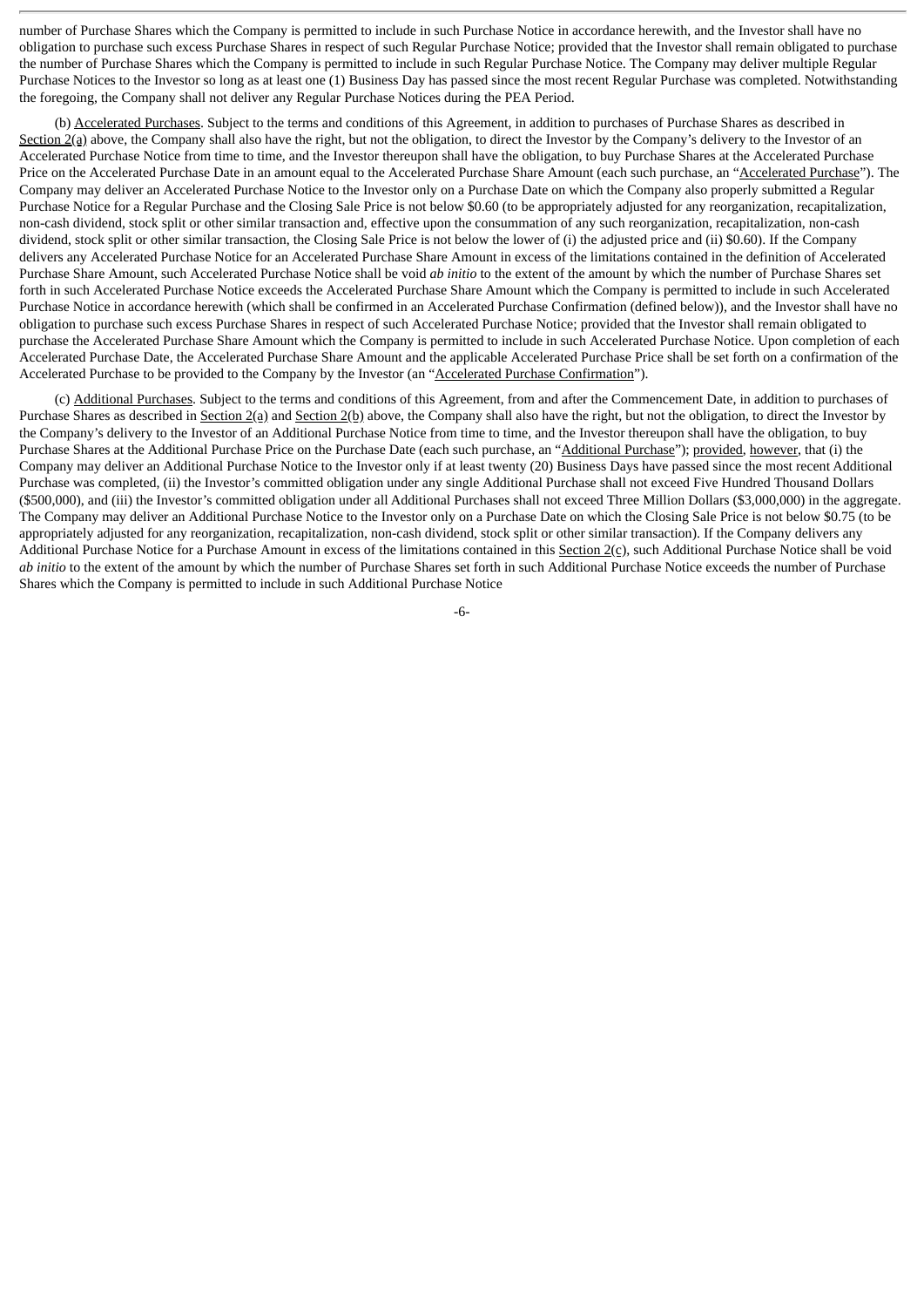in accordance herewith, and the Investor shall have no obligation to purchase such excess Purchase Shares in respect of such Additional Purchase Notice; provided that the Investor shall remain obligated to purchase the number of Purchase Shares which the Company is permitted to include in such Additional Purchase Notice. Notwithstanding the foregoing, the Company shall not deliver any Additional Purchase Notice during the PEA Period.

(d) Payment for Purchase Shares. For each Regular Purchase, the Investor shall pay to the Company an amount equal to the Purchase Amount with respect to such Regular Purchase as full payment for such Purchase Shares via wire transfer of immediately available funds on the same Business Day that the Investor receives such Purchase Shares, if such Purchase Shares are received by the Investor before 1:00 p.m., Eastern time, or, if such Purchase Shares are received by the Investor after 1:00 p.m., Eastern time, the next Business Day. For each Additional Purchase, the Investor shall pay to the Company an amount equal to the Purchase Amount with respect to such Additional Purchase as full payment for such Purchase Shares via wire transfer of immediately available funds on the third Business Day following the date that the Investor receives such Purchase Shares. For each Accelerated Purchase, the Investor shall pay to the Company an amount equal to the Purchase Amount with respect to such Accelerated Purchase as full payment for such Purchase Shares via wire transfer of immediately available funds on the third Business Day following the date that the Investor receives such Purchase Shares. If the Company or the Transfer Agent shall fail for any reason or for no reason to electronically transfer any Purchase Shares as DWAC Shares in respect of a Regular Purchase, Additional Purchase or Accelerated Purchase (as applicable) within three (3) Business Days following the receipt by the Company of the Purchase Price, Additional Purchase Price or Accelerated Purchase Price, respectively, therefor in compliance with this Section 2(d), and if on or after such Business Day the Investor purchases (in an open market transaction or otherwise) shares of Common Stock to deliver in satisfaction of a sale by the Investor of such Purchase Shares that the Investor anticipated receiving from the Company in respect of such Regular Purchase, Additional Purchase or Accelerated Purchase (as applicable), then the Company shall, within three (3) Business Days after the Investor's request, either (i) pay cash to the Investor in an amount equal to the Investor's total purchase price (including brokerage commissions, if any) for the shares of Common Stock so purchased (the "Cover Price"), at which point the Company's obligation to deliver such Purchase Shares as DWAC Shares shall terminate, or (ii) promptly honor its obligation to deliver to the Investor such Purchase Shares as DWAC Shares and pay cash to the Investor in an amount equal to the excess (if any) of the Cover Price over the total (A) Purchase Price for such Regular Purchase plus the total Accelerated Purchase Price for such Accelerated Purchase (as applicable) and (B) Additional Purchase Price for such Additional Purchase (as applicable). The Company shall not issue any fraction of a share of Common Stock upon any Regular Purchase, Additional Purchase or Accelerated Purchase. If the issuance would result in the issuance of a fraction of a share of Common Stock, the Company shall round such fraction of a share of Common Stock up or down to the nearest whole share. All payments made under this Agreement shall be made in lawful money of the United States of America or wire transfer of immediately available funds to such account as the Company may from time to time designate by written notice in accordance with the provisions of this Agreement. Whenever any amount expressed to be due by the terms of this Agreement is due on any day that is not a Business Day, the same shall instead be due on the next succeeding day that is a Business Day.

# (e) Compliance with Rules of Principal Market.

(i) Exchange Cap. Subject to Section  $2(e)(ii)$  below, the Company shall not issue or sell any shares of Common Stock pursuant to this Agreement, and the Investor shall not purchase or acquire any shares of Common Stock pursuant to this Agreement, to the extent that after giving effect thereto, the aggregate number of shares of Common Stock that would be issued pursuant to this Agreement would exceed the maximum number of shares of Common Stock that the Company may issue pursuant to this Agreement and the transactions contemplated hereby (taking into account all shares of Common Stock

-7-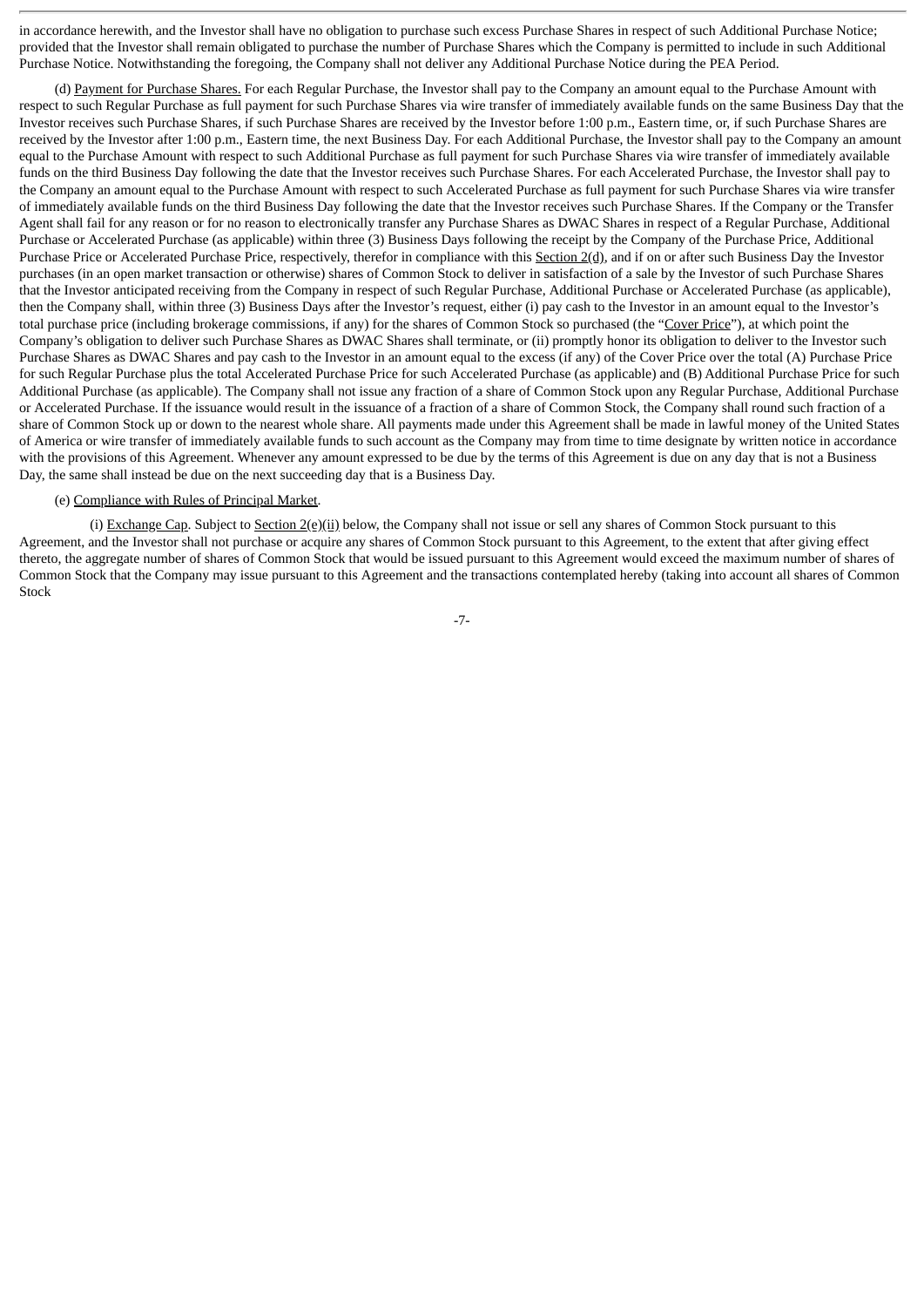issued or issuable pursuant to any transaction or series of transactions that may be aggregated with the transactions contemplated by this Agreement under applicable rules of The NASDAQ Stock Market) without (1) breaching the Company's obligations under the applicable rules of The NASDAQ Stock Market or (2) obtaining stockholder approval under the applicable rules of The NASDAQ Stock Market (the "Exchange Cap"), unless and until the Company elects to solicit stockholder approval of the issuance of Common Stock as contemplated by this Agreement and the stockholders of the Company have in fact approved the issuance of Common Stock as contemplated by this Agreement in accordance with the applicable rules and regulations of The NASDAQ Stock Market, and the Certificate of Incorporation and Bylaws of the Company. For the avoidance of doubt, the Company may, but shall be under no obligation to, request its stockholders to approve the issuance of Common Stock as contemplated by this Agreement; provided, that if stockholder approval is not obtained in accordance with this Section  $2(e)(i)$ , the Exchange Cap shall be applicable for all purposes of this Agreement and the transactions contemplated hereby at all times during the term of this Agreement (except as set forth in  $Section 2(e)(ii)$  below).

(ii) At-Market Transaction. Notwithstanding Section  $2(e)(i)$  above, the Exchange Cap shall not be applicable for any purposes of this Agreement and the transactions contemplated hereby, solely to the extent that (and only for so long as) the Average Price shall equal or exceed the Base Price (it being hereby acknowledged and agreed that the Exchange Cap shall be applicable for all purposes of this Agreement and the transactions contemplated hereby at all other times during the term of this Agreement, unless the stockholder approval referred to in Section 2(e)(i) is obtained).

(iii) General. The Company shall not issue any shares of Common Stock pursuant to this Agreement if such issuance would reasonably be expected to result in (A) a violation of the Securities Act or (B) a breach of the rules and regulations of The NASDAQ Stock Market. The provisions of this Section  $2(e)$  shall be implemented in a manner otherwise than in strict conformity with the terms hereof only if necessary to ensure compliance with the Securities Act and the rules and regulations of The NASDAQ Stock Market.

(f) Beneficial Ownership Limitation. Notwithstanding anything to the contrary contained in this Agreement, the Company shall not issue or sell, and the Investor shall not purchase or acquire, any shares of Common Stock under this Agreement which, when aggregated with all other shares of Common Stock then beneficially owned by the Investor and its affiliates (as calculated pursuant to Section 13(d) of the Exchange Act and Rule 13d-3 promulgated thereunder), would result in the beneficial ownership by the Investor and its affiliates of more than 9.99% of the then issued and outstanding shares of Common Stock (the "Beneficial Ownership Limitation"). Upon the written or oral request of the Investor, the Company shall promptly (but not later than 24 hours) confirm orally or in writing to the Investor the number of shares of Common Stock then outstanding. The Investor and the Company shall each cooperate in good faith in the determinations required hereby and the application hereof. The Investor's written certification to the Company of the applicability of the Beneficial Ownership Limitation, and the resulting effect thereof hereunder at any time, shall be conclusive with respect to the applicability thereof and such result absent manifest error.

# **3. INVESTOR'S REPRESENTATIONS AND WARRANTIES.**

The Investor represents and warrants to the Company that as of the date hereof and as of the Commencement Date:

(a) Investment Purpose. The Investor is acquiring the Securities as principal for its own account and not with a view to or for distributing or reselling such Securities or any part thereof in violation of the Securities Act or any applicable state securities law, has no present intention of distributing any of

-8-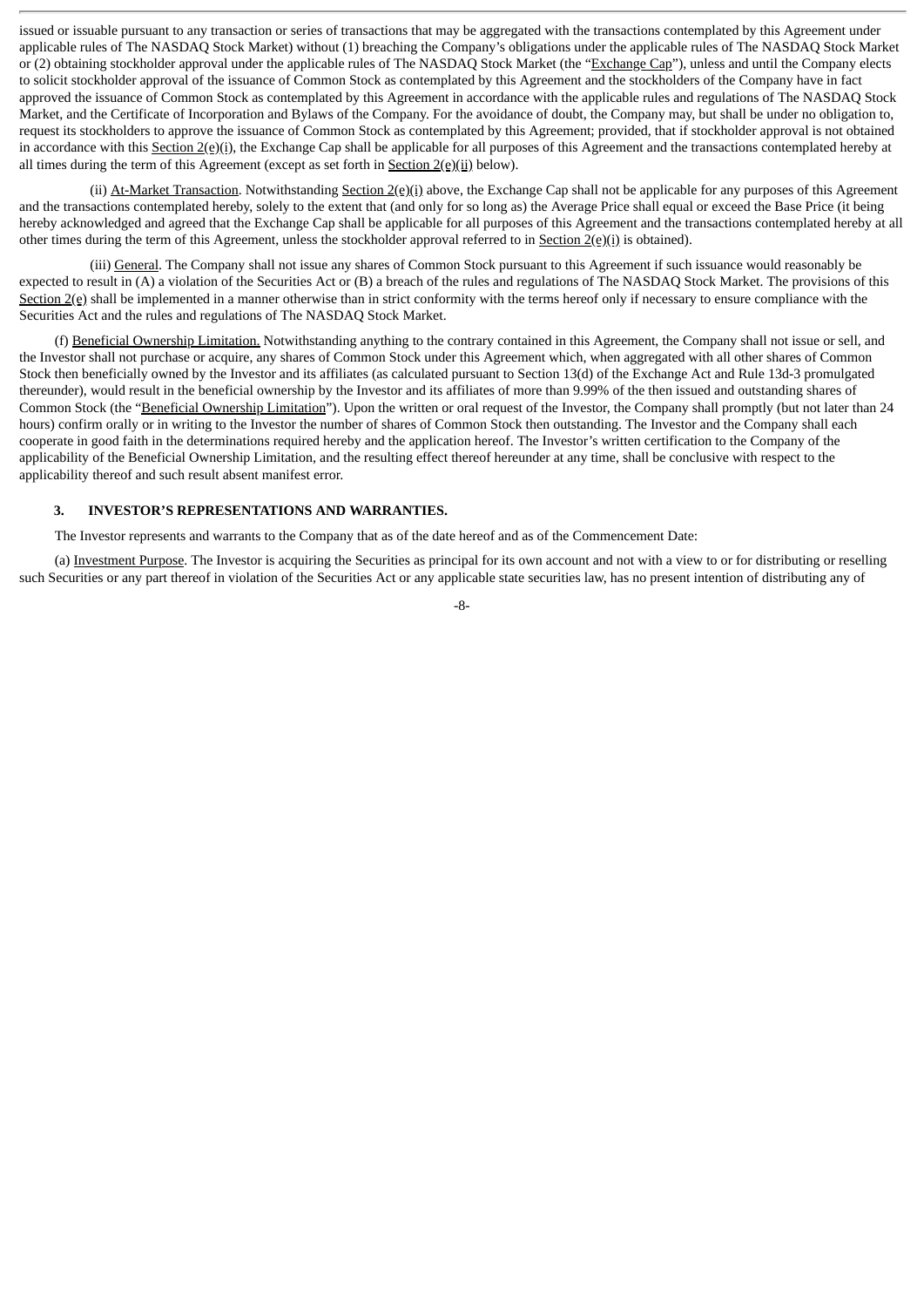such Securities in violation of the Securities Act or any applicable state securities law and has no direct or indirect arrangement or understandings with any other Persons to distribute or regarding the distribution of such Securities in violation of the Securities Act or any applicable state securities law (this representation and warranty not limiting the Investor's right to sell the Securities at any time pursuant to the Registration Statement described herein or otherwise in compliance with applicable federal and state securities laws). The Investor is acquiring the Securities hereunder in the ordinary course of its business.

(b) Accredited Investor Status. The Investor is an "accredited investor" as that term is defined in Rule 501(a)(3) of Regulation D promulgated under the Securities Act.

(c) Reliance on Exemptions. The Investor understands that the Securities are being offered and sold to it in reliance on specific exemptions from the registration requirements of United States federal and state securities laws and that the Company is relying in part upon the truth and accuracy of, and the Investor's compliance with, the representations, warranties, agreements, acknowledgments and understandings of the Investor set forth herein in order to determine the availability of such exemptions and the eligibility of the Investor to acquire the Securities.

(d) Information. The Investor understands that its investment in the Securities involves a high degree of risk. The Investor (i) is able to bear the economic risk of an investment in the Securities including a total loss thereof, (ii) has such knowledge and experience in financial and business matters that it is capable of evaluating the merits and risks of the proposed investment in the Securities and (iii) has had an opportunity to ask questions of and receive answers from the officers of the Company concerning the financial condition and business of the Company and other matters related to an investment in the Securities. Neither such inquiries nor any other due diligence investigations conducted by the Investor or its representatives shall modify, amend or affect the Investor's right to rely on the Company's representations and warranties contained in Section 4 below. The Investor has sought such accounting, legal and tax advice as it has considered necessary to make an informed investment decision with respect to its acquisition of the Securities.

(e) No Governmental Review. The Investor understands that no U.S. federal or state agency or any other government or governmental agency has passed on or made any recommendation or endorsement of the Securities or the fairness or suitability of an investment in the Securities nor have such authorities passed upon or endorsed the merits of the offering of the Securities.

(f) Transfer or Sale. The Investor understands that (i) the Securities may not be offered for sale, sold, assigned or transferred unless (A) registered pursuant to the Securities Act or (B) an exemption exists permitting such Securities to be sold, assigned or transferred without such registration; (ii) any sale of the Securities made in reliance on Rule 144 may be made only in accordance with the terms of Rule 144 and further, if Rule 144 is not applicable, any resale of the Securities under circumstances in which the seller (or the Person through whom the sale is made) may be deemed to be an underwriter (as that term is defined in the Securities Act) may require compliance with some other exemption under the Securities Act or the rules and regulations of the SEC thereunder.

(g) Validity; Enforcement. This Agreement has been duly and validly authorized, executed and delivered on behalf of the Investor and is a valid and binding agreement of the Investor enforceable against the Investor in accordance with its terms, subject as to enforceability to general principles of equity and to applicable bankruptcy, insolvency, reorganization, moratorium, liquidation and other similar laws relating to, or affecting generally, the enforcement of applicable creditors' rights and remedies.

(h) Residency. The Investor is a resident of the State of Illinois.

-9-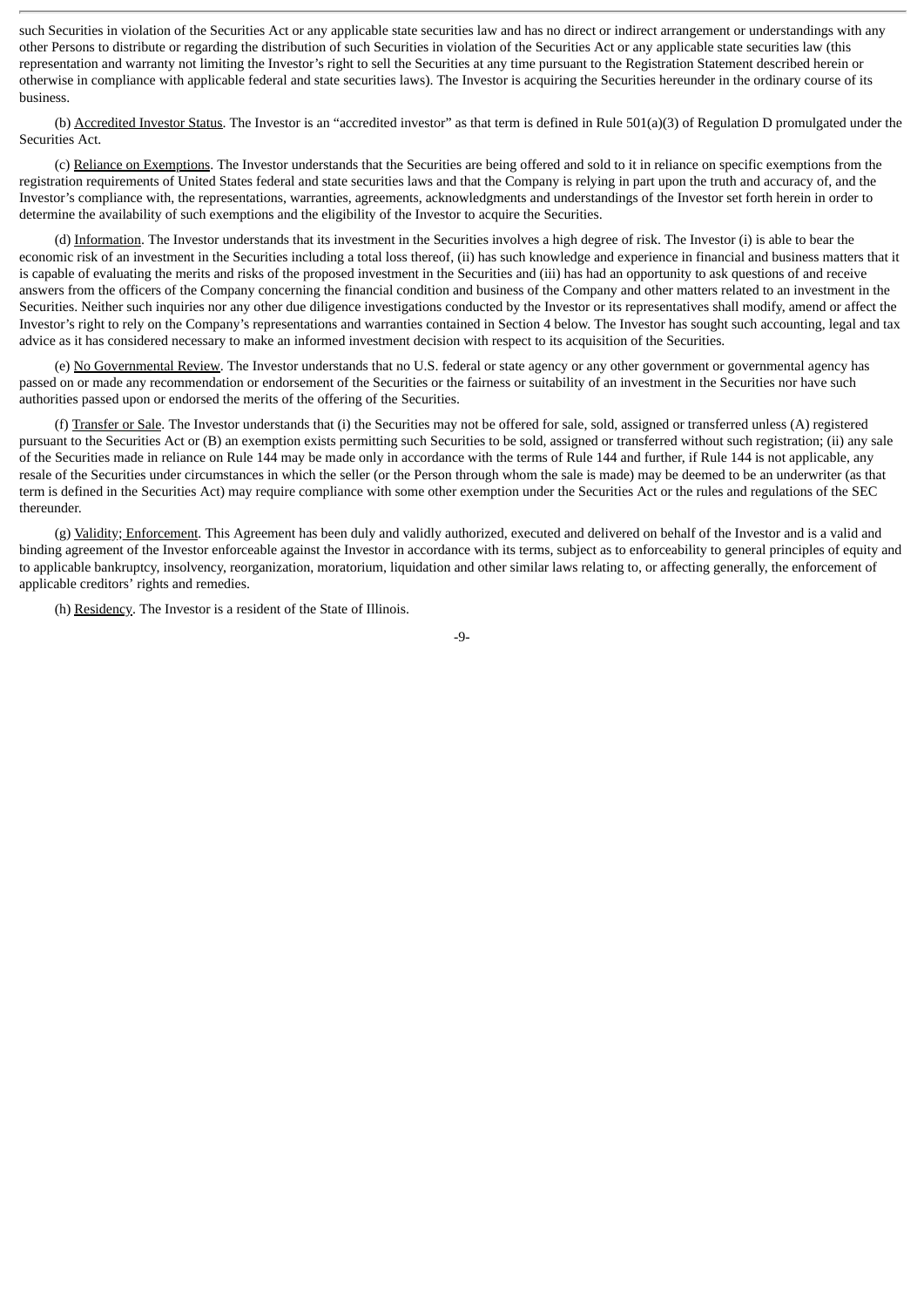(i) No Short Selling. The Investor represents and warrants to the Company that at no time prior to the date of this Agreement has any of the Investor, its agents, representatives or affiliates engaged in or effected, in any manner whatsoever, directly or indirectly, any (i) "short sale" (as such term is defined in Rule 200 of Regulation SHO of the Exchange Act) of the Common Stock or (ii) hedging transaction, which establishes a net short position with respect to the Common Stock.

#### **4. REPRESENTATIONS AND WARRANTIES OF THE COMPANY.**

The Company represents and warrants to the Investor that, except as set forth in the disclosure schedules attached hereto, which exceptions shall be deemed to be a part of the representations and warranties made hereunder, as of the date hereof and as of the Commencement Date:

(a) Organization and Qualification. The Company and each of its Subsidiaries is an entity duly incorporated or otherwise organized, validly existing and in good standing under the laws of the jurisdiction of its incorporation or organization, with the requisite corporate power and authority to own and use its properties and assets and to carry on its business as currently conducted. Neither the Company nor any of its Subsidiaries is in violation or default of any of the provisions of its respective certificate or articles of incorporation, bylaws or other organizational or charter documents. Each of the Company and its Subsidiaries is duly qualified to conduct business and is in good standing as a foreign corporation or other entity in each jurisdiction in which the nature of the business conducted or property owned by it makes such qualification necessary, except where the failure to be so qualified or in good standing, as the case may be, could not have or reasonably be expected to result in a Material Adverse Effect and no proceeding has been instituted in any such jurisdiction revoking, limiting or curtailing or seeking to revoke, limit or curtail such power and authority or qualification. The Company has no Subsidiaries except as set forth on Exhibit 21.1 to the Company's Annual Report on Form 10-K for the year ended December 31, 2016.

(b) Authorization; Enforcement; Validity. (i) The Company has the requisite corporate power and authority to enter into and perform its obligations under this Agreement and each of the other Transaction Documents, and to issue the Securities in accordance with the terms hereof and thereof, (ii) the execution and delivery of the Transaction Documents by the Company and the consummation by it of the transactions contemplated hereby and thereby, including without limitation, the issuance of the Commitment Shares (as defined below in **Section 5(e)**) and the reservation for issuance and the issuance of the Purchase Shares issuable under this Agreement, have been duly authorized by the Company's Board of Directors and no further consent or authorization is required by the Company, its Board of Directors or its stockholders, (iii) this Agreement has been, and each other Transaction Document shall be on the Commencement Date, duly executed and delivered by the Company and (iv) this Agreement constitutes, and each other Transaction Document upon its execution on behalf of the Company, shall constitute, the valid and binding obligations of the Company enforceable against the Company in accordance with their terms, except as such enforceability may be limited by general principles of equity or applicable bankruptcy, insolvency, reorganization, moratorium, liquidation or similar laws relating to, or affecting generally, the enforcement of creditors' rights and remedies. The Board of Directors of the Company has approved resolutions substantially in the form as set forth in **Exhibit B** attached hereto (the "Signing Resolutions") to authorize this Agreement and the transactions contemplated hereby. The Signing Resolutions are valid, in full force and effect and have not been modified or supplemented in any respect. The Company has delivered to the Investor a true and correct copy of the Signing Resolutions adopted by the Board of Directors of the Company. Except as set forth in this Agreement, no other approvals or consents of the Company's Board of Directors, any authorized committee thereof, and/or stockholders is necessary under applicable laws and the Company's Certificate of Incorporation and/or Bylaws to authorize the execution and delivery of this Agreement or any of the transactions contemplated hereby, including, but not limited to, the issuance of the Commitment Shares and the issuance of the Purchase Shares.

-10-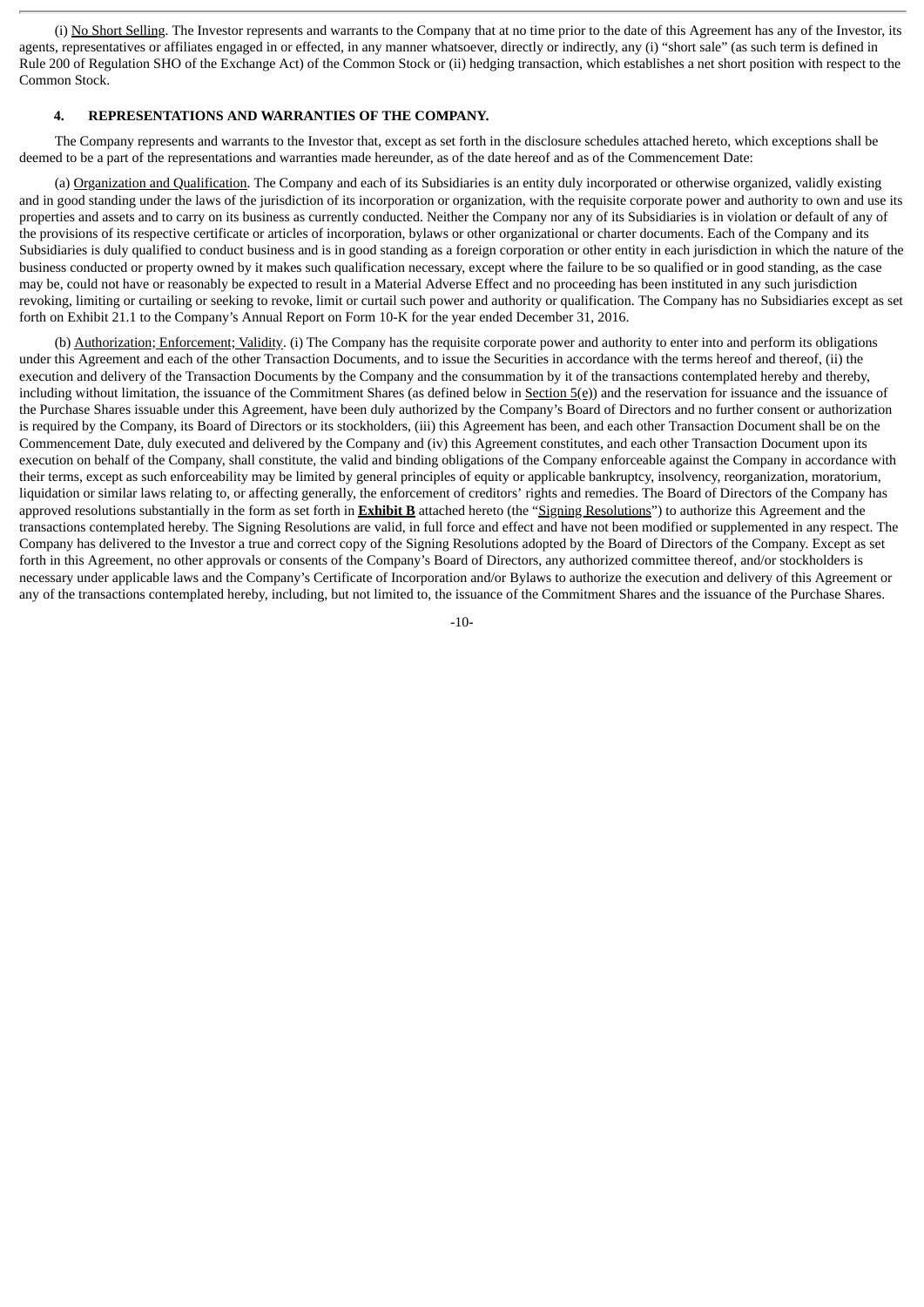(c) Capitalization. As of the date hereof, the authorized capital stock of the Company is set forth in the Company's Quarterly Report on Form 10-Q for the quarter ended March 31, 2017. Except as disclosed in the SEC Documents (as defined below), (i) no shares of the Company's capital stock are subject to preemptive rights or any other similar rights or any liens or encumbrances suffered or permitted by the Company, (ii) there are no outstanding debt securities, (iii) there are no outstanding options, warrants, scrip, rights to subscribe to, calls or commitments of any character whatsoever relating to, or securities or rights convertible into, any shares of capital stock of the Company or any of its Subsidiaries, or contracts, commitments, understandings or arrangements by which the Company or any of its Subsidiaries is or may become bound to issue additional shares of capital stock of the Company or any of its Subsidiaries or options, warrants, scrip, rights to subscribe to, calls or commitments of any character whatsoever relating to, or securities or rights convertible into, any shares of capital stock of the Company or any of its Subsidiaries, (iv) there are no agreements or arrangements under which the Company or any of its Subsidiaries is obligated to register the sale of any of their securities under the Securities Act (except the Registration Rights Agreement), (v) there are no outstanding securities or instruments of the Company or any of its Subsidiaries which contain any redemption or similar provisions, and there are no contracts, commitments, understandings or arrangements by which the Company or any of its Subsidiaries is or may become bound to redeem a security of the Company or any of its Subsidiaries, (vi) there are no securities or instruments containing anti-dilution or similar provisions that will be triggered by the issuance of the Securities as described in this Agreement and (vii) the Company does not have any stock appreciation rights or "phantom stock" plans or agreements or any similar plan or agreement. The Company has furnished to the Investor true and correct copies of the Company's Certificate of Incorporation, as amended and as in effect on the date hereof (the "Certificate of Incorporation"), and the Company's Bylaws, as amended and as in effect on the date hereof (the "Bylaws"), and summaries of the terms of all securities convertible into or exercisable for Common Stock, if any, and copies of any documents containing the material rights of the holders thereof in respect thereto.

(d) Issuance of Securities. Upon issuance and payment therefor in accordance with the terms and conditions of this Agreement, the Purchase Shares shall be validly issued, fully paid and nonassessable and free from all taxes, liens, charges, restrictions, rights of first refusal and preemptive rights with respect to the issue thereof, with the holders being entitled to all rights accorded to a holder of Common Stock. Upon issuance in accordance with the terms and conditions of this Agreement, the Commitment Shares (as defined below in Section 5(e)) shall be validly issued, fully paid and nonassessable and free from all taxes, liens, charges, restrictions, rights of first refusal and preemptive rights with respect to the issue thereof, with the holders being entitled to all rights accorded to a holder of Common Stock. 23,357,749 shares of Common Stock have been duly authorized and reserved for issuance upon purchase under this Agreement as Purchase Shares.

(e) No Conflicts. The execution, delivery and performance of the Transaction Documents by the Company and the consummation by the Company of the transactions contemplated hereby and thereby (including, without limitation, the reservation for issuance and issuance of the Purchase Shares and the Commitment Shares) will not (i) result in a violation of the Certificate of Incorporation, any Certificate of Designations, Preferences and Rights of any outstanding series of preferred stock of the Company or the Bylaws or (ii) conflict with, or constitute a default (or an event which with notice or lapse of time or both would become a default) under, or give to others any rights of termination, amendment, acceleration or cancellation of, any agreement, indenture or instrument to which the Company or any of its Subsidiaries is a party, or result in a violation of any law, rule, regulation, order, judgment or decree (including federal and state securities laws and regulations and the rules and regulations of the Principal Market applicable to the

-11-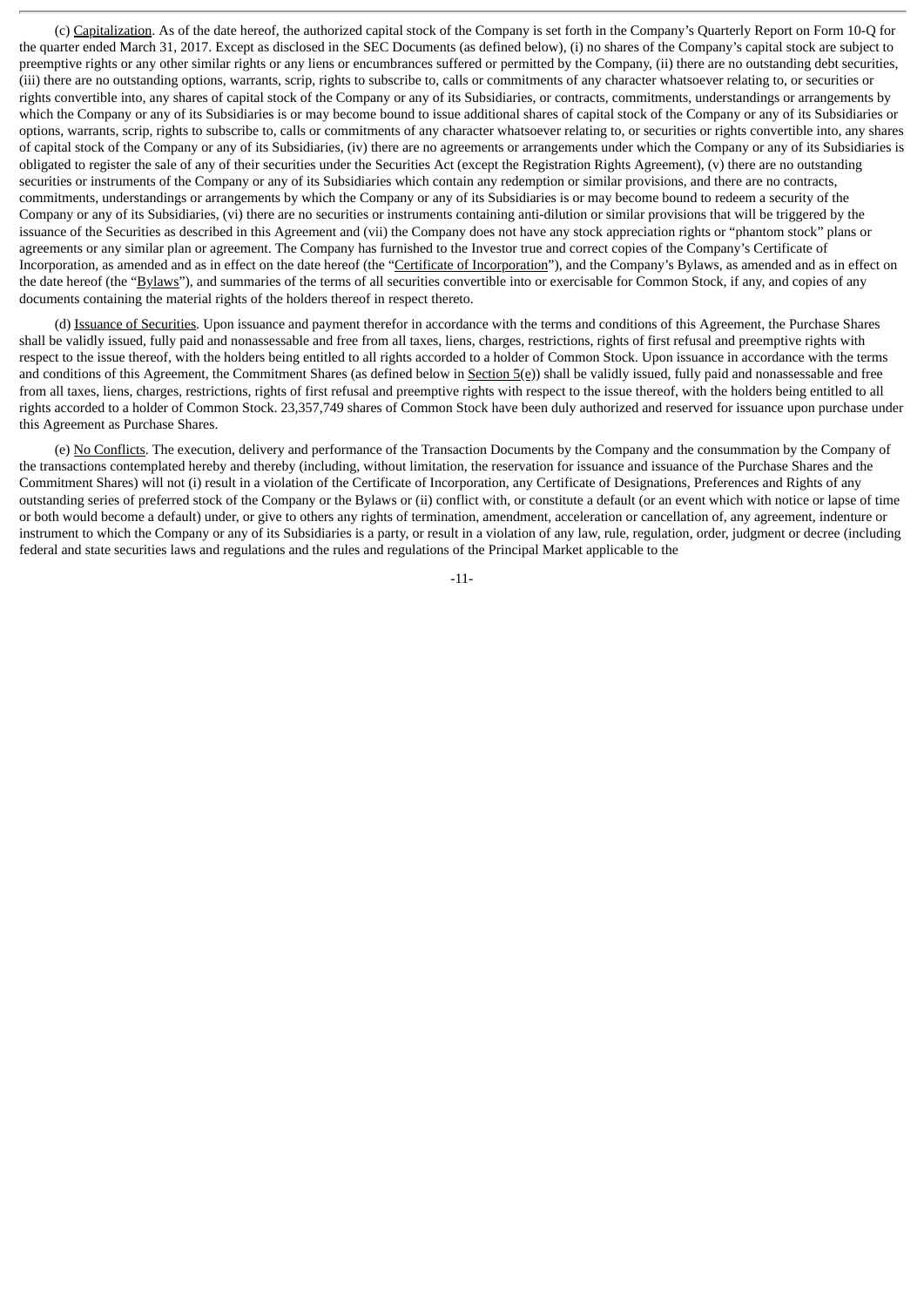Company or any of its Subsidiaries) or by which any property or asset of the Company or any of its Subsidiaries is bound or affected, except in the case of conflicts, defaults, terminations, amendments, accelerations, cancellations and violations under clause (ii), which would not reasonably be expected to result in a Material Adverse Effect. Neither the Company nor its Subsidiaries is in violation of any term of or in default under its Certificate of Incorporation, any Certificate of Designation, Preferences and Rights of any outstanding series of preferred stock of the Company or Bylaws or their organizational charter or bylaws, respectively. Neither the Company nor any of its Subsidiaries is in violation of any term of or is in default under any material contract, agreement, mortgage, indebtedness, indenture, instrument, judgment, decree or order or any statute, rule or regulation applicable to the Company or its Subsidiaries, except for possible conflicts, defaults, terminations or amendments that would not reasonably be expected to have a Material Adverse Effect. The business of the Company and its Subsidiaries is not being conducted, and shall not be conducted, in violation of any law, ordinance, or regulation of any governmental entity, except for possible violations, the sanctions for which either individually or in the aggregate would not reasonably be expected to have a Material Adverse Effect. Except as specifically contemplated by this Agreement and as required under the Securities Act or applicable state securities laws and the rules and regulations of the Principal Market, the Company is not required to obtain any consent, authorization or order of, or make any filing or registration with, any court or governmental agency or any regulatory or self-regulatory agency in order for it to execute, deliver or perform any of its obligations under or contemplated by the Transaction Documents in accordance with the terms hereof or thereof. Except as set forth elsewhere in this Agreement, all consents, authorizations, orders, filings and registrations which the Company is required to obtain pursuant to the preceding sentence shall be obtained or effected on or prior to the Commencement Date. Since one year prior to the date hereof and except as disclosed in the SEC Documents, the Company has not received nor delivered any notices or correspondence from or to the Principal Market. The Principal Market has not commenced any delisting proceedings against the Company.

(f) SEC Documents; Financial Statements. The Company has filed all reports, schedules, forms, statements and other documents required to be filed by the Company under the Securities Act and the Exchange Act, including pursuant to Section 13(a) or 15(d) thereof, for the twelve months preceding the date hereof (or such shorter period as the Company was required by law or regulation to file such material) (the foregoing materials, including the exhibits thereto and documents incorporated by reference therein, being collectively referred to herein as the "SEC Documents") on a timely basis or has received a valid extension of such time of filing and has filed any such SEC Documents prior to the expiration of any such extension. As of their respective dates, the SEC Documents complied in all material respects with the requirements of the Securities Act and the Exchange Act, as applicable. None of the SEC Documents, when filed, contained any untrue statement of a material fact or omitted to state a material fact required to be stated therein or necessary in order to make the statements therein, in the light of the circumstances under which they were made, not misleading. The financial statements of the Company included in the SEC Documents comply in all material respects with applicable accounting requirements and the rules and regulations of the SEC with respect thereto as in effect at the time of filing. Such financial statements have been prepared in accordance with United States generally accepted accounting principles applied on a consistent basis during the periods involved ("GAAP"), except as may be otherwise specified in such financial statements or the notes thereto and except that unaudited financial statements may not contain all footnotes required by GAAP, and fairly present in all material respects the financial position of the Company and its consolidated Subsidiaries as of and for the dates thereof and the results of operations and cash flows for the periods then ended, subject, in the case of unaudited statements, to normal, immaterial, year-end audit adjustments. Except as set forth in the SEC Documents, the Company has received no notices or correspondence from the SEC relating to the SEC Documents for the one year preceding the date hereof**.** The SEC has not commenced any enforcement proceedings against the Company or any of its Subsidiaries.

-12-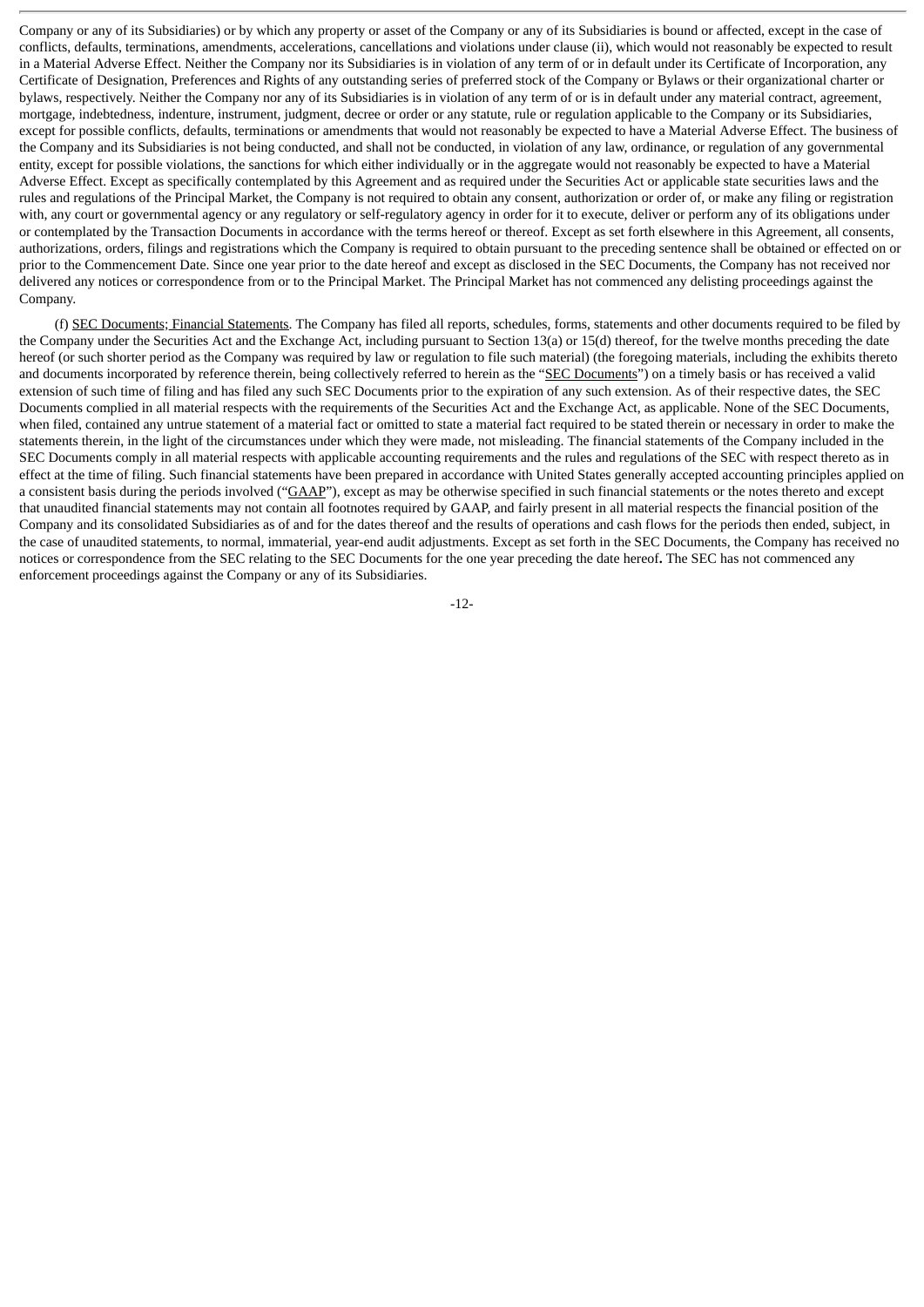(g) Absence of Certain Changes. Except as disclosed in the SEC Documents, since December 31, 2016, there has been no material adverse change in the business, properties, operations, financial condition or results of operations of the Company or its Subsidiaries. The Company has not taken any steps, and does not currently expect to take any steps, to seek protection pursuant to any Bankruptcy Law nor does the Company or any of its Subsidiaries have any knowledge or reason to believe that its creditors intend to initiate involuntary bankruptcy or insolvency proceedings. The Company is financially solvent and is generally able to pay its debts as they become due.

(h) Absence of Litigation. There is no action, suit, proceeding, inquiry or investigation before or by any court, public board, government agency, selfregulatory organization or body pending or, to the knowledge of the Company or any of its Subsidiaries, threatened against or affecting the Company, the Common Stock or any of the Company's or its Subsidiaries' officers or directors in their capacities as such, which could reasonably be expected to have a Material Adverse Effect.

(i) Acknowledgment Regarding Investor's Status. The Company acknowledges and agrees that the Investor is acting solely in the capacity of arm's length purchaser with respect to the Transaction Documents and the transactions contemplated hereby and thereby. The Company further acknowledges that the Investor is not acting as a financial advisor or fiduciary of the Company (or in any similar capacity) with respect to the Transaction Documents and the transactions contemplated hereby and thereby and any advice given by the Investor or any of its representatives or agents in connection with the Transaction Documents and the transactions contemplated hereby and thereby is merely incidental to the Investor's purchase of the Securities. The Company further represents to the Investor that the Company's decision to enter into the Transaction Documents has been based solely on the independent evaluation by the Company and its representatives and advisors.

(j) No General Solicitation; No Integrated Offering. Neither the Company, nor any of its affiliates, nor any Person acting on its or their behalf, has engaged in any form of general solicitation or general advertising (within the meaning of Regulation D under the Securities Act) in connection with the offer or sale of the Securities. Neither the Company, nor or any of its affiliates, nor any Person acting on their behalf has, directly or indirectly, made any offers or sales of any security or solicited any offers to buy any security, under circumstances that would require registration of the offer and sale of any of the Securities under the Securities Act, whether through integration with prior offerings or otherwise, or cause this offering of the Securities to be integrated with prior offerings by the Company in a manner that would require stockholder approval pursuant to the rules of the Principal Market on which any of the securities of the Company are listed or designated. The issuance and sale of the Securities hereunder does not contravene the rules and regulations of the Principal Market.

(k) Intellectual Property Rights. The Company and its Subsidiaries own or possess adequate rights or licenses to use all material trademarks, trade names, service marks, service mark registrations, service names, patents, patent rights, copyrights, inventions, licenses, approvals, governmental authorizations, trade secrets and rights necessary to conduct their respective businesses as now conducted. None of the Company's material trademarks, trade names, service marks, service mark registrations, service names, patents, patent rights, copyrights, inventions, licenses, approvals, government authorizations, trade secrets or other intellectual property rights have expired or terminated, or, by the terms and conditions thereof, could expire or terminate within two years from the date of this Agreement. The Company and its Subsidiaries do not have any knowledge of any infringement by the Company or its Subsidiaries of any material trademark, trade name rights, patents, patent rights, copyrights, inventions, licenses, service names, service marks, service mark registrations, trade secret or other similar rights of others, or of any such development of similar or identical trade secrets or technical information by others, and there is no claim, action or proceeding being made or brought against, or to the Company's knowledge, being threatened against, the Company or its Subsidiaries regarding trademark, trade name, patents, patent rights, invention, copyright, license, service names, service marks, service mark registrations, trade secret or other infringement, which could reasonably be expected to have a Material Adverse Effect.

-13-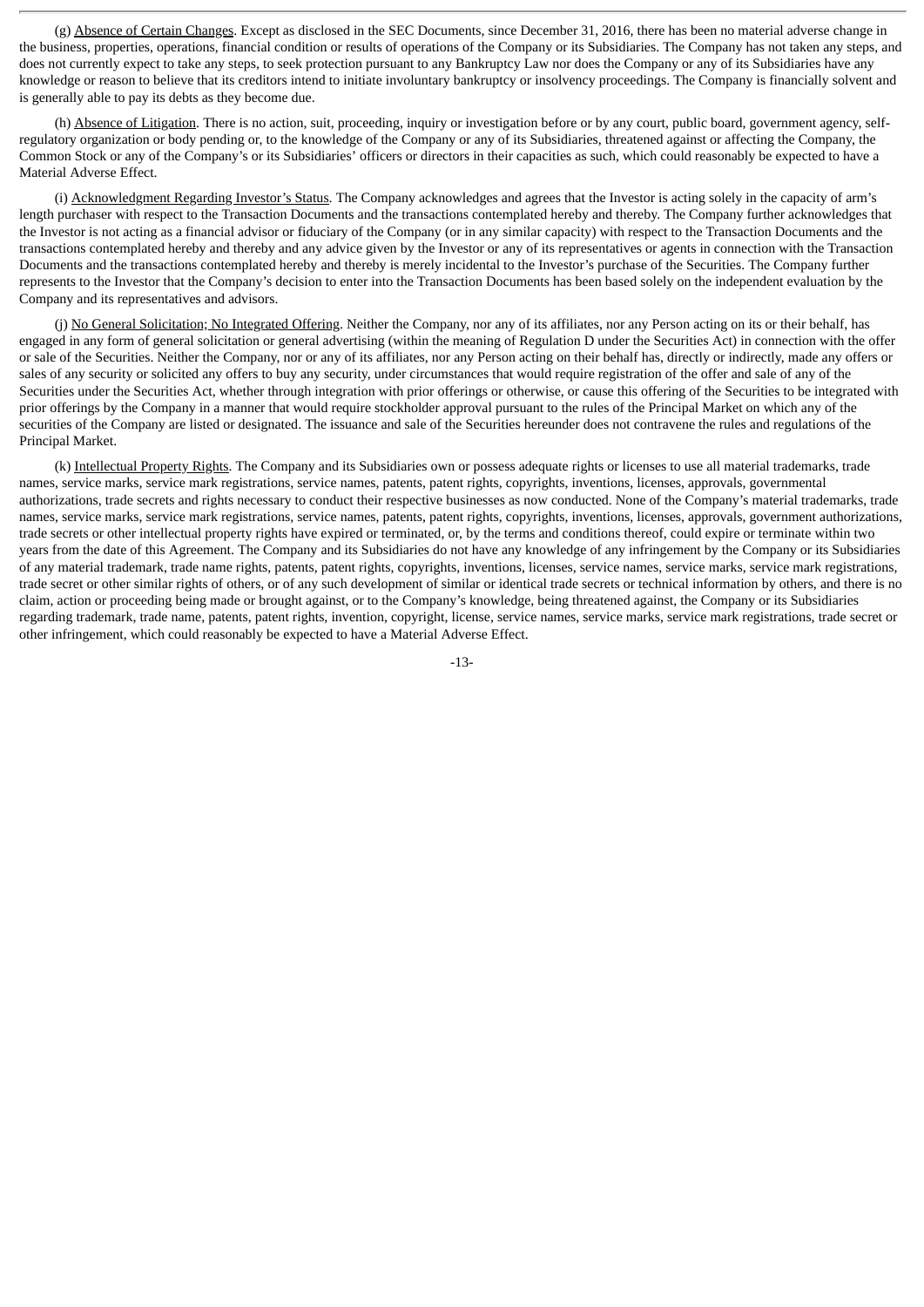(l) Environmental Laws. The Company and its Subsidiaries (i) are in compliance with any and all applicable foreign, federal, state and local laws and regulations relating to the protection of human health and safety, the environment or hazardous or toxic substances or wastes, pollutants or contaminants ("Environmental Laws"), (ii) have received all permits, licenses or other approvals required of them under applicable Environmental Laws to conduct their respective businesses and (iii) are in compliance with all terms and conditions of any such permit, license or approval, except where, in each of the three foregoing clauses, the failure to so comply could not reasonably be expected to have, individually or in the aggregate, a Material Adverse Effect.

(m) Title. The Company and its Subsidiaries have good and marketable title in fee simple to all real property owned by them and good and marketable title in all personal property owned by them that is material to the business of the Company and its Subsidiaries, in each case free and clear of all liens, encumbrances and defects ("Liens") and, except for Liens as do not materially affect the value of such property and do not materially interfere with the use made and proposed to be made of such property by the Company and its Subsidiaries and Liens for the payment of federal, state or other taxes, the payment of which is neither delinquent nor subject to penalties. Any real property and facilities held under lease by the Company and its Subsidiaries are held by them under valid, subsisting and enforceable leases with which the Company and its Subsidiaries are in compliance with such exceptions as are not material and do not interfere with the use made and proposed to be made of such property and buildings by the Company and its Subsidiaries.

(n) Insurance. The Company and each of its Subsidiaries are insured by insurers of recognized financial responsibility against such losses and risks and in such amounts as management of the Company believes to be prudent and customary in the businesses in which the Company and its Subsidiaries are engaged. Neither the Company nor any such Subsidiary has been refused any insurance coverage sought or applied for and neither the Company nor any such Subsidiary has any reason to believe that it will not be able to renew its existing insurance coverage as and when such coverage expires or to obtain similar coverage from similar insurers as may be necessary to continue its business at a cost that would not materially and adversely affect the condition, financial or otherwise, or the earnings, business or operations of the Company and its Subsidiaries, taken as a whole.

(o) Regulatory Permits. The Company and its Subsidiaries possess all material certificates, authorizations and permits issued by the appropriate federal, state or foreign regulatory authorities necessary to conduct their respective businesses, and neither the Company nor any such Subsidiary has received any notice of proceedings relating to the revocation or modification of any such certificate, authorization or permit.

(p) Tax Status. The Company and each of its Subsidiaries has made or filed all federal and state income and all other material tax returns, reports and declarations required by any jurisdiction to which it is subject (unless and only to the extent that the Company and each of its Subsidiaries has set aside on its books provisions reasonably adequate for the payment of all unpaid and unreported taxes) and has paid all taxes and other governmental assessments and charges that are material in amount, shown or determined to be due on such returns, reports and declarations, except those being contested in good faith and has set aside on its books a provision reasonably adequate for the payment of all taxes for periods subsequent to the periods to which such returns, reports or declarations apply. There are no unpaid taxes in any material amount claimed to be due by the taxing authority of any jurisdiction, and the officers of the Company know of no basis for any such claim.

-14-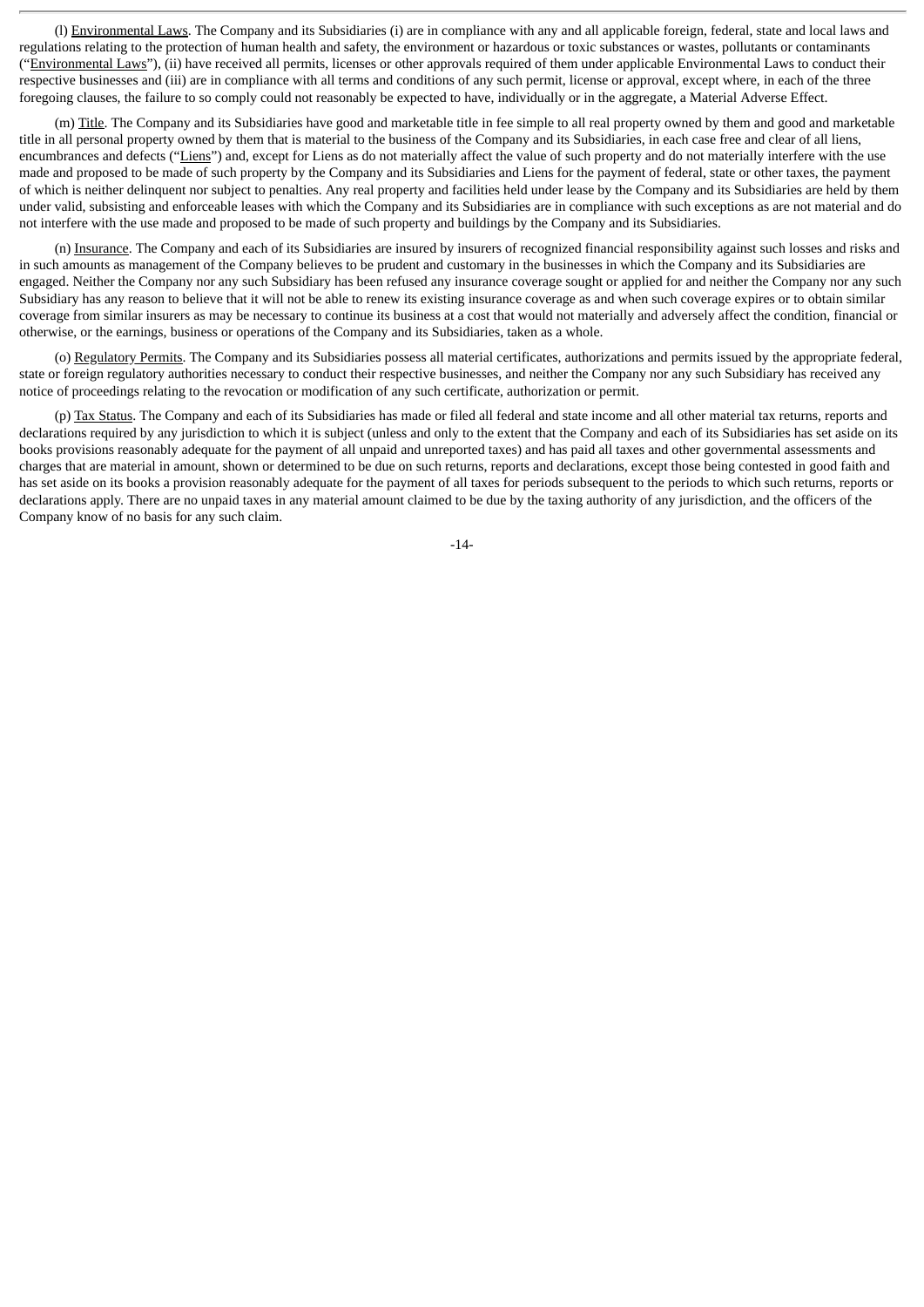(q) Transactions With Affiliates. Except as set forth in the SEC Documents, none of the officers or directors of the Company and, to the knowledge of the Company, none of the employees of the Company is presently a party to any transaction with the Company or any Subsidiary (other than for services as employees, officers and directors), including any contract, agreement or other arrangement providing for the furnishing of services to or by, providing for rental of real or personal property to or from, or otherwise requiring payments to or from any officer, director or such employee or, to the knowledge of the Company, any entity in which any officer, director, or any such employee has a substantial interest or is an officer, director, trustee or partner, in each case in excess of \$120,000 other than for (i) payment of salary or consulting fees for services rendered, (ii) reimbursement for expenses incurred on behalf of the Company and (iii) other employee benefits, including stock option agreements under any stock option plan of the Company.

(r) Application of Takeover Protections. The Company and its board of directors have taken or will take prior to the Commencement Date all necessary action, if any, in order to render inapplicable any control share acquisition, business combination, poison pill (including any distribution under a rights agreement) or other similar anti-takeover provision under the Certificate of Incorporation or the laws of the state of its incorporation which is or could become applicable to the Investor as a result of the transactions contemplated by this Agreement, including, without limitation, the Company's issuance of the Securities and the Investor's ownership of the Securities.

(s) Disclosure. Except with respect to the material terms and conditions of the transactions contemplated by the Transaction Documents that will be timely publicly disclosed by the Company, the Company confirms that neither it nor any other Person acting on its behalf has provided the Investor or its agents or counsel with any information that it believes constitutes or might constitute material, non-public information which is not otherwise disclosed in the Registration Statement or the SEC Documents. The Company understands and confirms that the Investor will rely on the foregoing representation in effecting purchases and sales of securities of the Company. All of the disclosure furnished by or on behalf of the Company to the Investor regarding the Company, its business and the transactions contemplated hereby, including the disclosure schedules to this Agreement, is true and correct in all material respects and does not contain any untrue statement of a material fact or omit to state any material fact necessary in order to make the statements made therein, in light of the circumstances under which they were made, not misleading. The press releases disseminated by the Company during the twelve months preceding the date of this Agreement taken as a whole do not contain any untrue statement of a material fact or omit to state a material fact required to be stated therein or necessary in order to make the statements therein, in light of the circumstances under which they were made and when made, not misleading. The Company acknowledges and agrees that the Investor neither makes nor has made any representations or warranties with respect to the transactions contemplated hereby other than those specifically set forth in Section 3 hereof.

(t) Foreign Corrupt Practices. Neither the Company, nor to the knowledge of the Company, any agent or other Person acting on behalf of the Company, has (i) directly or indirectly, used any funds for unlawful contributions, gifts, entertainment or other unlawful expenses related to foreign or domestic political activity, (ii) made any unlawful payment to foreign or domestic government officials or employees or to any foreign or domestic political parties or campaigns from corporate funds, (iii) failed to disclose fully any contribution made by the Company (or made by any Person acting on its behalf of which the Company is aware) which is in violation of law, or (iv) violated in any material respect any provision of the Foreign Corrupt Practices Act of 1977, as amended.

-15-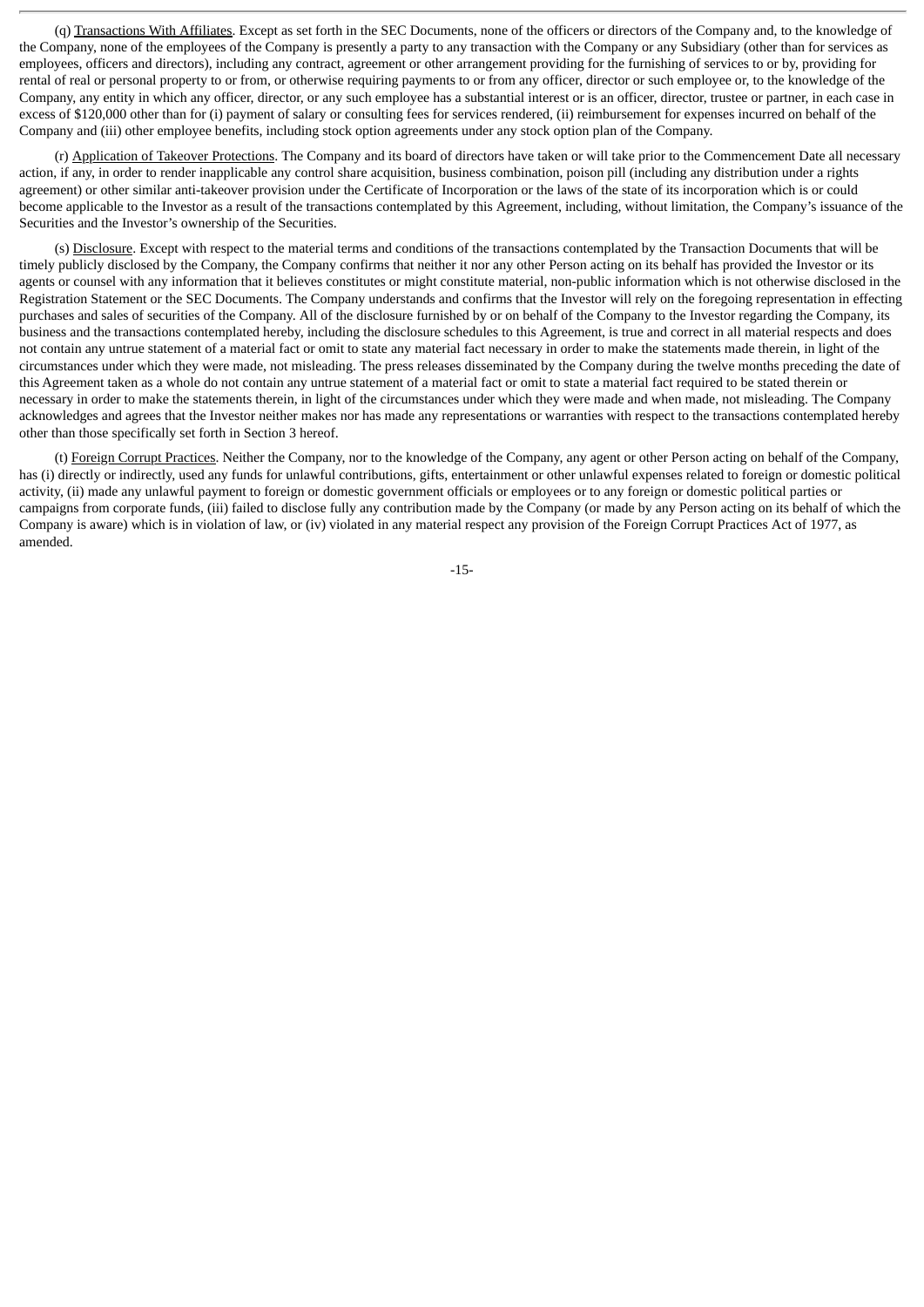(u) DTC Eligibility. The Company, through the Transfer Agent, currently participates in the DTC Fast Automated Securities Transfer (FAST) Program and the Common Stock can be transferred electronically to third parties via the DTC Fast Automated Securities Transfer (FAST) Program.

(v) Sarbanes-Oxley. The Company is in compliance with all provisions of the Sarbanes-Oxley Act of 2002, as amended, which are applicable to it as of the date hereof.

(w) Certain Fees. No brokerage or finder's fees or commissions are or will be payable by the Company to any broker, financial advisor or consultant, finder, placement agent, investment banker, bank or other Person with respect to the transactions contemplated by the Transaction Documents. The Investor shall have no obligation with respect to any fees or with respect to any claims made by or on behalf of other Persons for fees of a type contemplated in this Section  $4(w)$  that may be due in connection with the transactions contemplated by the Transaction Documents.

(x) Investment Company. The Company is not, and immediately after receipt of payment for the Securities will not be, an "investment company" within the meaning of the Investment Company Act of 1940, as amended.

(y) Listing and Maintenance Requirements. The Common Stock is registered pursuant to Section 12(b) of the Exchange Act, and the Company has taken no action designed to, or which to its knowledge is likely to have the effect of, terminating the registration of the Common Stock pursuant to the Exchange Act nor has the Company received any notification that the SEC is currently contemplating terminating such registration. Except as set forth in the SEC Documents, the Company has not, in the twelve (12) months preceding the date hereof, received notice from the Principal Market to the effect that the Company is not in compliance with the listing or maintenance requirements of the Principal Market. Although, as of the date of this Agreement, the Company is not in compliance with NASDAQ Listing Rule 5550(a)(2) for continued listing on The NASDAQ Capital Market, the Company has no reason to believe that it will not in the foreseeable future continue to be in compliance with all applicable listing and maintenance requirements of the Principal Market, including, without limitation, NASDAQ Listing Rule 5550(a)(2), as applicable.

(z) Accountants. The Company's accountants are set forth in the SEC Documents and, to the knowledge of the Company, such accountants are an independent registered public accounting firm as required by the Securities Act.

(aa) No Market Manipulation. The Company has not, and to its knowledge no Person acting on its behalf has, (i) taken, directly or indirectly, any action designed to cause or to result in the stabilization or manipulation of the price of any security of the Company to facilitate the sale or resale of any of the Securities, (ii) sold, bid for, purchased, or, paid any compensation for soliciting purchases of, any of the Securities, or (iii) paid or agreed to pay to any Person any compensation for soliciting another to purchase any other securities of the Company.

(bb) Shell Company Status. The Company is not currently, and has never been, an issuer identified in Rule 144(i)(1) under the Securities Act.

(cc) No Disqualification Events. None of the Company, any of its predecessors, any affiliated issuer, any director, executive officer, other officer of the Company participating in the offering contemplated hereby, any beneficial owner of 20% or more of the Company's outstanding voting equity securities, calculated on the basis of voting power, nor any promoter (as that term is defined in Rule 405 under the Securities Act) connected with the Company in any capacity at the time of sale (each, an "Issuer

-16-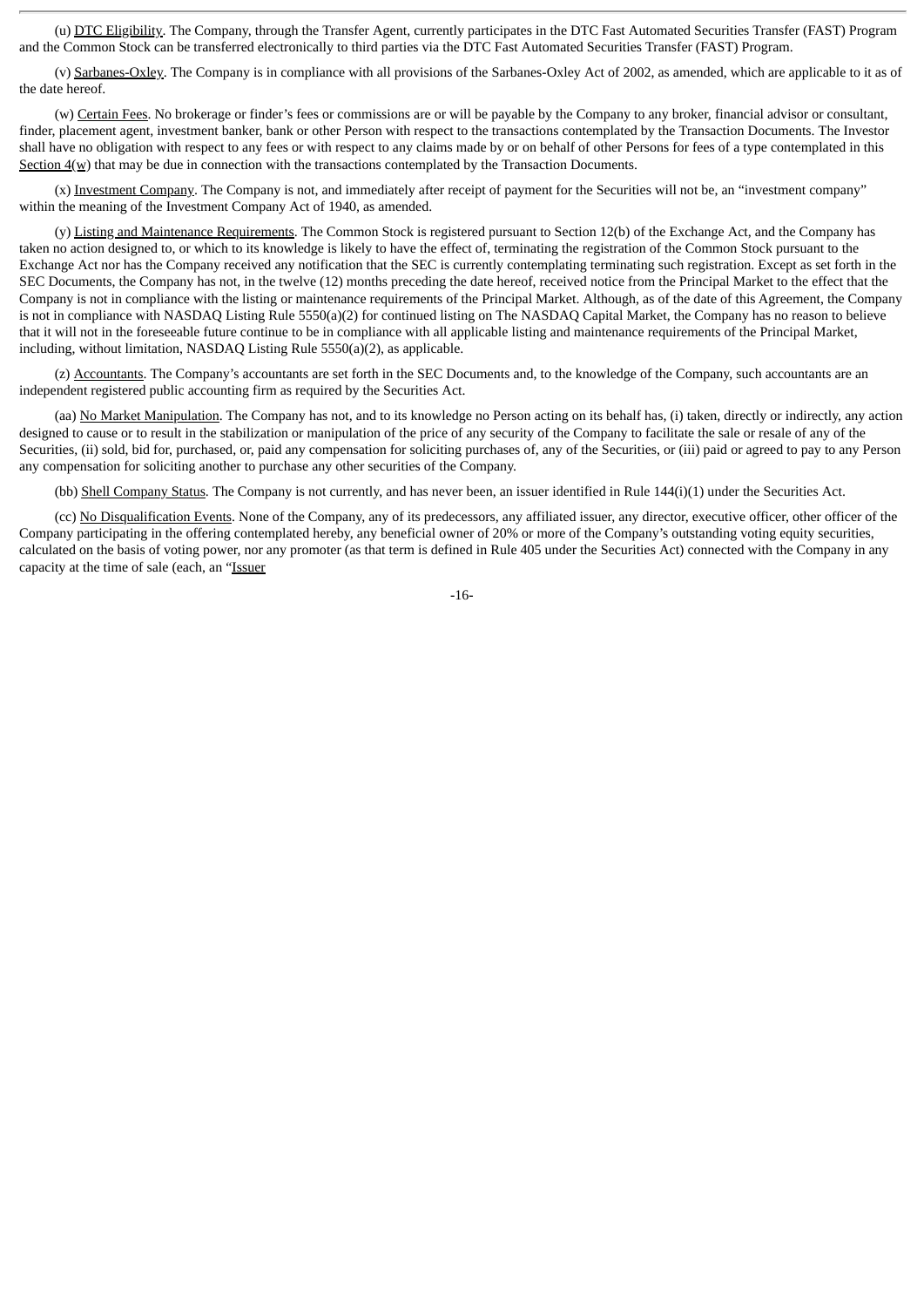Covered Person") is subject to any of the "Bad Actor" disqualifications described in Rule 506(d)(1)(i) to (viii) under the Securities Act (a "Disqualification Event"), except for a Disqualification Event covered by Rule  $506(d)(2)$  or (d)(3) under the Securities Act. The Company has exercised reasonable care to determine whether any Issuer Covered Person is subject to a Disqualification Event.

# **5. COVENANTS.**

(a) Filing of Current Report and Registration Statement. The Company agrees that it shall, within the time required under the Exchange Act, file with the SEC a report on Form 8-K relating to the transactions contemplated by, and describing the material terms and conditions of, the Transaction Documents (the "Current Report"). The Company shall also file with the SEC, within ten (10) Business Days from the date hereof, a new registration statement (the "Registration Statement") covering only the resale of the Purchase Shares and all of the Commitment Shares, in accordance with the terms of the Registration Rights Agreement between the Company and the Investor, dated as of the date hereof (the "Registration Rights Agreement"). The Company shall permit the Investor to review and comment upon the final pre-filing draft version of the Current Report at least two (2) Business Days prior to its filing with the SEC, and the Company shall give due consideration to all such comments. The Investor shall use its reasonable best efforts to comment upon the final pre-filing draft version of the Current Report within one (1) Business Day from the date the Investor receives it from the Company.

(b) Blue Sky. The Company shall take all such action, if any, as is reasonably necessary in order to obtain an exemption for or to register or qualify (i) the issuance of the Commitment Shares and the sale of the Purchase Shares to the Investor under this Agreement and (ii) any subsequent resale of all Commitment Shares and all Purchase Shares by the Investor, in each case, under applicable securities or "Blue Sky" laws of the states of the United States in such states as is reasonably requested by the Investor from time to time, and shall provide evidence of any such action so taken to the Investor.

(c) Listing/DTC. The Company shall promptly secure the listing of all of the Purchase Shares and Commitment Shares to be issued to the Investor hereunder on the Principal Market (subject to official notice of issuance) and upon each other national securities exchange or automated quotation system, if any, upon which the Common Stock is then listed, and shall use commercially reasonable best efforts to maintain, so long as any shares of Common Stock shall be so listed, such listing of all such Securities from time to time issuable hereunder. The Company shall use commercially reasonable best efforts to maintain the listing of the Common Stock on the Principal Market and shall comply in all respects with the Company's reporting, filing and other obligations under the bylaws or rules and regulations of the Principal Market. Neither the Company nor any of its Subsidiaries shall take any action that would reasonably be expected to result in the delisting or suspension of the Common Stock on the Principal Market. The Company shall promptly, and in no event later than the following Business Day, provide to the Investor copies of any notices it receives from any Person regarding the continued eligibility of the Common Stock for listing on the Principal Market; provided, however, that the Company shall not be required to provide the Investor copies of any such notice that the Company reasonably believes constitutes material non-public information and the Company would not be required to publicly disclose such notice in any report or statement filed with the SEC and under the Exchange Act or the Securities Act. The Company shall pay all fees and expenses in connection with satisfying its obligations under this Section 5(c). The Company shall take all action necessary to ensure that its Common Stock can be transferred electronically as DWAC Shares.

(d) Prohibition of Short Sales and Hedging Transactions. The Investor agrees that beginning on the date of this Agreement and ending on the date of termination of this Agreement as provided in Section 11, the Investor and its agents, representatives and affiliates shall not in any manner whatsoever enter into or effect, directly or indirectly, any (i) "short sale" (as such term is defined in Rule 200 of Regulation SHO of the Exchange Act) of the Common Stock or (ii) hedging transaction, which establishes a net short position with respect to the Common Stock.

-17-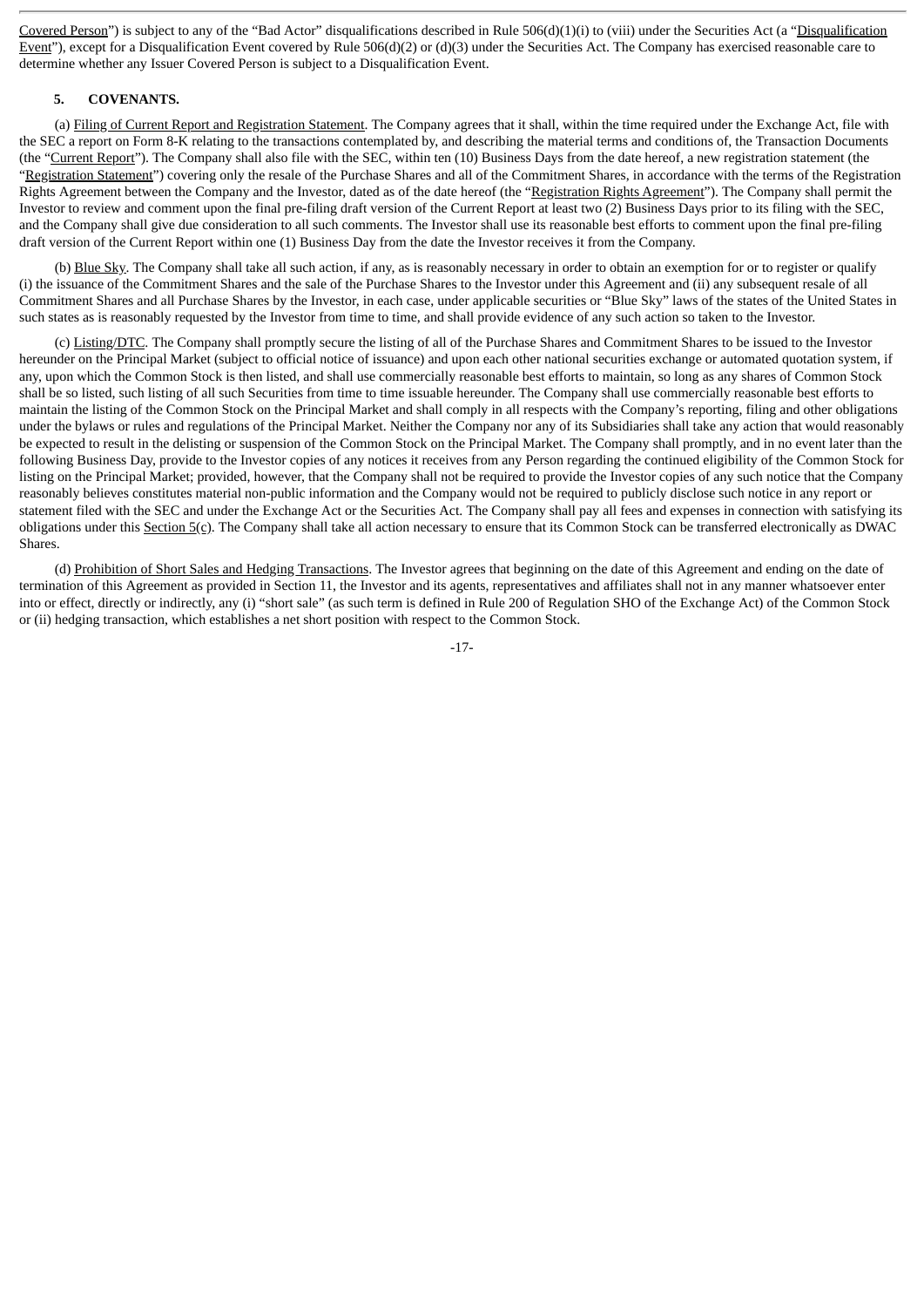(e) Issuance of Commitment Shares. In consideration for the Investor's execution and delivery of this Agreement, the Company shall cause to be issued to the Investor a total of 450,000 shares of Common Stock (the "Commitment Shares") immediately upon the execution of this Agreement and shall deliver to the Transfer Agent the Irrevocable Transfer Agent Instructions with respect to the issuance of such Commitment Shares. For the avoidance of doubt, all of the Commitment Shares shall be fully earned as of the date of this Agreement, whether or not the Commencement shall occur or any Purchase Shares are purchased by the Investor under this Agreement and irrespective of any subsequent termination of this Agreement.

(f) Due Diligence; Non-Public Information. The Investor shall have the right, from time to time as the Investor may reasonably deem appropriate, and upon providing reasonable advanced notice, to perform reasonable due diligence on the Company during normal business hours. The Company and its officers and employees shall provide information and reasonably cooperate with the Investor in connection with any reasonable request by the Investor related to the Investor's due diligence of the Company. Each party hereto agrees not to disclose any Confidential Information of the other party to any third party and shall not use the Confidential Information for any purpose other than in connection with, or in furtherance of, the transactions contemplated hereby. Each party hereto acknowledges that the Confidential Information shall remain the property of the disclosing party and agrees that it shall take all reasonable measures to protect the secrecy of any Confidential Information disclosed by the other party. The Company confirms that neither it nor any other Person acting on its behalf shall provide the Investor or its agents or counsel with any information that constitutes or might constitute material, non-public information, unless a simultaneous public announcement thereof is made by the Company in the manner contemplated by Regulation FD. In the event of a breach of the foregoing covenant by the Company or any Person acting on its behalf (as determined in the reasonable good faith judgment of the Investor), in addition to any other remedy provided herein or in the other Transaction Documents, if the Investor is holding any Securities at the time of the disclosure of material, non-public information, the Investor shall have the right to make a public disclosure, in the form of a press release, public advertisement or otherwise, of such material, non-public information without the prior approval by the Company; provided the Investor shall have first provided notice to the Company that it believes it has received information that constitutes material, non-public information, the Company shall have at least 48 hours to publicly disclose such material, non-public information prior to any such disclosure by the Investor or demonstrate to the Investor in writing why such information does not constitute material, non-public information, and (assuming the Investor and Investor's counsel disagree with the Company's determination) the Company shall have failed to publicly disclose such material, non-public information within such time period. The Investor shall not have any liability to the Company, any of its Subsidiaries, or any of their respective directors, officers, employees, stockholders or agents, for any such disclosure. The Company understands and confirms that the Investor shall be relying on the foregoing covenants in effecting transactions in securities of the Company.

(g) Purchase Records. The Investor and the Company shall each maintain records showing the remaining Available Amount at any given time and the dates and Purchase Amounts for each Regular Purchase, Accelerated Purchase and Additional Purchase or shall use such other method, reasonably satisfactory to the Investor and the Company.

(h) Taxes. The Company shall pay any and all transfer, stamp or similar taxes that may be payable with respect to the issuance and delivery of any shares of Common Stock to the Investor made under this Agreement.

-18-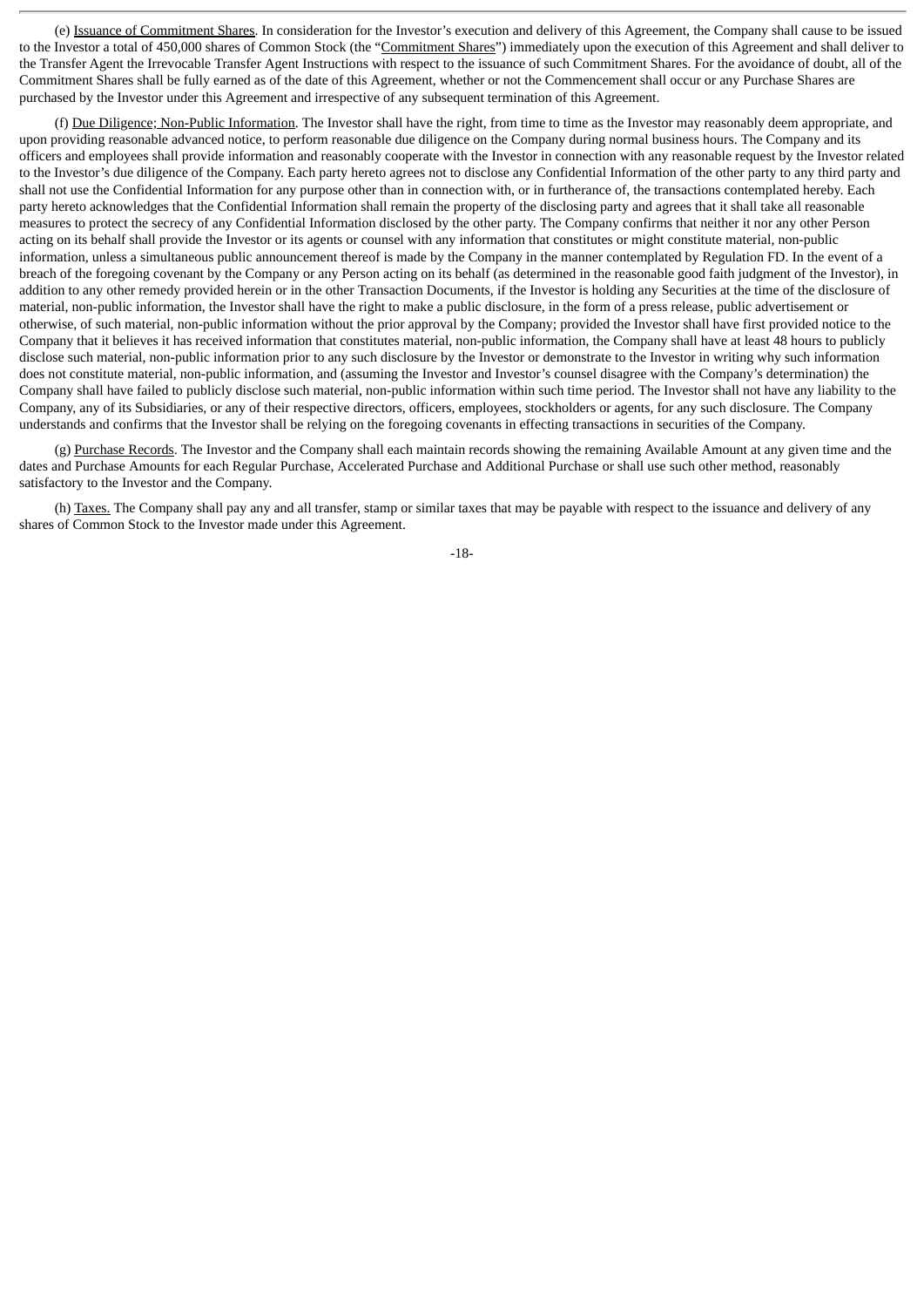(i) Use of Proceeds. The Company will use the net proceeds from the offering as described in the Registration Statement or the SEC Documents.

(j) Other Transactions. The Company shall not enter into, announce or recommend to its stockholders any agreement, plan, arrangement or transaction in or of which the terms thereof would restrict, materially delay, conflict with or impair the ability or right of the Company to perform its obligations under the Transaction Documents, including, without limitation, the obligation of the Company to deliver the Purchase Shares and the Commitment Shares to the Investor in accordance with the terms of the Transaction Documents.

(k) Integration. From and after the date of this Agreement, neither the Company, nor or any of its affiliates will, and the Company shall use its reasonable best efforts to ensure that no Person acting on their behalf will, directly or indirectly, make any offers or sales of any security or solicit any offers to buy any security, under circumstances that would (i) require registration of the offer and sale by the Company to the Investor of any of the Securities under the Securities Act, or (ii) cause this offering of the Securities by the Company to the Investor to be integrated with other offerings by the Company in a manner that would require stockholder approval pursuant to the rules of the Principal Market on which any of the securities of the Company are listed or designated, unless in the case of this clause (ii), stockholder approval is obtained before the closing of such subsequent transaction in accordance with the rules of such Principal Market.

(l) Limitation on Variable Rate Transactions. From and after the date of this Agreement until the earlier of (i) the 30-month anniversary of the date of this Agreement and (ii) the date on which the Investor has purchased the full Available Amount of Purchase Shares pursuant to this Agreement, in either case irrespective of any earlier termination of this Agreement, the Company shall be prohibited from effecting or entering into an agreement to effect any issuance by the Company or any of its Subsidiaries of Common Stock or Common Stock Equivalents (or a combination of units thereof) involving a Variable Rate Transaction, other than in connection with an Exempt Issuance. The Investor shall be entitled to seek injunctive relief against the Company and its Subsidiaries to preclude any such issuance, which remedy shall be in addition to any right to collect damages, without the necessity of showing economic loss and without any bond or other security being required. "Common Stock Equivalents" means any securities of the Company or its Subsidiaries which entitle the holder thereof to acquire at any time Common Stock, including, without limitation, any debt, preferred stock, rights, options, warrants or other instrument that is at any time convertible into or exercisable or exchangeable for, or otherwise entitles the holder thereof to receive, Common Stock. "Variable Rate Transaction" means a transaction in which the Company (i) issues or sells any debt or equity securities that are convertible into, exchangeable or exercisable for, or include the right to receive, additional shares of Common Stock either (A) at a conversion price, exercise price or exchange rate or other price that is based upon, and/or varies with, the trading prices of or quotations for the shares of Common Stock at any time after the initial issuance of such debt or equity securities, or (B) with a conversion, exercise or exchange price that is subject to being reset at some future date after the initial issuance of such debt or equity security or upon the occurrence of specified or contingent events directly or indirectly related to the business of the Company or the market for the Common Stock, or (ii) enters into any agreement, including, but not limited to, an "equity line of credit", "at-the-market offering" or other continuous offering or similar offering of Common Stock or Common Stock Equivalents, whereby the Company may sell Common Stock or Common Stock Equivalents at a future determined price. For the avoidance of doubt, the offering and sale by the Company of a convertible security (e.g., a warrant) with either (i) a customary "cashless exercise" term, or (ii) a customary anti-dilution adjustment (e.g., weighted-average price or full-ratchet price) that is triggered by the Company's subsequent sale of equity securities at a price that is lower than the applicable conversion price shall not be deemed to be a prohibited Variable Rate Transaction. "Exempt Issuance" means the issuance of (a) Common Stock or options to employees,

-19-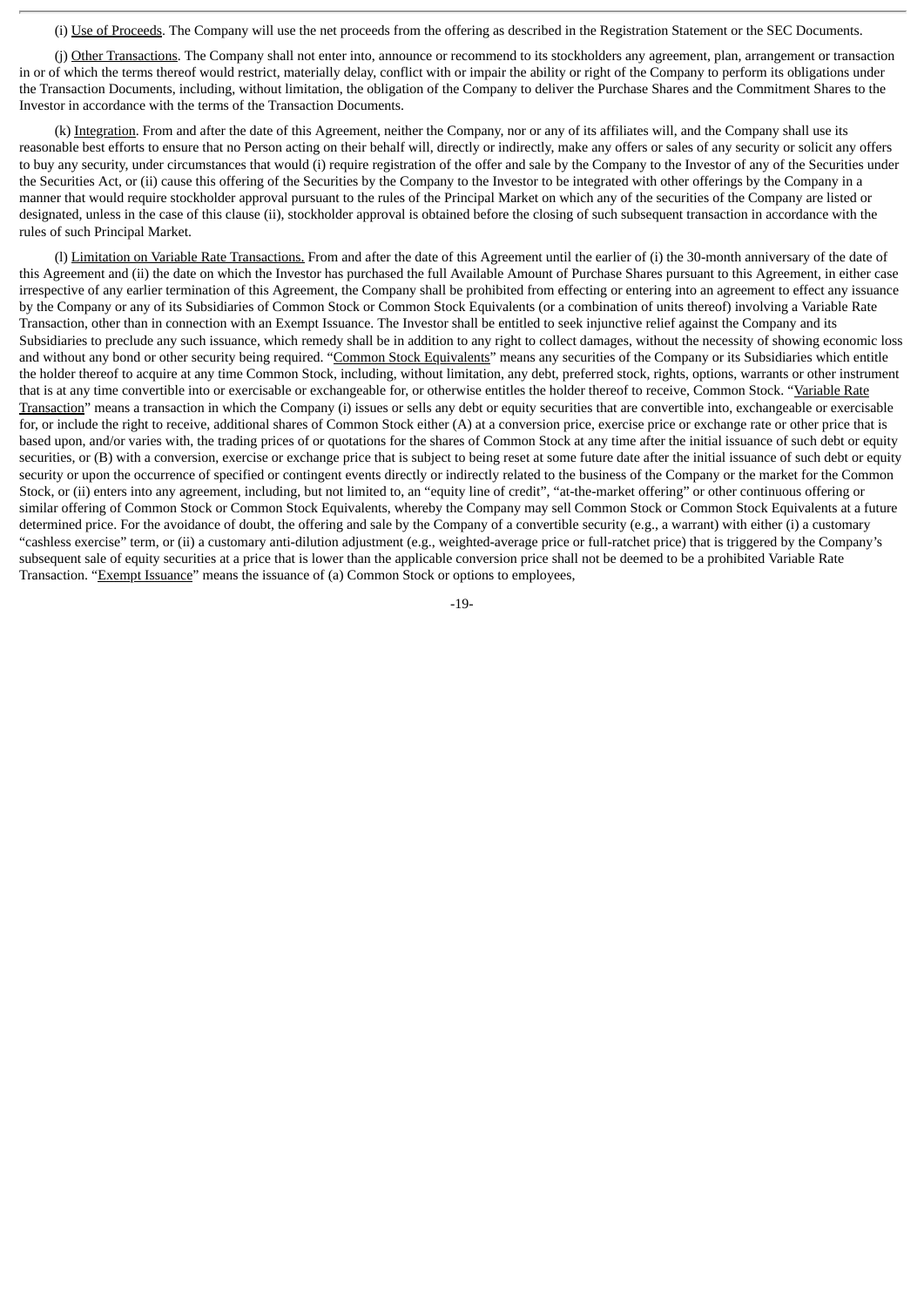officers, directors or vendors of the Company pursuant to any stock or option plan duly adopted for such purpose, by the Board of Directors or a majority of the members of a committee of directors established for such purpose, (b) securities upon the exercise or exchange of or conversion of any Securities issued hereunder and/or Common Stock Equivalents issued and outstanding on the date of this Agreement, provided that such securities have not been amended since the date of this Agreement to increase the number of such securities or to decrease the exercise price, exchange price or conversion price of such securities, or (c) securities issued pursuant to acquisitions or strategic transactions approved by the Board of Directors or a majority of the members of a committee of directors established for such purpose, which acquisitions or strategic transactions can have a Variable Rate Transaction component, provided that any such issuance shall only be to a Person (or to the equity holders of a Person) which is, itself or through its subsidiaries, an operating company or an asset in a business synergistic with the business of the Company and shall provide to the Company additional benefits in addition to the investment of funds, but shall not include a transaction in which the Company is issuing securities primarily for the purpose of raising capital or to an entity whose primary business is investing in securities.

# **6. TRANSFER AGENT INSTRUCTIONS.**

(a) On the date of this Agreement, the Company shall issue irrevocable instructions to the Transfer Agent substantially in the form attached hereto as **Exhibit D** to issue the Commitment Shares in accordance with the terms of this Agreement (the "Irrevocable Transfer Agent Instructions"). The certificate(s) or book-entry statement(s) representing the Commitment Shares, except as set forth below, shall bear the following restrictive legend (the "Restrictive Legend"):

# **THE SECURITIES REPRESENTED BY THIS CERTIFICATE HAVE NOT BEEN REGISTERED UNDER THE SECURITIES ACT OF 1933, AS AMENDED, OR APPLICABLE STATE SECURITIES LAWS. THE SECURITIES HAVE BEEN ACQUIRED FOR INVESTMENT AND MAY NOT BE OFFERED FOR SALE, SOLD, TRANSFERRED OR ASSIGNED IN THE ABSENCE OF AN EFFECTIVE REGISTRATION STATEMENT FOR THE SECURITIES UNDER THE SECURITIES ACT OF 1933, AS AMENDED, OR APPLICABLE STATE SECURITIES LAWS, UNLESS SOLD PURSUANT TO: (1) RULE 144 UNDER THE SECURITIES ACT** OF 1933, AS AMENDED, OR (2) AN OPINION OF HOLDER'S COUNSEL, IN A CUSTOMARY FORM, THAT REGISTRATION IS **NOT REQUIRED UNDER SAID ACT OR APPLICABLE STATE SECURITIES LAWS.**

(b) On the earlier of (i) the Commencement Date and (ii) such time that the Investor shall request, provided all conditions of Rule 144 under the Securities Act are met, the Company shall, no later than one (1) Business Day following the delivery by the Investor to the Company or the Transfer Agent of one or more legended certificates or book-entry statements representing the Commitment Shares (which certificates or book-entry statements the Investor shall promptly deliver on or prior to the first to occur of the events described in clauses (i) and (ii) of this sentence), as directed by the Investor, issue and deliver (or cause to be issued and delivered) to the Investor, as requested by the Investor, either: (A) a certificate or book-entry statement representing such Commitment Shares that is free from all restrictive and other legends or (B) a number of shares of Common Stock equal to the number of Commitment Shares represented by the certificate(s) or book-entry statement(s) so delivered by the Investor as DWAC Shares. The Company shall take all actions to carry out the intent and accomplish the purposes of the immediately preceding sentence, including, without limitation, delivering all such legal opinions, consents, certificates, resolutions and instructions to the Transfer Agent, and any successor transfer agent of the Company, as may be requested from time to time by the Investor or necessary or desirable to carry out the intent and

-20-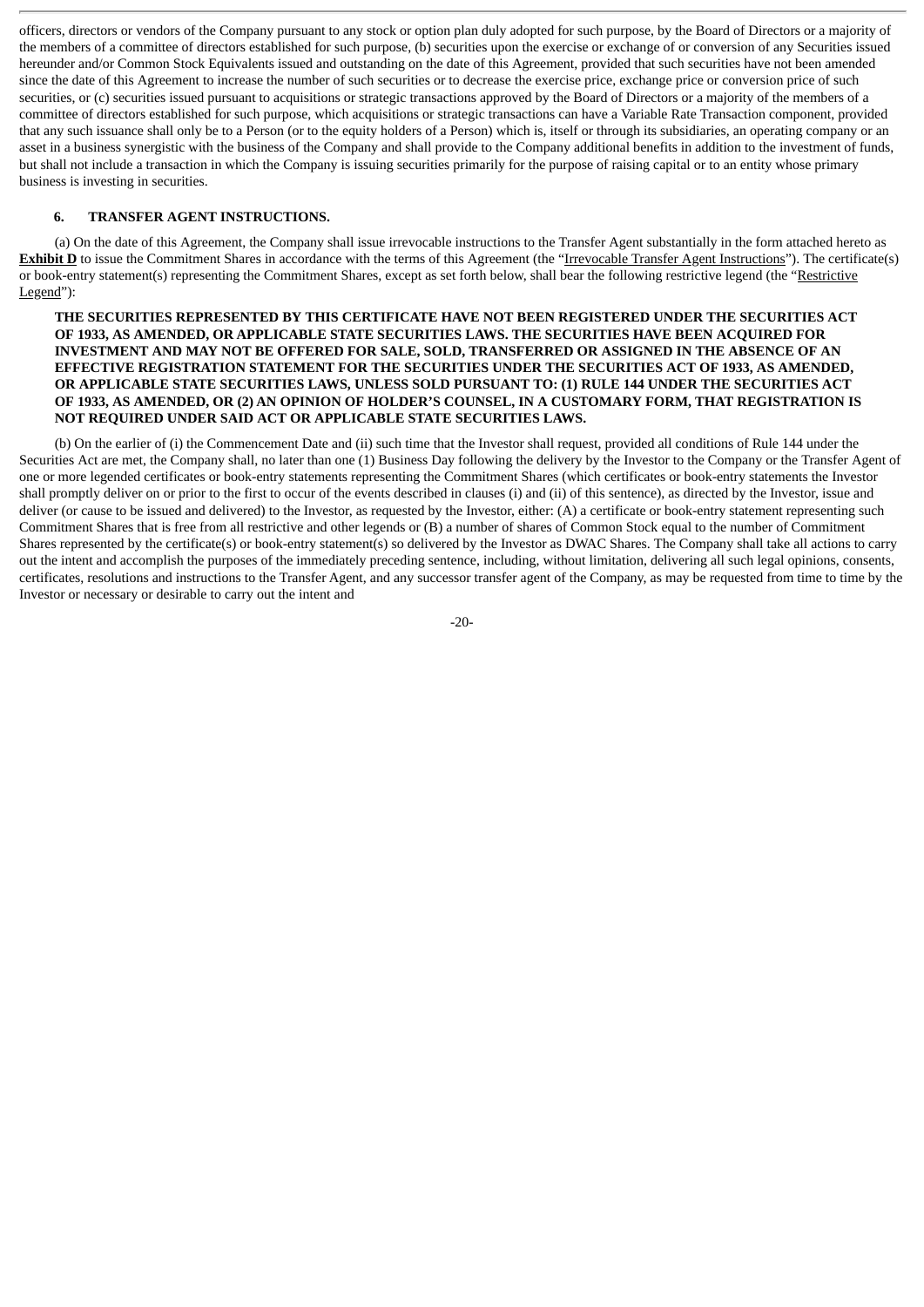accomplish the purposes of the immediately preceding sentence. On the Commencement Date, the Company shall issue to the Transfer Agent, and any subsequent transfer agent, (i) irrevocable instructions in the form substantially similar to those used by the Investor in substantially similar transactions (the "Commencement Irrevocable Transfer Agent Instructions") and (ii) the notice of effectiveness of the Registration Statement in the form attached as an exhibit to the Registration Rights Agreement (the "Notice of Effectiveness of Registration Statement"), in each case to issue the Purchase Shares in accordance with the terms of this Agreement and the Registration Rights Agreement. All Purchase Shares to be issued from and after Commencement to or for the benefit of the Investor pursuant to this Agreement shall be issued only as DWAC Shares. The Company represents and warrants to the Investor that, while this Agreement is effective, no instruction other than the Commencement Irrevocable Transfer Agent Instructions and the Notice of Effectiveness of Registration Statement referred to in this Section 6(b) will be given by the Company to the Transfer Agent with respect to the Purchase Shares or the Commitment Shares from and after Commencement, and the Purchase Shares and the Commitment Shares covered by the Registration Statement shall otherwise be freely transferable on the books and records of the Company. The Company agrees that if the Company fails to fully comply with the provisions of this Section 6(b) within five (5) Business Days of the Investor providing the deliveries referred to above, the Company shall, at the Investor's written instruction, purchase such shares of Common Stock containing the Restrictive Legend from the Investor at the greater of the (i) purchase price paid for such shares of Common Stock (as applicable) and (ii) the Closing Sale Price of the Common Stock on the date of the Investor's written instruction.

## **7. CONDITIONS TO THE COMPANY'S RIGHT TO COMMENCE SALES OF SHARES OF COMMON STOCK.**

The right of the Company hereunder to commence sales of the Purchase Shares on the Commencement Date is subject to the satisfaction of each of the following conditions:

(a) The Investor shall have executed each of the Transaction Documents and delivered the same to the Company;

(b) The Registration Statement covering the resale of the Purchase Shares and all of the Commitment Shares shall have been declared effective under the Securities Act by the SEC, and no stop order with respect to the Registration Statement shall be pending or threatened by the SEC; and

(c) The representations and warranties of the Investor shall be true and correct in all material respects as of the date hereof and as of the Commencement Date as though made at that time.

# **8. CONDITIONS TO THE INVESTOR'S OBLIGATION TO PURCHASE SHARES OF COMMON STOCK.**

The obligation of the Investor to buy Purchase Shares under this Agreement is subject to the satisfaction of each of the following conditions on or prior to the Commencement Date and, once such conditions have been initially satisfied, there shall not be any ongoing obligation to satisfy such conditions after the Commencement has occurred:

(a) The Company shall have executed each of the Transaction Documents and delivered the same to the Investor;

(b) The Company shall have issued or caused to be issued to the Investor (i) one or more certificates or book-entry statements representing the Commitment Shares free from all restrictive and other legends or (ii) a number of shares of Common Stock equal to the number of Commitment Shares as DWAC Shares, in each case in accordance with Section 6(b);

-21-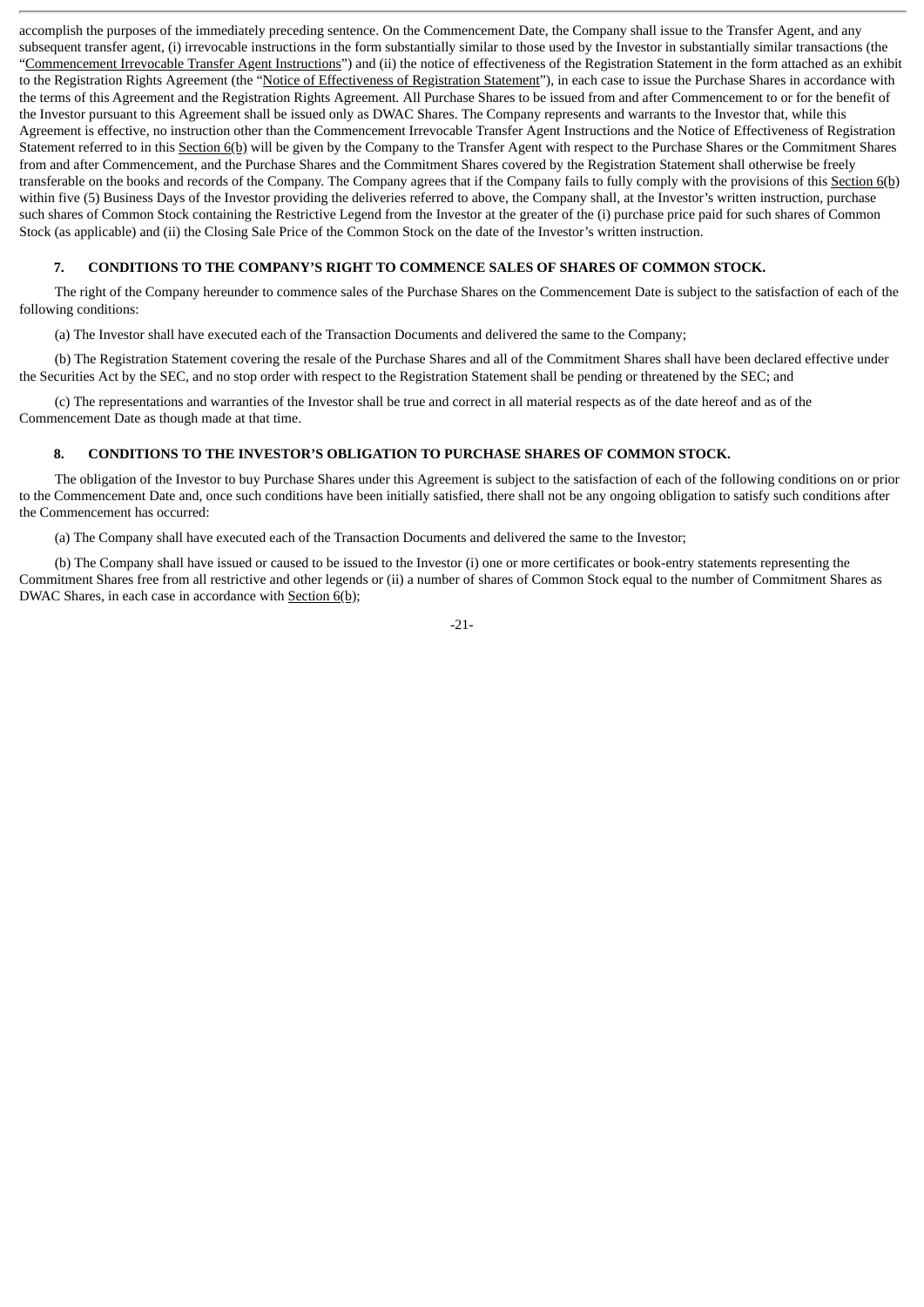(c) The Common Stock shall be listed or quoted on the Principal Market, trading in the Common Stock shall not have been within the last 365 days suspended by the SEC or the Principal Market, and all Securities to be issued by the Company to the Investor pursuant to this Agreement shall have been approved for listing or quotation on the Principal Market in accordance with the applicable rules and regulations of the Principal Market, subject only to official notice of issuance;

(d) The Investor shall have received the opinions of the Company's legal counsel dated as of the Commencement Date substantially in the form heretofore agreed by the parties hereto;

(e) The representations and warranties of the Company shall be true and correct in all material respects (except to the extent that any of such representations and warranties is already qualified as to materiality in Section 4 above, in which case, the portion of such representations and warranties so qualified shall be true and correct without further qualification) as of the date hereof and as of the Commencement Date as though made at that time (except for representations and warranties that speak as of a specific date, which shall be true and correct as of such date) and the Company shall have performed, satisfied and complied with the covenants, agreements and conditions required by the Transaction Documents to be performed, satisfied or complied with by the Company at or prior to the Commencement Date. The Investor shall have received a certificate, executed by the CEO, President or CFO of the Company, dated as of the Commencement Date, to the foregoing effect in the form attached hereto as **Exhibit A**;

(f) The Board of Directors of the Company shall have adopted resolutions in substantially the form attached hereto as **Exhibit B** which shall be in full force and effect without any amendment or supplement thereto as of the Commencement Date;

(g) As of the Commencement Date, the Company shall have reserved out of its authorized and unissued Common Stock, solely for the purpose of effecting purchases of Purchase Shares hereunder, 23,357,749 shares of Common Stock;

(h) The Commencement Irrevocable Transfer Agent Instructions and the Notice of Effectiveness of Registration Statement each shall have been delivered to and acknowledged in writing by the Company and the Company's Transfer Agent (or any successor transfer agent);

(i) The Company shall have delivered to the Investor a certificate evidencing the incorporation and good standing of the Company in the State of Delaware issued by the Secretary of State of the State of Delaware as of a date within ten (10) Business Days of the Commencement Date;

(j) The Company shall have delivered to the Investor a certified copy of the Certificate of Incorporation as certified by the Secretary of State of the State of Delaware within ten (10) Business Days of the Commencement Date;

(k) The Company shall have delivered to the Investor a secretary's certificate executed by the Secretary of the Company, dated as of the Commencement Date, in the form attached hereto as **Exhibit C**;

(l) The Registration Statement covering the resale of the Purchase Shares and all of the Commitment Shares shall have been declared effective under the Securities Act by the SEC, and no stop order with respect to the Registration Statement shall be pending or threatened by the SEC. The Company shall have prepared and filed with the SEC, not later than one (1) Business Day after the effective date of

 $-22-$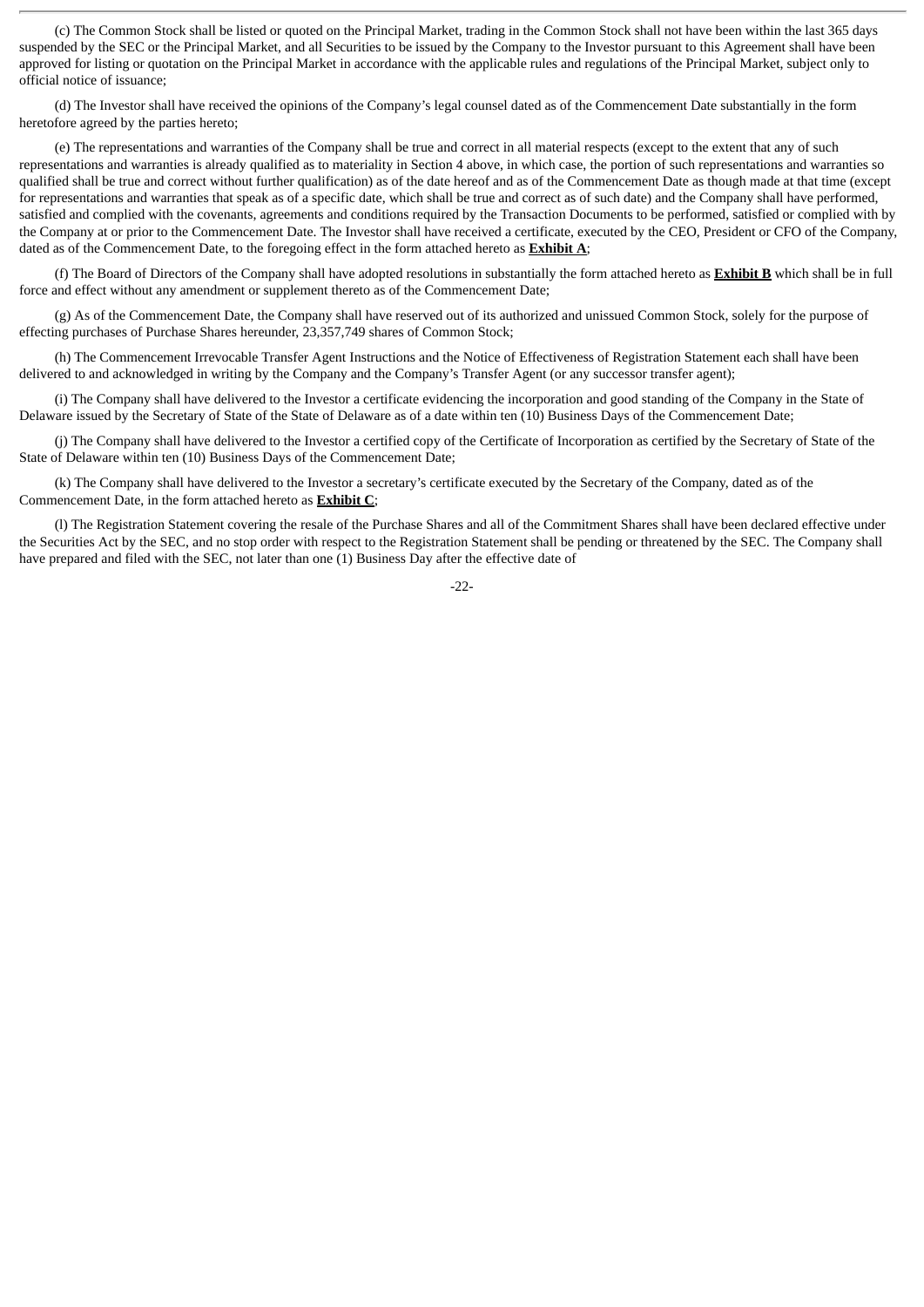the Registration Statement, a final and complete prospectus (the preliminary form of which shall be included in the Registration Statement) and shall have delivered to the Investor a true and complete copy thereof. Such prospectus shall be current and available for the resale by the Investor of all of the Securities covered thereby. The Current Report shall have been filed with the SEC, as required pursuant to Section 5(a). All reports, schedules, registrations, forms, statements, information and other documents required to have been filed by the Company with the SEC at or prior to the Commencement Date pursuant to the reporting requirements of the Exchange Act shall have been filed with the SEC within the applicable time periods prescribed for such filings under the Exchange Act;

(m) No Event of Default has occurred, or any event which, after notice and/or lapse of time, would become an Event of Default has occurred;

(n) All federal, state and local governmental laws, rules and regulations applicable to the transactions contemplated by the Transaction Documents and necessary for the execution, delivery and performance of the Transaction Documents and the consummation of the transactions contemplated thereby in accordance with the terms thereof shall have been complied with, and all consents, authorizations and orders of, and all filings and registrations with, all federal, state and local courts or governmental agencies and all federal, state and local regulatory or self-regulatory agencies necessary for the execution, delivery and performance of the Transaction Documents and the consummation of the transactions contemplated thereby in accordance with the terms thereof shall have been obtained or made, including, without limitation, in each case those required under the Securities Act, the Exchange Act, applicable state securities or "Blue Sky" laws or applicable rules and regulations of the Principal Market, or otherwise required by the SEC, the Principal Market or any state securities regulators;

(o) No statute, regulation, order, decree, writ, ruling or injunction shall have been enacted, entered, promulgated, threatened or endorsed by any federal, state, local or foreign court or governmental authority of competent jurisdiction which prohibits the consummation of or which would materially modify or delay any of the transactions contemplated by the Transaction Documents; and

(p) No action, suit or proceeding before any federal, state, local or foreign arbitrator or any court or governmental authority of competent jurisdiction shall have been commenced or threatened, and no inquiry or investigation by any federal, state, local or foreign governmental authority of competent jurisdiction shall have been commenced or threatened, against the Company, or any of the officers, directors or affiliates of the Company, seeking to restrain, prevent or change the transactions contemplated by the Transaction Documents, or seeking material damages in connection with such transactions.

#### **9. INDEMNIFICATION.**

In consideration of the Investor's execution and delivery of the Transaction Documents and acquiring the Securities hereunder and in addition to all of the Company's other obligations under the Transaction Documents, the Company shall defend, protect, indemnify and hold harmless the Investor and all of its affiliates, stockholders, officers, directors, employees and direct or indirect investors and any of the foregoing Person's agents or other representatives (including, without limitation, those retained in connection with the transactions contemplated by this Agreement) (collectively, the "Indemnitees") from and against any and all actions, causes of action, suits, claims, losses, costs, penalties, fees, liabilities and damages, and expenses in connection therewith (irrespective of whether any such Indemnitee is a party to the action for which indemnification hereunder is sought), and including reasonable attorneys' fees and disbursements (the "Indemnified Liabilities"), incurred by any Indemnitee as a result of, or arising out of, or relating to (a) any misrepresentation or breach of any representation or warranty made by the Company in the Transaction Documents or any other certificate, instrument or document contemplated hereby or thereby, (b) any breach of any covenant, agreement or obligation of the Company contained in the

-23-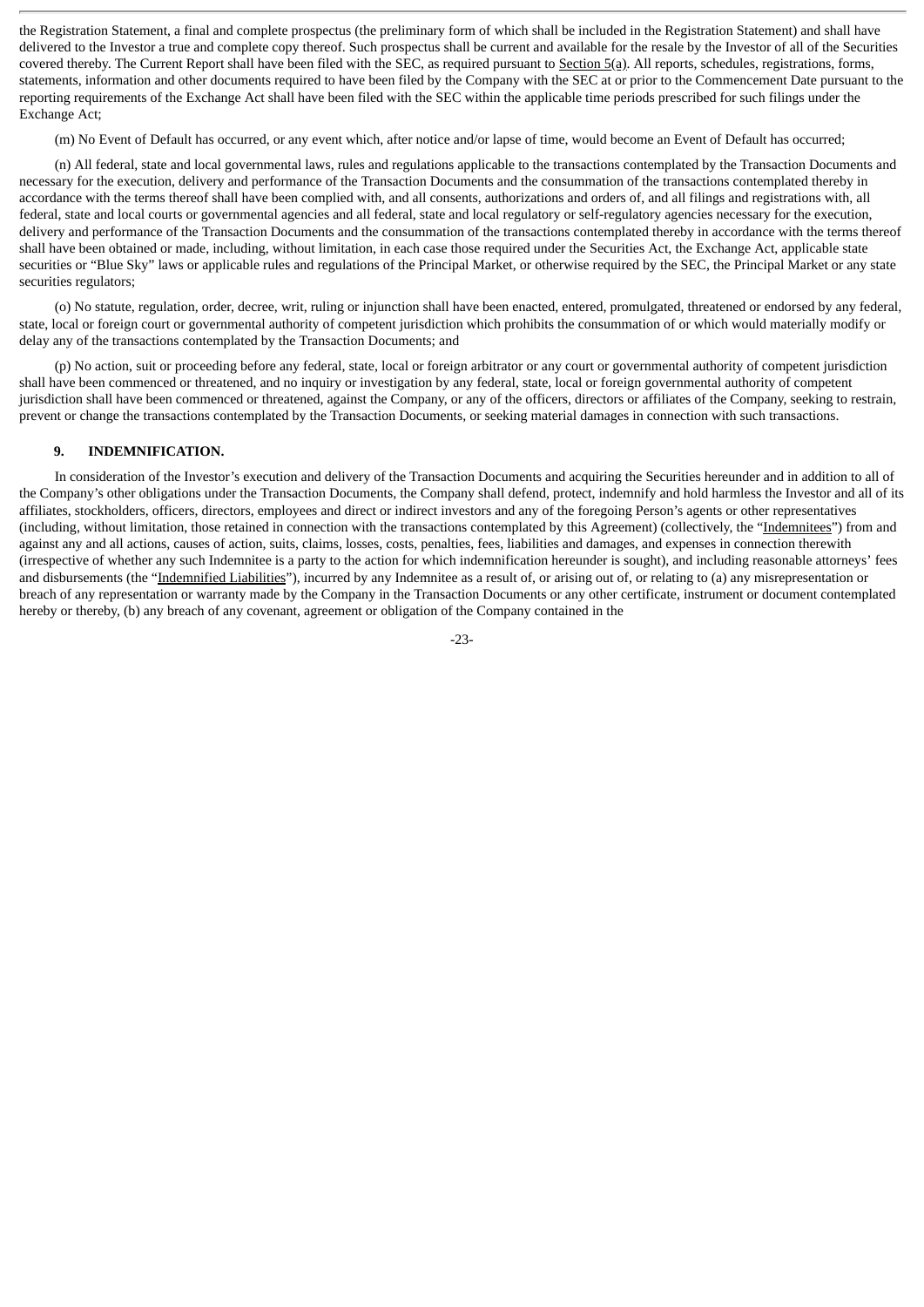Transaction Documents or any other certificate, instrument or document contemplated hereby or thereby, or (c) any cause of action, suit or claim brought or made against such Indemnitee and arising out of or resulting from the execution, delivery, performance or enforcement of the Transaction Documents or any other certificate, instrument or document contemplated hereby or thereby, other than, in the case of clause (c), with respect to Indemnified Liabilities which directly and primarily result from the fraud, gross negligence or willful misconduct of an Indemnitee. The indemnity in this Section 9 shall not apply to amounts paid in settlement of any claim if such settlement is effected without the prior written consent of the Company, which consent shall not be unreasonably withheld, conditioned or delayed. To the extent that the foregoing undertaking by the Company may be unenforceable for any reason, the Company shall make the maximum contribution to the payment and satisfaction of each of the Indemnified Liabilities which is permissible under applicable law. Payment under this indemnification shall be made within thirty (30) days from the date Investor makes written request for it. A certificate containing reasonable detail as to the amount of such indemnification submitted to the Company by Investor shall be conclusive evidence, absent manifest error, of the amount due from the Company to Investor. If any action shall be brought against any Indemnitee in respect of which indemnity may be sought pursuant to this Agreement, such Indemnitee shall promptly notify the Company in writing, and the Company shall have the right to assume the defense thereof with counsel of its own choosing reasonably acceptable to the Indemnitee. Any Indemnitee shall have the right to employ separate counsel in any such action and participate in the defense thereof, but the fees and expenses of such counsel shall be at the expense of such Indemnitee, except to the extent that (i) the employment thereof has been specifically authorized by the Company in writing, (ii) the Company has failed after a reasonable period of time to assume such defense and to employ counsel or (iii) in such action there is, in the reasonable opinion of such separate counsel, a material conflict on any material issue between the position of the Company and the position of such Indemnitee, in which case the Company shall be responsible for the reasonable fees and expenses of no more than one such separate counsel.

#### **10. EVENTS OF DEFAULT.**

An "Event of Default" shall be deemed to have occurred at any time as any of the following events occurs:

(a) the effectiveness of a registration statement registering the resale of the Securities lapses for any reason (including, without limitation, the issuance of a stop order or similar order) or such registration statement (or the prospectus forming a part thereof) is unavailable to the Investor for resale of any or all of the Securities to be issued to the Investor under the Transaction Documents, and such lapse or unavailability continues for a period of ten (10) consecutive Business Days or for more than an aggregate of thirty (30) Business Days in any 365-day period, but excluding a lapse or unavailability where (i) the Company terminates a registration statement after the Investor has confirmed in writing that all of the Securities covered thereby have been resold or (ii) the Company supersedes one registration statement with another registration statement, including (without limitation) by terminating a prior registration statement when it is effectively replaced with a new registration statement covering the Securities (provided in the case of this clause (ii) that all of the Securities covered by the superseded (or terminated) registration statement that have not theretofore been resold are included in the superseding (or new) registration statement);

(b) the suspension of the Common Stock from trading on the Principal Market for a period of one (1) Business Day, provided that the Company may not direct the Investor to purchase any shares of Common Stock during any such suspension;

-24-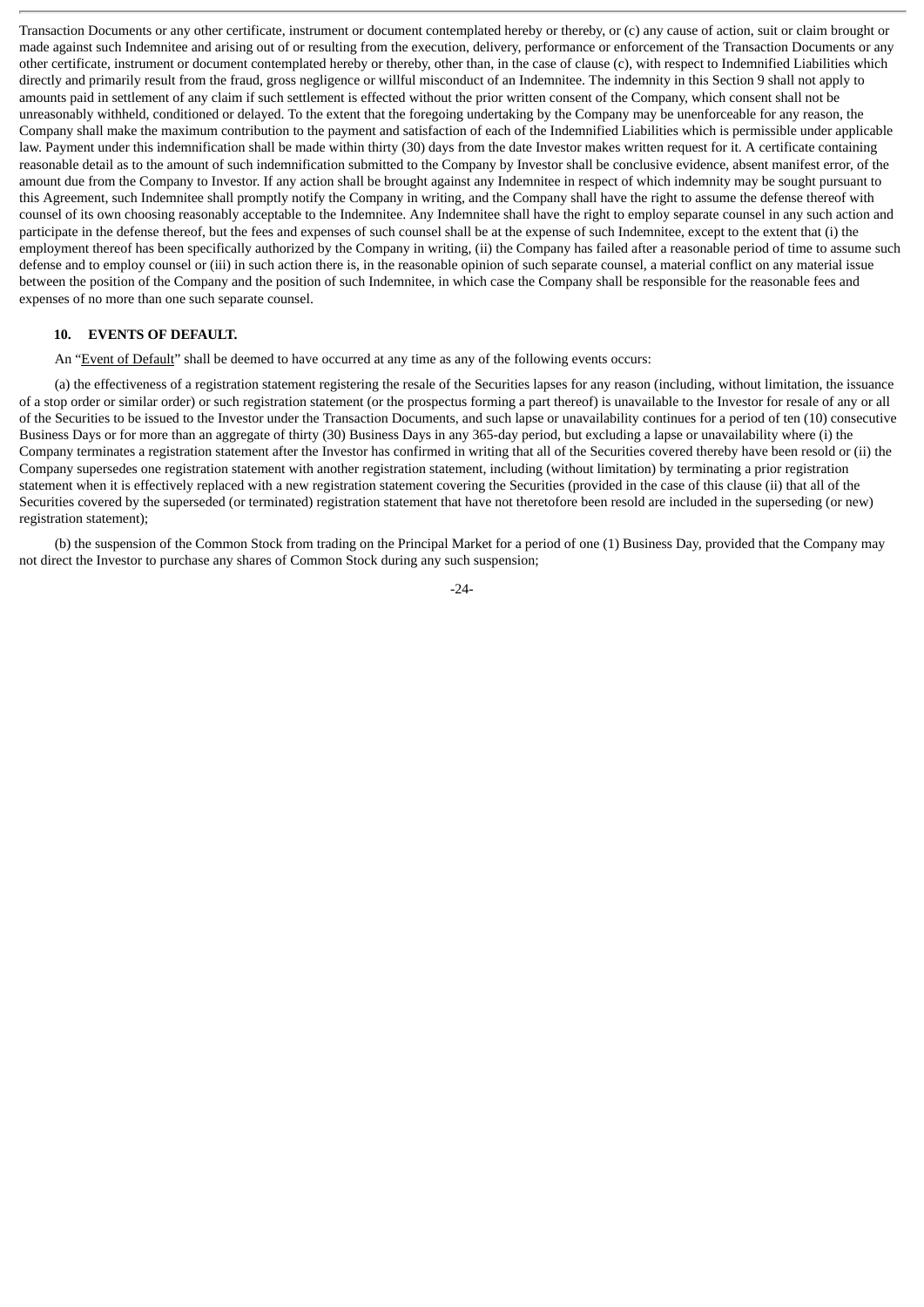(c) the delisting of the Common Stock from The NASDAQ Capital Market, provided, however, that the Common Stock is not immediately thereafter trading on the New York Stock Exchange, The NASDAQ Global Market, The NASDAQ Global Select Market, the NYSE MKT, the NYSE Arca, the OTC Bulletin Board, or the OTCQX or OTCQB operated by the OTC Markets Group, Inc. (or any nationally recognized successor to any of the foregoing);

(d) the failure for any reason by the Transfer Agent to issue Purchase Shares to the Investor within three (3) Business Days after the applicable Purchase Date or Accelerated Purchase Date (as applicable) on which the Investor is entitled to receive such Purchase Shares;

(e) the Company breaches any representation, warranty, covenant or other term or condition under any Transaction Document if such breach would reasonably be expected to have a Material Adverse Effect and except, in the case of a breach of a covenant which is reasonably curable, only if such breach continues for a period of at least five (5) Business Days;

(f) if any Person commences a proceeding against the Company pursuant to or within the meaning of any Bankruptcy Law;

(g) if the Company, pursuant to or within the meaning of any Bankruptcy Law, (i) commences a voluntary case, (ii) consents to the entry of an order for relief against it in an involuntary case, (iii) consents to the appointment of a Custodian of it or for all or substantially all of its property, or (iv) makes a general assignment for the benefit of its creditors or is generally unable to pay its debts as the same become due;

(h) a court of competent jurisdiction enters an order or decree under any Bankruptcy Law that (i) is for relief against the Company in an involuntary case, (ii) appoints a Custodian of the Company or for all or substantially all of its property, or (iii) orders the liquidation of the Company or any Subsidiary;

(i) if at any time the Company is not eligible to transfer its Common Stock electronically as DWAC Shares; or

(j) if at any time after the Commencement Date, the Exchange Cap is reached (to the extent such Exchange Cap is applicable pursuant to Section  $2(e)$ hereof).

In addition to any other rights and remedies under applicable law and this Agreement, so long as an Event of Default has occurred and is continuing, or if any event which, after notice and/or lapse of time, would become an Event of Default, has occurred and is continuing, the Company shall not deliver to the Investor any Regular Purchase Notice, Accelerated Purchase Notice or Additional Purchase Notice.

#### **11. TERMINATION**

This Agreement may be terminated only as follows:

(a) If pursuant to or within the meaning of any Bankruptcy Law, the Company commences a voluntary case or any Person commences a proceeding against the Company, a Custodian is appointed for the Company or for all or substantially all of its property, or the Company makes a general assignment for the benefit of its creditors (any of which would be an Event of Default as described in Sections 10(f), 10(g) and 10(h) hereof), this Agreement shall automatically terminate without any liability or payment to the Company (except as set forth below) without further action or notice by any Person.

(b) In the event that (i) the Company fails to file the Registration Statement with the SEC within the period specified in Section 5(a) hereof in accordance with the terms of the Registration Rights Agreement or (ii) the Commencement shall not have occurred on or before October 30, 2017, due to the

-25-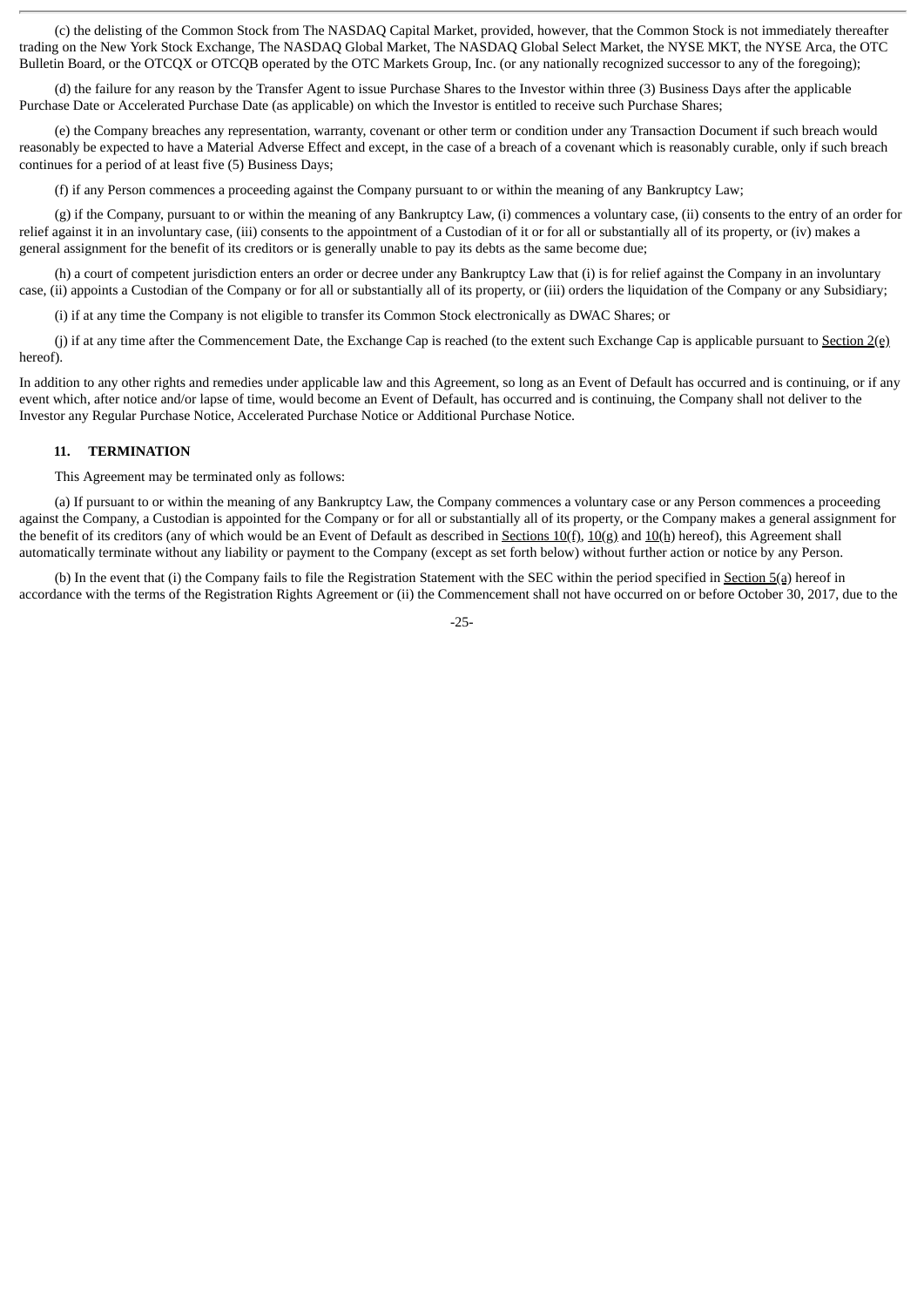failure to satisfy the conditions set forth in Sections 7 and 8 above with respect to the Commencement, then, in the case of clause (i) above, this Agreement may be terminated by the Investor at any time prior to the filing of the Registration Statement and, in the case of clause (ii) above, this Agreement may be terminated by either party at the close of business on October 30, 2017 or thereafter, in each case without liability of such party to the other party (except as set forth below); provided, however, that the right to terminate this Agreement under this Section 11(b) shall not be available to any party if such party is then in breach of any covenant or agreement contained in this Agreement or any representation or warranty of such party contained in this Agreement fails to be true and correct such that the conditions set forth in  $S_{\text{ection 7(c)}}$  or  $S_{\text{ection 8(e)}}$ , as applicable, could not then be satisfied.

(c) At any time after the Commencement Date, the Company shall have the option to terminate this Agreement for any reason or for no reason by delivering notice (a "Company Termination Notice") to the Investor electing to terminate this Agreement without any liability whatsoever of any party to any other party under this Agreement (except as set forth below). The Company Termination Notice shall not be effective until one (1) Business Day after it has been received by the Investor.

(d) This Agreement shall automatically terminate on the date that the Company sells and the Investor purchases the full Available Amount as provided herein, without any action or notice on the part of any party and without any liability whatsoever of any party to any other party under this Agreement (except as set forth below).

(e) If, for any reason or for no reason, the full Available Amount has not been purchased in accordance with Section 2 of this Agreement by the Maturity Date, this Agreement shall automatically terminate on the Maturity Date, without any action or notice on the part of any party and without any liability whatsoever of any party to any other party under this Agreement (except as set forth below).

Except as set forth in Sections 11(a) (in respect of an Event of Default under Sections 10(f), 10(g) and 10(h)), 11(d) and 11(e), any termination of this Agreement pursuant to this Section 11 shall be effected by written notice from the Company to the Investor, or the Investor to the Company, as the case may be, setting forth the basis for the termination hereof. The representations and warranties and covenants of the Company and the Investor contained in Sections 3, 4, 5, and 6 hereof, the indemnification provisions set forth in Section 9 hereof and the agreements and covenants set forth in Sections 10, 11 and 12 shall survive the execution and delivery of this Agreement and any termination of this Agreement. No termination of this Agreement shall (i) affect the Company's or the Investor's rights or obligations under (A) this Agreement with respect to pending Regular Purchases, Accelerated Purchases or Additional Purchases and the Company and the Investor shall complete their respective obligations with respect to any pending Regular Purchases, Accelerated Purchases and Additional Purchases under this Agreement and (B) the Registration Rights Agreement, which shall survive any such termination, or (ii) be deemed to release the Company or the Investor from any liability for intentional misrepresentation or willful breach of any of the Transaction Documents.

# **12. MISCELLANEOUS.**

(a) Governing Law; Jurisdiction; Jury Trial. The corporate laws of the State of Delaware shall govern all issues concerning the relative rights of the Company and its stockholders. All other questions concerning the construction, validity, enforcement and interpretation of this Agreement and the other Transaction Documents shall be governed by the internal laws of the State of Illinois, without giving effect to any choice of law or conflict of law provision or rule (whether of the State of Illinois or any other jurisdictions) that would cause the application of the laws of any jurisdictions other than the State of Illinois. Each party hereby irrevocably submits to the exclusive jurisdiction of the state and federal courts sitting in

-26-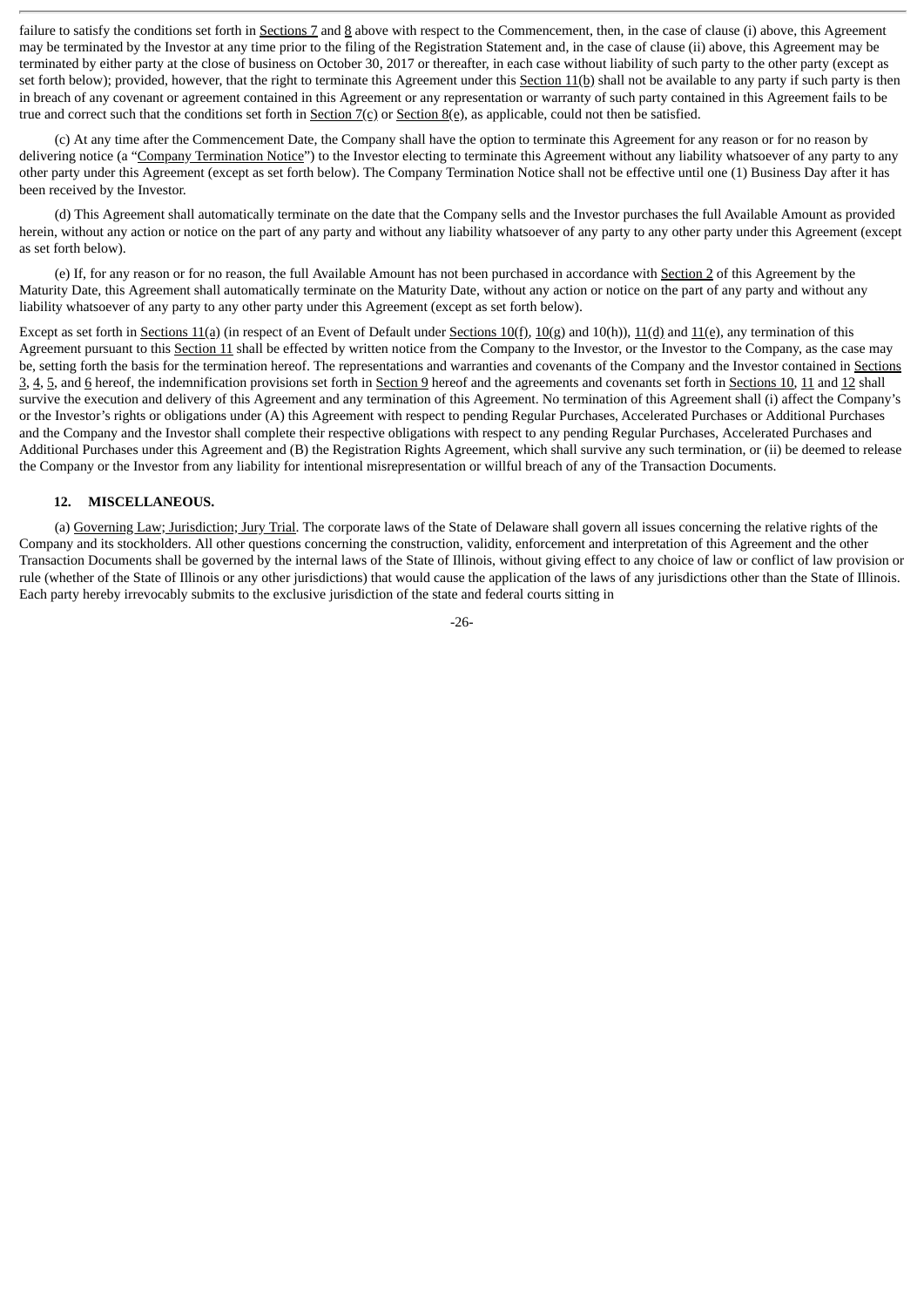the State of Illinois, County of Cook, for the adjudication of any dispute hereunder or under the other Transaction Documents or in connection herewith or therewith, or with any transaction contemplated hereby or discussed herein, and hereby irrevocably waives, and agrees not to assert in any suit, action or proceeding, any claim that it is not personally subject to the jurisdiction of any such court, that such suit, action or proceeding is brought in an inconvenient forum or that the venue of such suit, action or proceeding is improper. Each party hereby irrevocably waives personal service of process and consents to process being served in any such suit, action or proceeding by mailing a copy thereof to such party at the address for such notices to it under this Agreement and agrees that such service shall constitute good and sufficient service of process and notice thereof. Nothing contained herein shall be deemed to limit in any way any right to serve process in any manner permitted by law. **EACH PARTY HEREBY IRREVOCABLY WAIVES ANY RIGHT IT MAY HAVE,** AND AGREES NOT TO REQUEST, A JURY TRIAL FOR THE ADJUDICATION OF ANY DISPUTE HEREUNDER OR IN CONNECTION **HEREWITH OR ARISING OUT OF THIS AGREEMENT OR ANY TRANSACTION CONTEMPLATED HEREBY.**

(b) Counterparts. This Agreement may be executed in two or more identical counterparts, all of which shall be considered one and the same agreement and shall become effective when counterparts have been signed by each party and delivered to the other party; provided that a facsimile signature or signature delivered by e-mail in a ".pdf" format data file shall be considered due execution and shall be binding upon the signatory thereto with the same force and effect as if the signature were an original signature.

(c) Headings. The headings of this Agreement are for convenience of reference and shall not form part of, or affect the interpretation of, this Agreement.

(d) Severability. If any provision of this Agreement shall be invalid or unenforceable in any jurisdiction, such invalidity or unenforceability shall not affect the validity or enforceability of the remainder of this Agreement in that jurisdiction or the validity or enforceability of any provision of this Agreement in any other jurisdiction.

(e) Entire Agreement. The Transaction Documents supersede all other prior oral or written agreements between the Investor, the Company, their affiliates and Persons acting on their behalf with respect to the subject matter thereof, and this Agreement, the other Transaction Documents and the instruments referenced herein contain the entire understanding of the parties with respect to the matters covered herein and therein and, except as specifically set forth herein or therein, neither the Company nor the Investor makes any representation, warranty, covenant or undertaking with respect to such matters. The Company acknowledges and agrees that is has not relied on, in any manner whatsoever, any representations or statements, written or oral, other than as expressly set forth in the Transaction Documents.

(f) Notices. Any notices, consents or other communications required or permitted to be given under the terms of this Agreement must be in writing and will be deemed to have been delivered: (i) upon receipt when delivered personally; (ii) upon receipt when sent by facsimile or email (provided confirmation of transmission is mechanically or electronically generated and kept on file by the sending party); or (iii) one Business Day after deposit with a nationally recognized overnight delivery service, in each case properly addressed to the party to receive the same. The addresses for such communications shall be:

-27-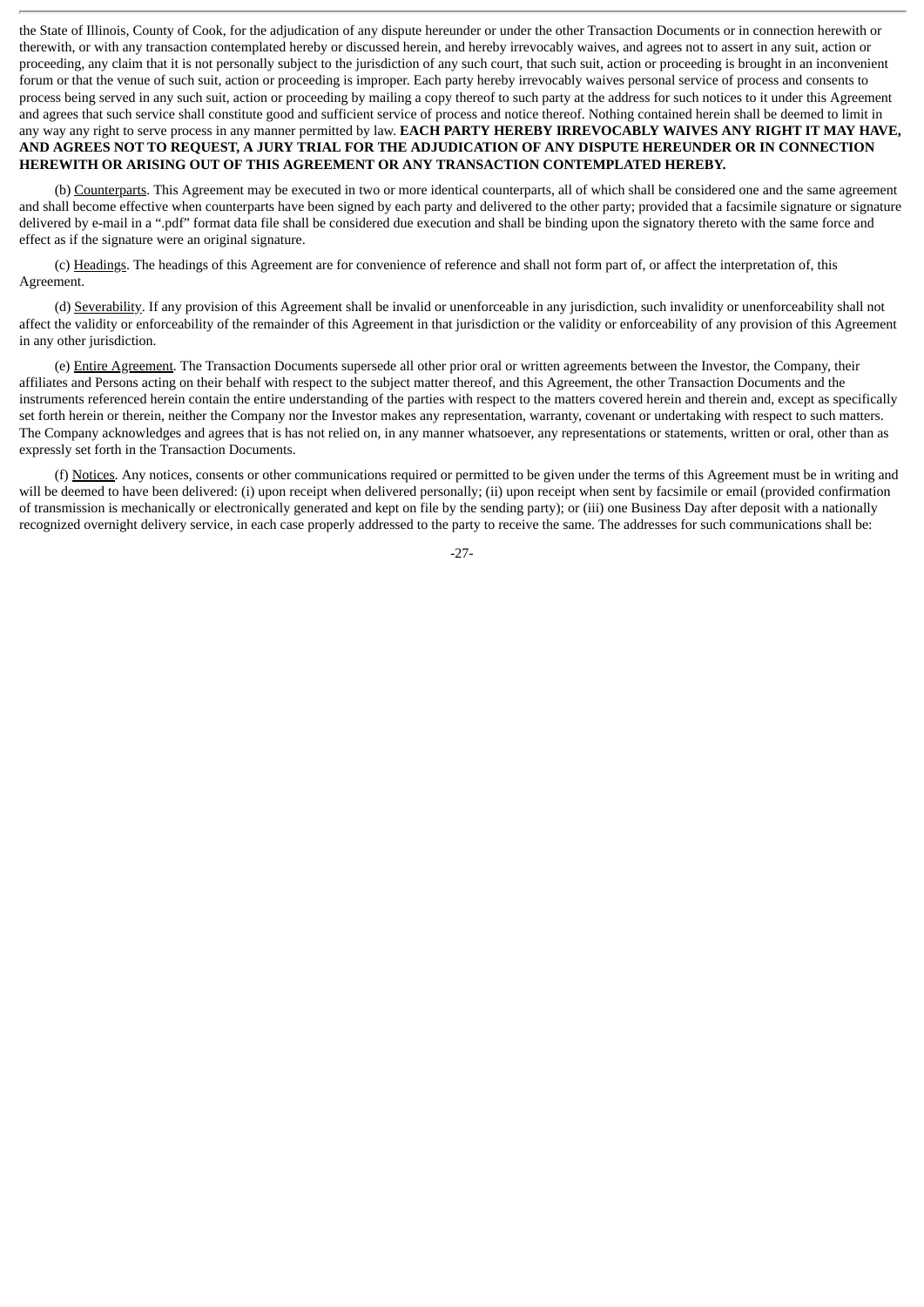If to the Company:

RXi Pharmaceuticals Corporation 257 Simarano Drive, Suite 101 Marlborough, MA 01752 Telephone: (508) 767-3861 Facsimile: (508) 303-3400 E-mail: gcauwenbergh@rxipharma.com Attention: Geert Cauwenbergh, Dr. Med. Sc.

With a copy to (which shall not constitute notice or service of process):

Gibson, Dunn & Crutcher LLP 555 Mission Street, Suite 3000 San Francisco, CA 94105 Telephone: (415) 393-8373 Facsimile: (415) 374-8430 E-mail: rmurr@gibsondunn.com Attention: Ryan A. Murr, Esq.

If to the Investor:

Lincoln Park Capital Fund, LLC 440 North Wells, Suite 410 Chicago, IL 60654 Telephone: 312-822-9300 Facsimile: 312-822-9301 E-mail: jscheinfeld@lpcfunds.com/jcope@lpcfunds.com Attention: Josh Scheinfeld/Jonathan Cope

With a copy to (which shall not constitute notice or service of process):

|                    | Mintz, Levin, Cohn, Ferris, Glovsky and Popeo, P.C. |  |  |  |
|--------------------|-----------------------------------------------------|--|--|--|
| 666 Third Avenue   |                                                     |  |  |  |
| New York, NY 10017 |                                                     |  |  |  |
| Telephone:         | $(212)$ 692-6267                                    |  |  |  |
| Facsimile:         | $(212)$ 983-3115                                    |  |  |  |
| E-mail:            | ajmarsico@mintz.com                                 |  |  |  |
| Attention:         | Anthony J. Marsico, Esq.                            |  |  |  |

If to the Transfer Agent:

Computershare, Inc. 250 Royall Street Canton, MA 02021 Telephone: (800) 942-5909

or at such other address and/or facsimile number and/or to the attention of such other Person as the recipient party has specified by written notice given to each other party three (3) Business Days prior to the effectiveness of such change. Written confirmation of receipt (A) given by the recipient of such notice, consent or other communication, (B) mechanically or electronically generated by the sender's facsimile machine or email account containing the time, date, and recipient facsimile number or email address, as applicable, and an image of the first page of such transmission or (C) provided by a nationally recognized overnight delivery service, shall be rebuttable evidence of personal service, receipt by facsimile or receipt from a nationally recognized overnight delivery service in accordance with clause (i), (ii) or (iii) above, respectively.

-28-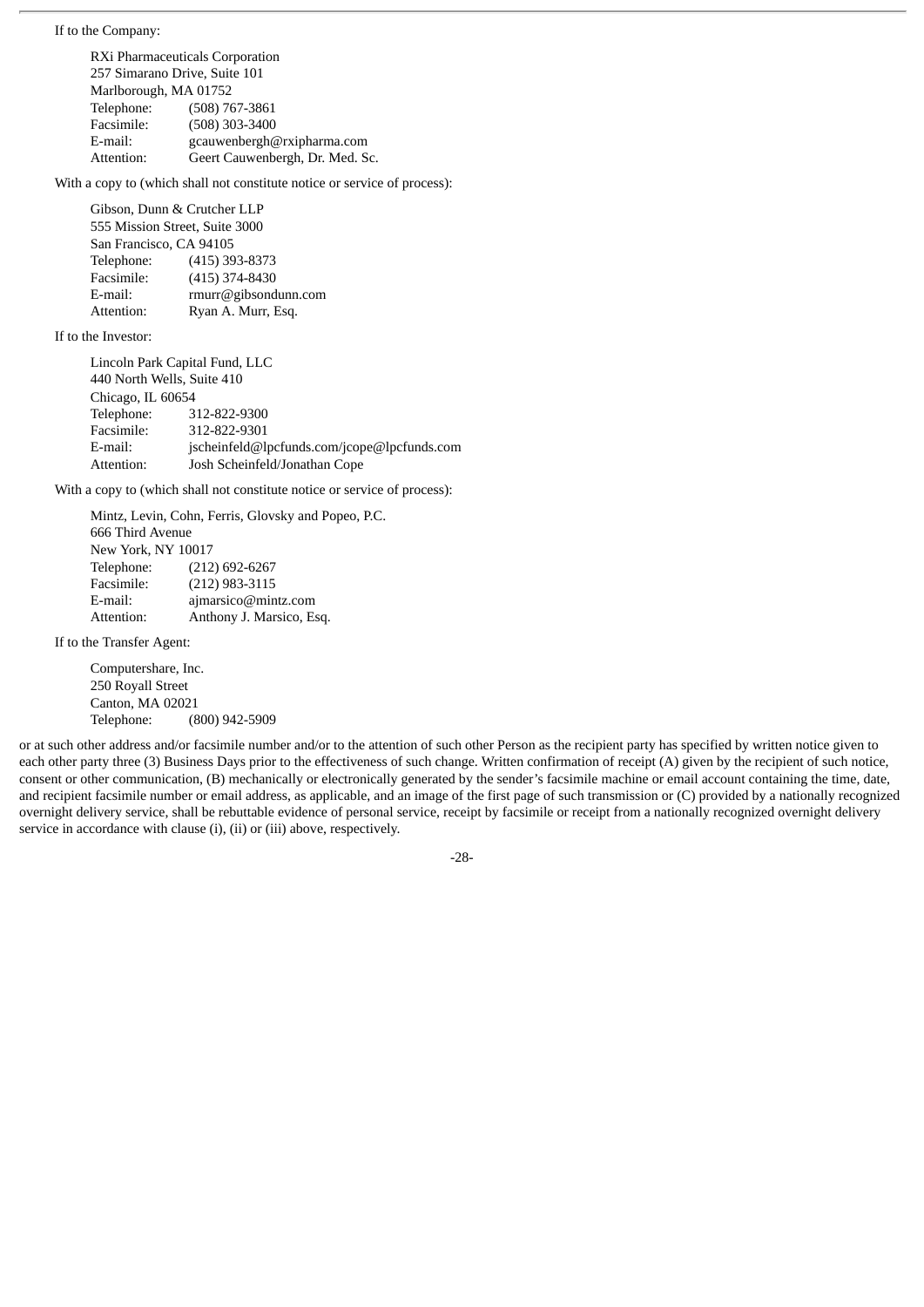(g) Successors and Assigns. This Agreement shall be binding upon and inure to the benefit of the parties and their respective successors and assigns. The Company shall not assign this Agreement or any rights or obligations hereunder without the prior written consent of the Investor, including by merger or consolidation. The Investor may not assign its rights or obligations under this Agreement.

(h) No Third Party Beneficiaries. This Agreement is intended for the benefit of the parties hereto and their respective permitted successors and assigns, and is not for the benefit of, nor may any provision hereof be enforced by, any other Person.

(i) Publicity. The Company shall afford the Investor and its counsel with the opportunity to review and comment upon the form and substance of, and shall give reasonable consideration to all such comments from the Investor or its counsel on, any press release, SEC filing or any other public disclosure by or on behalf of the Company relating to the Investor, its purchases hereunder or any aspect of the Transaction Documents or the transactions contemplated thereby, not less than 24 hours prior to the issuance, filing or public disclosure thereof. The Investor must be provided with a final version of any such press release, SEC filing or other public disclosure at least 24 hours prior to any release, filing or use by the Company thereof. The Company agrees and acknowledges that its failure to fully comply with this provision constitutes a Material Adverse Effect.

(j) Further Assurances. Each party shall do and perform, or cause to be done and performed, all such further acts and things, and shall execute and deliver all such other agreements, certificates, instruments and documents, as the other party may reasonably request in order to consummate and make effective, as soon as reasonably possible, the Commencement, and to carry out the intent and accomplish the purposes of this Agreement and the consummation of the transactions contemplated hereby.

(k) No Financial Advisor, Placement Agent, Broker or Finder. The Company represents and warrants to the Investor that it has not engaged any financial advisor, placement agent, broker or finder in connection with the transactions contemplated hereby. The Investor represents and warrants to the Company that it has not engaged any financial advisor, placement agent, broker or finder in connection with the transactions contemplated hereby. The Company shall be responsible for the payment of any fees or commissions, if any, of any financial advisor, placement agent, broker or finder relating to or arising out of the transactions contemplated hereby. The Company shall pay, and hold the Investor harmless against, any liability, loss or expense (including, without limitation, attorneys' fees and out of pocket expenses) arising in connection with any such claim.

(1) No Strict Construction. The language used in this Agreement will be deemed to be the language chosen by the parties to express their mutual intent, and no rules of strict construction will be applied against any party.

(m) Remedies, Other Obligations, Breaches and Injunctive Relief. The Investor's remedies provided in this Agreement, including, without limitation, the Investor's remedies provided in Section 9, shall be cumulative and in addition to all other remedies available to the Investor under this Agreement, at law or in equity (including a decree of specific performance and/or other injunctive relief), no remedy of the Investor contained herein shall be deemed a waiver of compliance with the provisions giving rise to such remedy and nothing herein shall limit the Investor's right to pursue actual damages for any failure by the Company to comply with the terms of this Agreement. The Company acknowledges that a breach by it of its obligations hereunder will cause irreparable harm to the Investor and that the remedy at law for any

-29-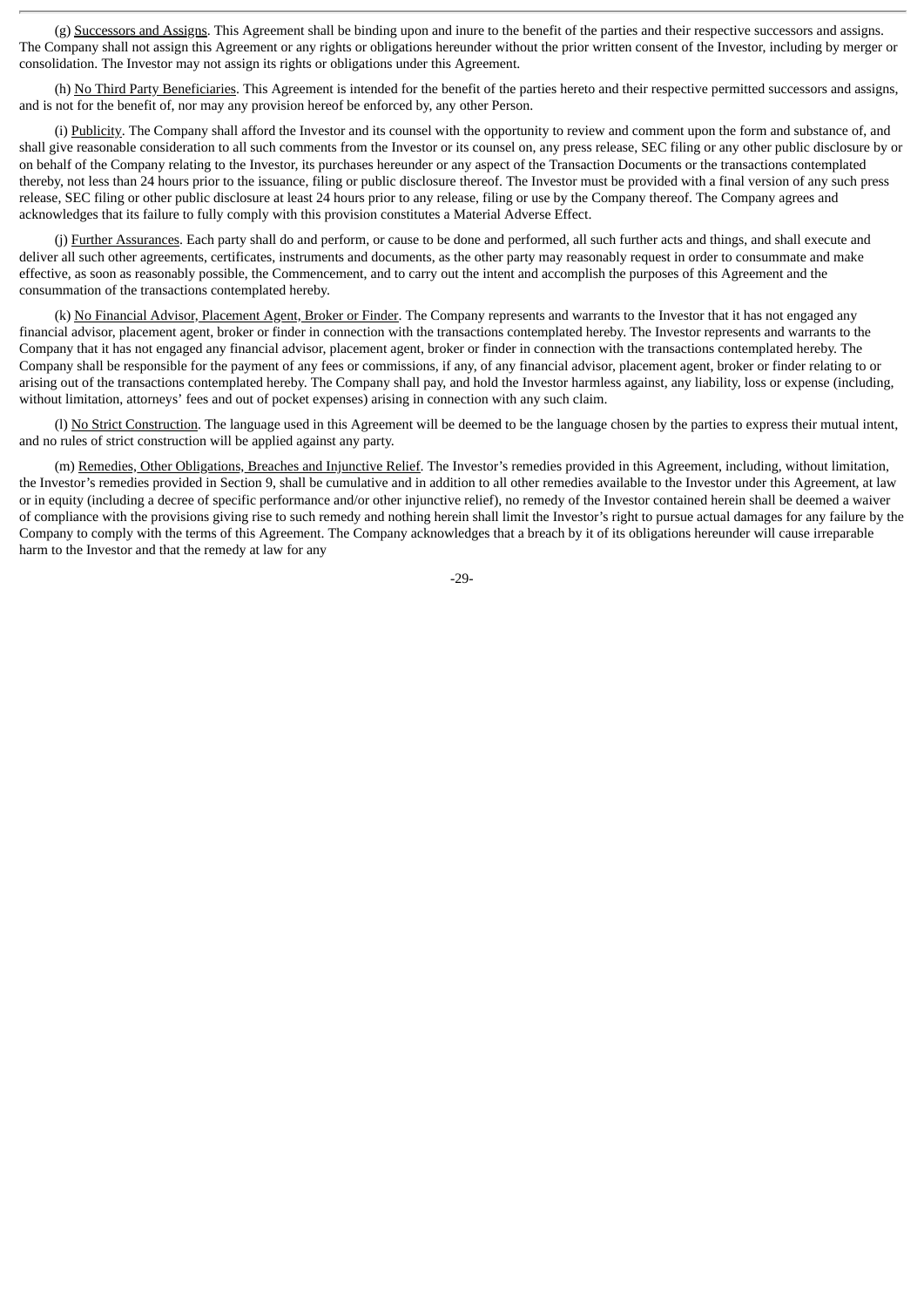such breach may be inadequate. The Company therefore agrees that, in the event of any such breach or threatened breach, the Investor shall be entitled, in addition to all other available remedies, to an injunction restraining any breach, without the necessity of showing economic loss and without any bond or other security being required.

(n) Enforcement Costs. If: (i) this Agreement is placed by the Investor in the hands of an attorney for enforcement or is enforced by the Investor through any legal proceeding; (ii) an attorney is retained to represent the Investor in any bankruptcy, reorganization, receivership or other proceedings affecting creditors' rights and involving a claim under this Agreement; or (iii) an attorney is retained to represent the Investor in any other proceedings whatsoever in connection with this Agreement, then the Company shall pay to the Investor, as incurred by the Investor, all reasonable costs and expenses including attorneys' fees incurred in connection therewith, in addition to all other amounts due hereunder. If this Agreement is placed by the Company in the hands of an attorney for enforcement or is enforced by the Company through any legal proceeding, then the Investor shall pay to the Company, as incurred by the Company, all reasonable costs and expenses, including attorneys' fees incurred in connection therewith, in addition to all other amounts due hereunder.

(o) Amendment and Waiver; Failure or Indulgence Not Waiver. No provision of this Agreement may be amended or waived by the parties from and after the date that is one (1) Business Day immediately preceding the initial filing of the Registration Statement with the SEC. Subject to the immediately preceding sentence, (i) no provision of this Agreement may be amended other than by a written instrument signed by both parties hereto and (ii) no provision of this Agreement may be waived other than in a written instrument signed by the party against whom enforcement of such waiver is sought. No failure or delay in the exercise of any power, right or privilege hereunder shall operate as a waiver thereof, nor shall any single or partial exercise of any such power, right or privilege preclude other or further exercise thereof or of any other right, power or privilege.

**\* \* \* \* \***

-30-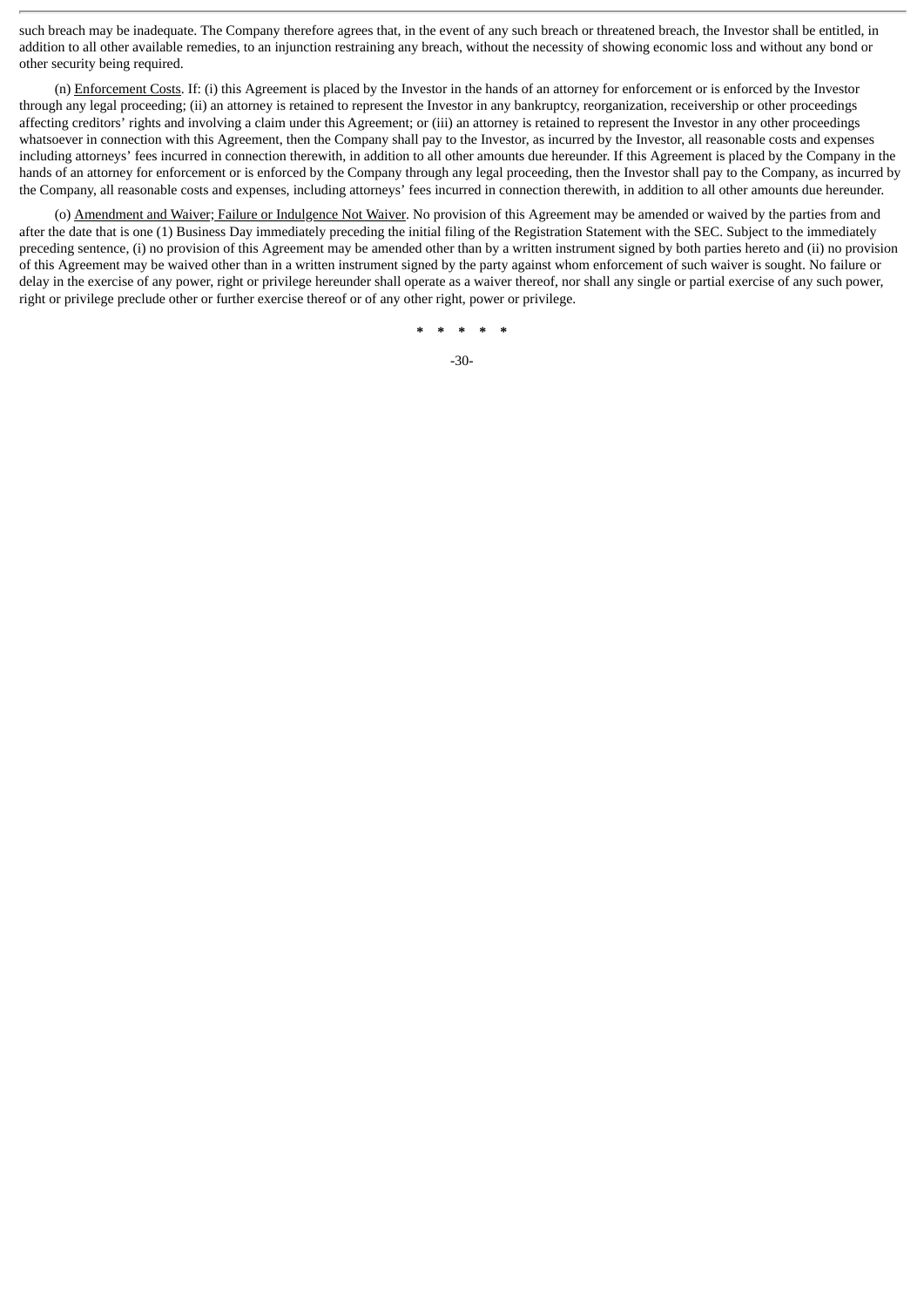**IN WITNESS WHEREOF,** the Investor and the Company have caused this Agreement to be duly executed as of the date first written above.

# **THE COMPANY:**

# **RXi PHARMACEUTICALS CORPORATION**

By: /s/ Geert Cauwenbergh Name: Geert Cauwenbergh, Dr. Med. Sc. Title: President

# **INVESTOR:**

# **LINCOLN PARK CAPITAL FUND, LLC BY: LINCOLN PARK CAPITAL, LLC BY: ROCKLEDGE CAPITAL CORPORATION**

By: /s/ Josh Scheinfeld Name: Josh Scheinfeld Title: President

-31-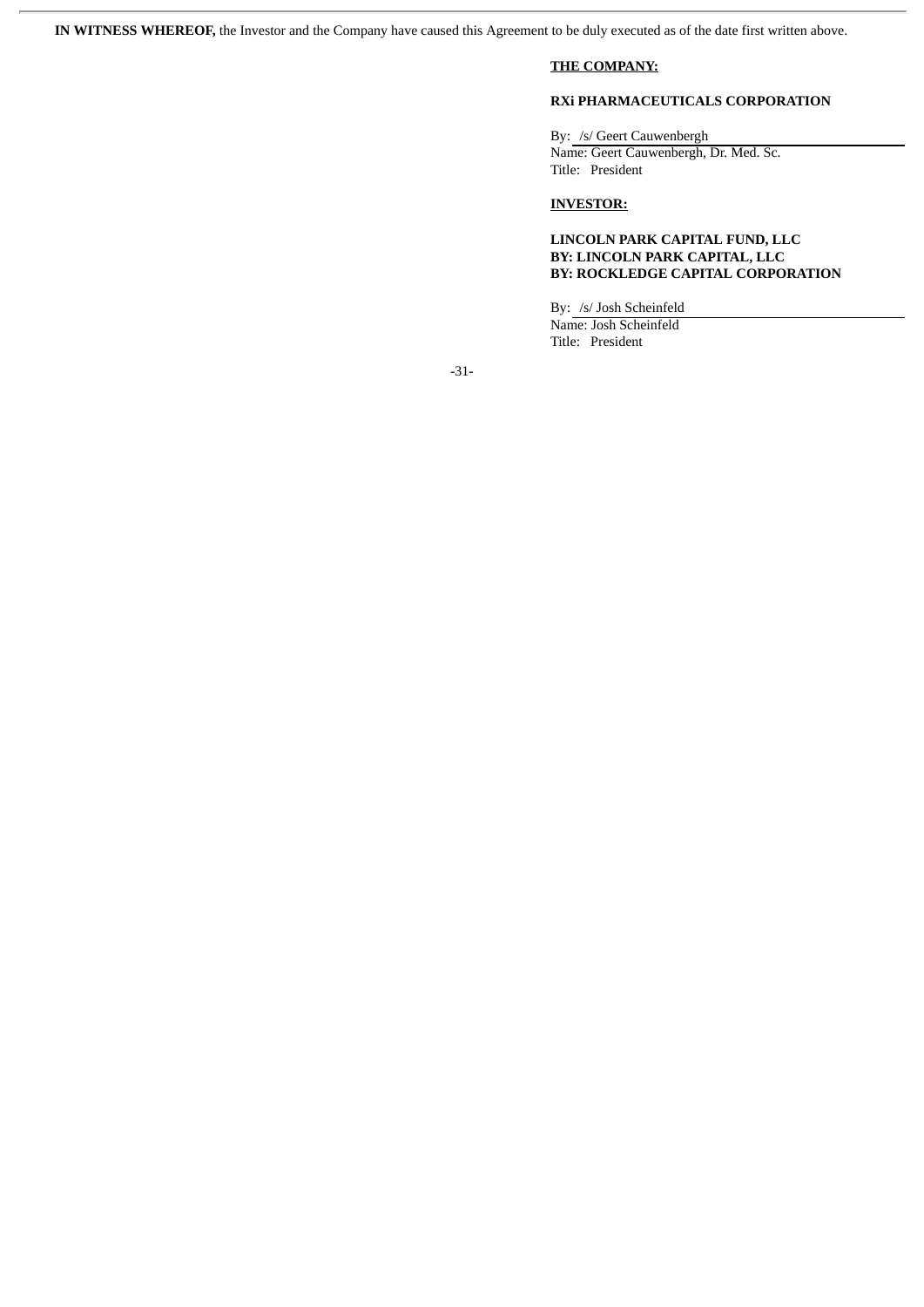# **EXHIBITS**

Exhibit A Form of Officer's Certificate<br>Exhibit B Form of Company Resolution Exhibit B Form of Company Resolutions of Board of Directors For Signing Purchase Agreement Exhibit C Form of Secretary's Certificate Exhibit D Form of Letter to Transfer Agent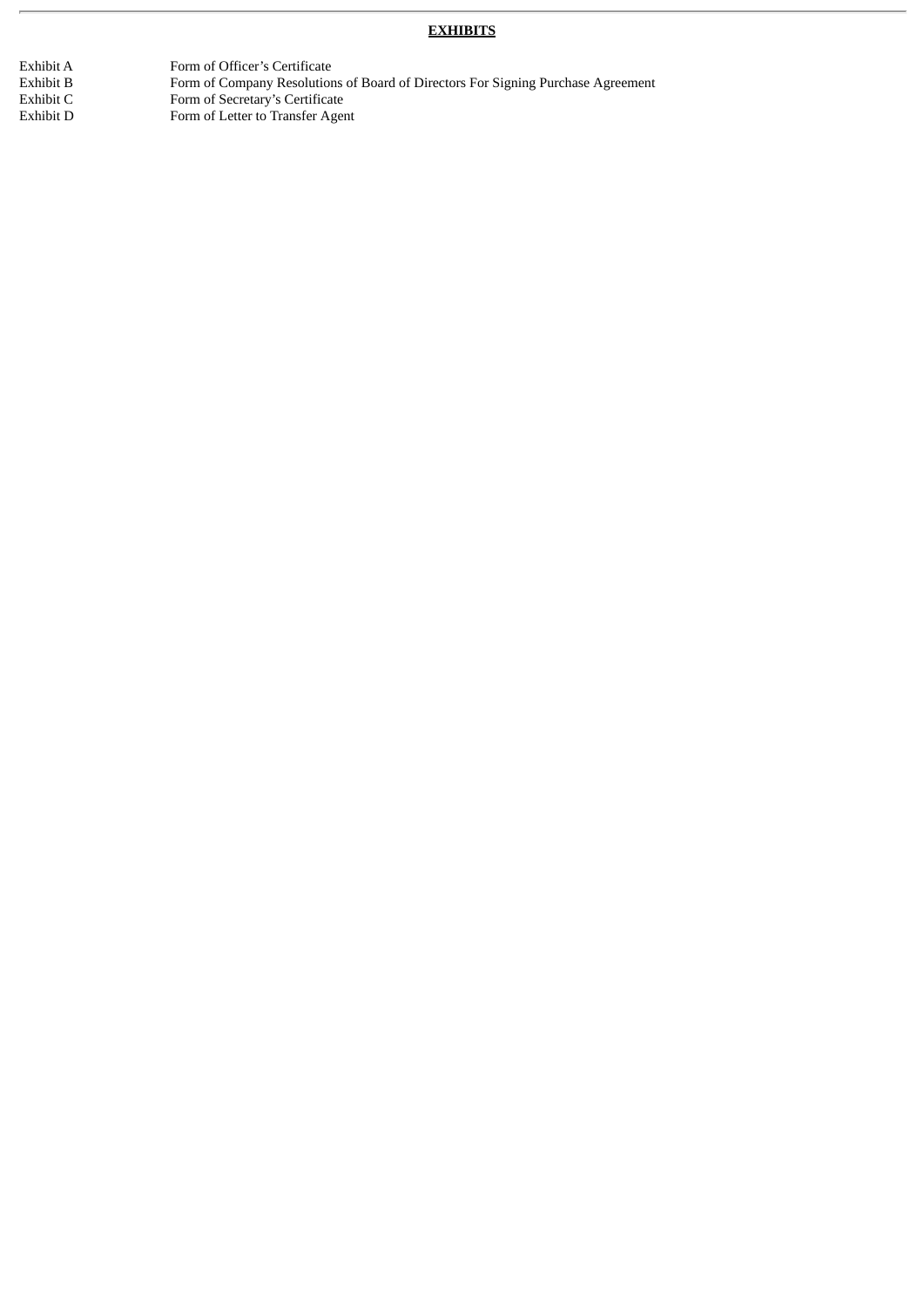# **REGISTRATION RIGHTS AGREEMENT**

**REGISTRATION RIGHTS AGREEMENT** (this "Agreement"), dated as of August 8, 2017, by and between **RXi PHARMACEUTICALS CORPORATION,** a Delaware corporation (the "Company"), and **LINCOLN PARK CAPITAL FUND, LLC,** an Illinois limited liability company (together with it permitted assigns, the "Buyer"). Capitalized terms used herein and not otherwise defined herein shall have the respective meanings set forth in the Purchase Agreement by and between the parties hereto, dated as of the date hereof (as amended, restated, supplemented or otherwise modified from time to time, the "Purchase Agreement").

# **WHEREAS:**

The Company has agreed, upon the terms and subject to the conditions of the Purchase Agreement, to sell to the Buyer up to Fifteen Million Dollars (\$15,000,000) of Purchase Shares and to induce the Buyer to enter into the Purchase Agreement, the Company has agreed to provide certain registration rights under the Securities Act of 1933, as amended, and the rules and regulations thereunder, or any similar successor statute (collectively, the "Securities Act"), and applicable state securities laws.

**NOW, THEREFORE,** in consideration of the promises and the mutual covenants contained herein and other good and valuable consideration, the receipt and sufficiency of which are hereby acknowledged, the Company and the Buyer hereby agree as follows:

#### 1. DEFINITIONS.

As used in this Agreement, the following terms shall have the following meanings:

a. "Investor" means the Buyer, any transferee or assignee thereof to whom a Buyer assigns its rights under this Agreement in accordance with Section 9 and who agrees to become bound by the provisions of this Agreement, and any transferee or assignee thereof to whom a transferee or assignee assigns its rights under this Agreement in accordance with Section 9 and who agrees to become bound by the provisions of this Agreement.

b. "Person" means any individual or entity including but not limited to any corporation, a limited liability company, an association, a partnership, an organization, a business, an individual, a governmental or political subdivision thereof or a governmental agency.

c. "Register," "registered," and "registration" refer to a registration effected by preparing and filing one or more registration statements of the Company in compliance with the Securities Act and pursuant to Rule 415 under the Securities Act or any successor rule providing for offering securities on a continuous basis ("Rule 415"), and the declaration or ordering of effectiveness of such registration statement(s) by the United States Securities and Exchange Commission (the "SEC").

d. "Registrable Securities" means all of the Commitment Shares and all of the Purchase Shares that may, from time to time, be issued or become issuable to the Investor under the Purchase Agreement (without regard to any limitation or restriction on purchases), and any and all shares of capital stock issued or issuable with respect to the Purchase Shares or the Commitment Shares or the Purchase Agreement as a result of any stock split, stock dividend, recapitalization, exchange or similar event or otherwise, without regard to any limitation on purchases under the Purchase Agreement.

e. "Registration Statement" means one or more registration statements of the Company covering only the sale of the Registrable Securities.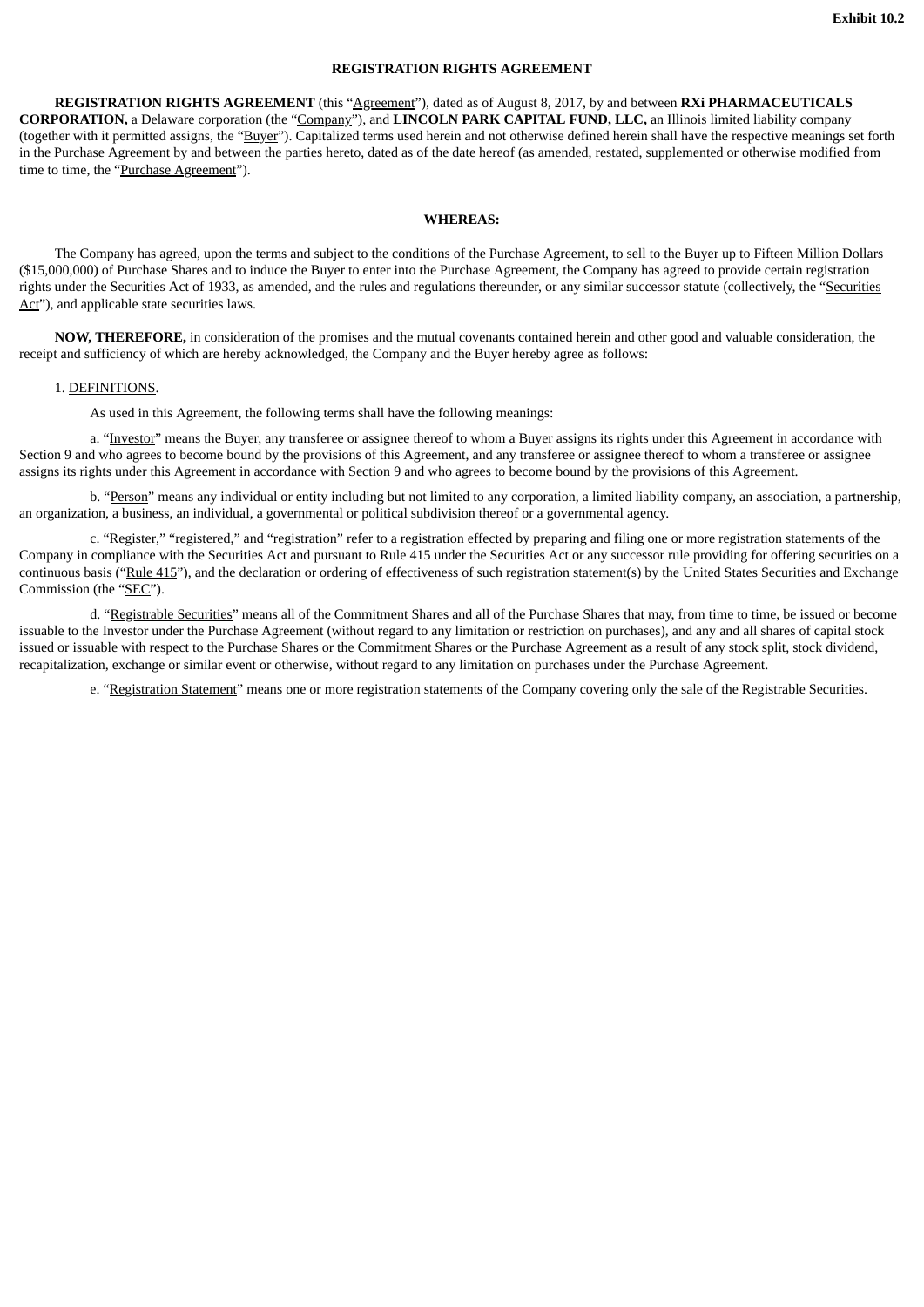# 2. REGISTRATION.

a. Mandatory Registration. The Company shall, within ten (10) Business Days after the date hereof, file with the SEC an initial Registration Statement covering the maximum number of Registrable Securities as shall be permitted to be included thereon in accordance with applicable SEC rules, regulations and interpretations so as to permit the resale of such Registrable Securities by the Investor under Rule 415 under the Securities Act at then prevailing market prices (and not fixed prices), as mutually determined by both the Company and the Investor in consultation with their respective legal counsel, subject to the aggregate number of authorized shares of the Company's Common Stock then available for issuance in its Certificate of Incorporation. The initial Registration Statement shall register only the Registrable Securities. The Investor and its counsel shall have a reasonable opportunity to review and comment upon such Registration Statement and any amendment or supplement to such Registration Statement and any related prospectus prior to its filing with the SEC, and the Company shall give due consideration to all such comments. The Investor shall furnish all information reasonably requested by the Company for inclusion therein. The Company shall use reasonable best efforts to have the Registration Statement and any amendment declared effective by the SEC at the earliest practicable date. The Company shall use reasonable best efforts to keep the Registration Statement effective pursuant to Rule 415 promulgated under the Securities Act and available for the resale by the Investor of all of the Registrable Securities covered thereby at all times until the date on which the Investor shall have resold all the Registrable Securities covered thereby and no Available Amount remains under the Purchase Agreement (the "Registration Period"). The Registration Statement (including any amendments or supplements thereto and prospectuses contained therein) shall not contain any untrue statement of a material fact or omit to state a material fact required to be stated therein, or necessary to make the statements therein, in light of the circumstances in which they were made, not misleading.

b. Rule 424 Prospectus. The Company shall, as required by applicable securities regulations, from time to time file with the SEC, pursuant to Rule 424 promulgated under the Securities Act, the prospectus and prospectus supplements, if any, to be used in connection with sales of the Registrable Securities under the Registration Statement. The Investor and its counsel shall have a reasonable opportunity to review and comment upon such prospectus prior to its filing with the SEC, and the Company shall give due consideration to all such comments. The Investor shall use its reasonable best efforts to comment upon such prospectus within one (1) Business Day from the date the Investor receives the final pre-filing version of such prospectus.

c. Sufficient Number of Shares Registered. In the event the number of shares available under the Registration Statement is insufficient to cover all of the Registrable Securities, the Company shall amend the Registration Statement or file a new Registration Statement (a "New Registration Statement"), so as to cover all of such Registrable Securities (subject to the limitations set forth in Section 2(a)) as soon as practicable, but in any event not later than ten (10) Business Days after the necessity therefor arises, subject to any limits that may be imposed by the SEC pursuant to Rule 415 under the Securities Act. The Company shall use its reasonable best efforts to cause such amendment and/or New Registration Statement to become effective as soon as practicable following the filing thereof.

d. Offering. If the staff of the SEC (the "Staff") or the SEC seeks to characterize any offering pursuant to a Registration Statement filed pursuant to this Agreement as constituting an offering of securities that does not permit such Registration Statement to become effective and be used for resales by the Investor under Rule 415 at then-prevailing market prices (and not fixed prices), or if after the filing of the initial Registration Statement with the SEC pursuant to Section 2(a), the Company is otherwise required by the Staff or the SEC to reduce the number of Registrable Securities included in such initial Registration Statement, then the Company shall reduce the number of Registrable Securities to be included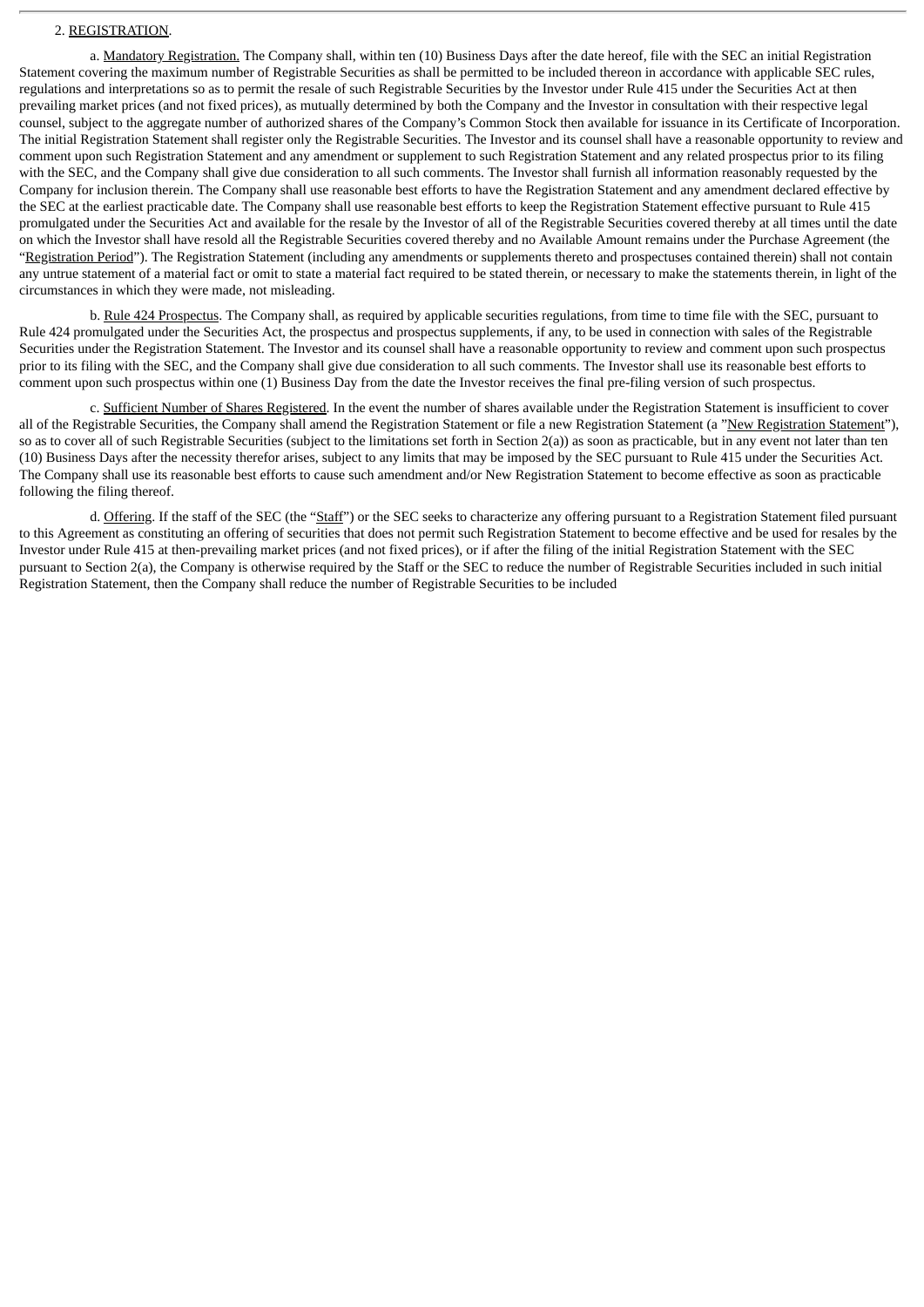in such initial Registration Statement (with the prior consent, which shall not be unreasonably withheld, of the Investor and its legal counsel as to the specific Registrable Securities to be removed therefrom) until such time as the Staff and the SEC shall so permit such Registration Statement to become effective and be used as aforesaid. In the event of any reduction in Registrable Securities pursuant to this paragraph, the Company shall file one or more New Registration Statements in accordance with Section 2(c) until such time as all Registrable Securities have been included in Registration Statements that have been declared effective and the prospectus contained therein is available for use by the Investor. Notwithstanding any provision herein or in the Purchase Agreement to the contrary, the Company's obligations to register Registrable Securities (and any related conditions to the Investor's obligations) shall be qualified as necessary to comport with any requirement of the SEC or the Staff as addressed in this Section 2(d).

### 3. RELATED OBLIGATIONS.

With respect to the Registration Statement and whenever any Registrable Securities are to be registered pursuant to Section 2, including on any New Registration Statement, the Company shall use its reasonable best efforts to effect the registration of the Registrable Securities in accordance with the intended method of disposition thereof and, pursuant thereto, the Company shall have the following obligations:

a. The Company shall prepare and file with the SEC such amendments (including post-effective amendments) and supplements to any registration statement and the prospectus used in connection with such registration statement, which prospectus is to be filed pursuant to Rule 424 promulgated under the Securities Act, as may be necessary to keep the Registration Statement or any New Registration Statement effective at all times during the Registration Period, and, during such period, comply with the provisions of the Securities Act with respect to the disposition of all Registrable Securities of the Company covered by the Registration Statement or any New Registration Statement until such time as all of such Registrable Securities shall have been disposed of in accordance with the intended methods of disposition by the Investor as set forth in such registration statement.

b. The Company shall permit the Investor to review and comment upon the Registration Statement or any New Registration Statement and all amendments and supplements thereto at least two (2) Business Days prior to their filing with the SEC, and not file any document in a form to which Investor reasonably objects. The Investor shall use its reasonable best efforts to comment upon the Registration Statement or any New Registration Statement and any amendments or supplements thereto within two (2) Business Days from the date the Investor receives the final version thereof. The Company shall furnish to the Investor, without charge, any correspondence from the SEC or the staff of the SEC to the Company or its representatives relating to the Registration Statement or any New Registration Statement.

c. Upon request of the Investor, the Company shall furnish to the Investor, (i) promptly after the same is prepared and filed with the SEC, at least one copy of such registration statement and any amendment(s) thereto, including financial statements and schedules, all documents incorporated therein by reference and all exhibits, (ii) upon the effectiveness of any registration statement, a copy of the prospectus included in such registration statement and all amendments and supplements thereto (or such other number of copies as the Investor may reasonably request) and (iii) such other documents, including copies of any preliminary or final prospectus, as the Investor may reasonably request from time to time in order to facilitate the disposition of the Registrable Securities owned by the Investor. For the avoidance of doubt, any filing available to the Investor via the SEC's live EDGAR system shall be deemed "furnished to the Investor" hereunder.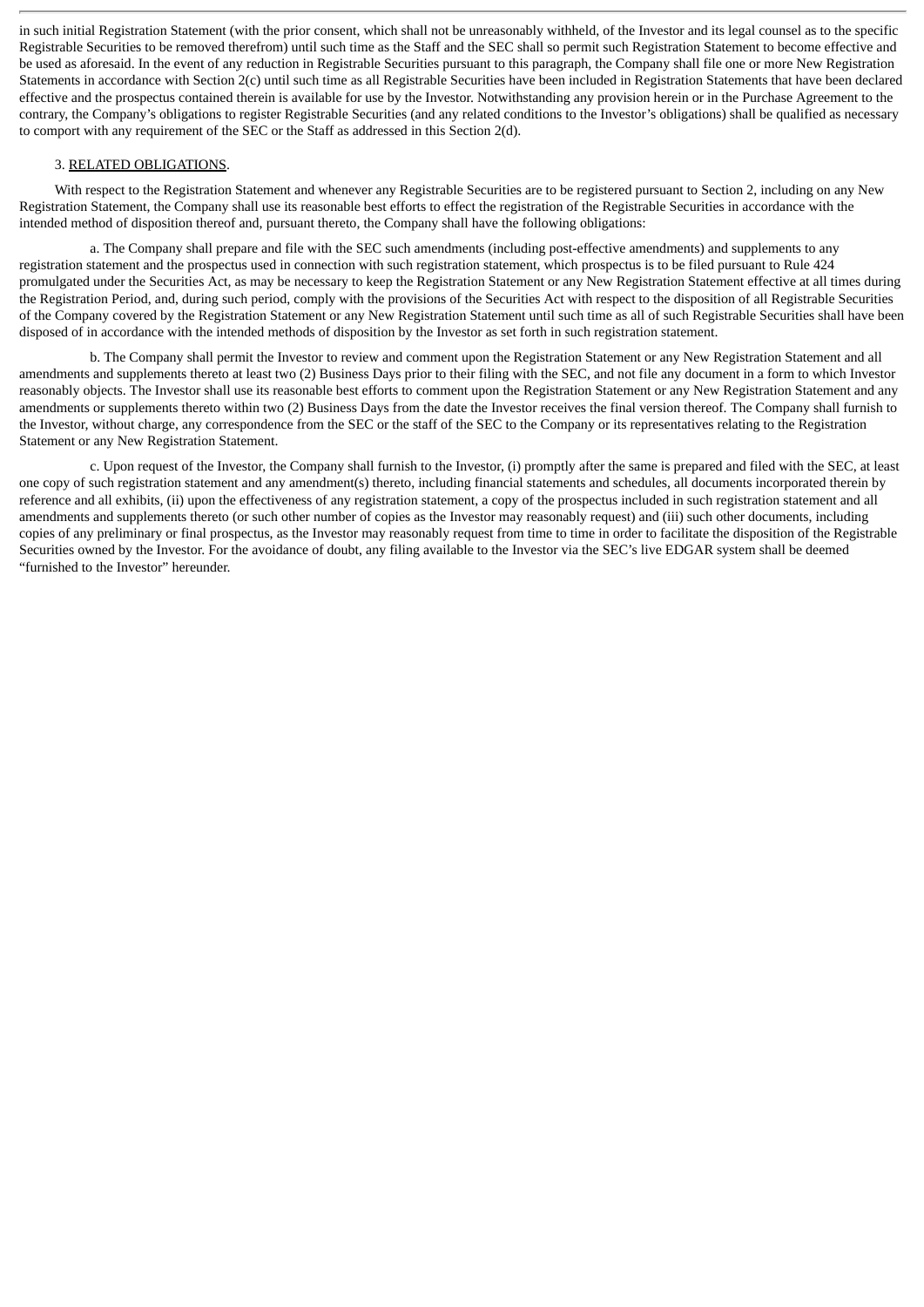d. The Company shall use reasonable best efforts to (i) register and qualify the Registrable Securities covered by a registration statement under such other securities or "blue sky" laws of such jurisdictions in the United States as the Investor reasonably requests (to the extent applicable), (ii) prepare and file in those jurisdictions, such amendments (including post-effective amendments) and supplements to such registrations and qualifications as may be necessary to maintain the effectiveness thereof during the Registration Period, (iii) take such other actions as may be necessary to maintain such registrations and qualifications in effect at all times during the Registration Period, and (iv) take all other actions reasonably necessary or advisable to qualify the Registrable Securities for sale in such jurisdictions; provided, however, that the Company shall not be required in connection therewith or as a condition thereto to (x) qualify to do business in any jurisdiction where it would not otherwise be required to qualify but for this Section 3(d), (y) subject itself to general taxation in any such jurisdiction, or (z) file a general consent to service of process in any such jurisdiction. The Company shall promptly notify the Investor who holds Registrable Securities of the receipt by the Company of any notification with respect to the suspension of the registration or qualification of any of the Registrable Securities for sale under the securities or "blue sky" laws of any jurisdiction in the United States or its receipt of actual notice of the initiation or threatening of any proceeding for such purpose.

e. As promptly as practicable after becoming aware of such event or facts, the Company shall notify the Investor in writing of the happening of any event or existence of such facts as a result of which the prospectus included in any registration statement, as then in effect, includes an untrue statement of a material fact or omits to state a material fact required to be stated therein or necessary to make the statements therein, in light of the circumstances under which they were made, not misleading, and promptly prepare a supplement or amendment to such registration statement to correct such untrue statement or omission, and deliver a copy of such supplement or amendment to the Investor (or such other number of copies as the Investor may reasonably request). The Company shall also promptly notify the Investor in writing (i) when a prospectus or any prospectus supplement or post-effective amendment has been filed, and when a registration statement or any post-effective amendment has become effective (notification of such effectiveness shall be delivered to the Investor by email or facsimile on the same day of such effectiveness and by overnight mail), (ii) of any request by the SEC for amendments or supplements to any registration statement or related prospectus or related information, and (iii) of the Company's reasonable determination that a post-effective amendment to a registration statement would be appropriate.

f. The Company shall use its reasonable best efforts to prevent the issuance of any stop order or other suspension of effectiveness of any registration statement, or the suspension of the qualification of any Registrable Securities for sale in any jurisdiction and, if such an order or suspension is issued, to obtain the withdrawal of such order or suspension at the earliest possible moment and to notify the Investor of the issuance of such order and the resolution thereof or its receipt of actual notice of the initiation or threat of any proceeding for such purpose.

g. The Company shall (i) cause all the Registrable Securities to be listed on each securities exchange on which securities of the same class or series issued by the Company are then listed, if any, if the listing of such Registrable Securities is then permitted under the rules of such exchange, or (ii) secure designation and quotation of all the Registrable Securities on the Principal Market. The Company shall pay all fees and expenses in connection with satisfying its obligation under this Section.

h. The Company shall cooperate with the Investor to facilitate the timely preparation and delivery of certificates (not bearing any restrictive legend) representing the Registrable Securities to be offered pursuant to any registration statement and enable such certificates to be in such denominations or amounts as the Investor may reasonably request and registered in such names as the Investor may request.

i. The Company shall at all times provide a transfer agent and registrar with respect to its Common Stock.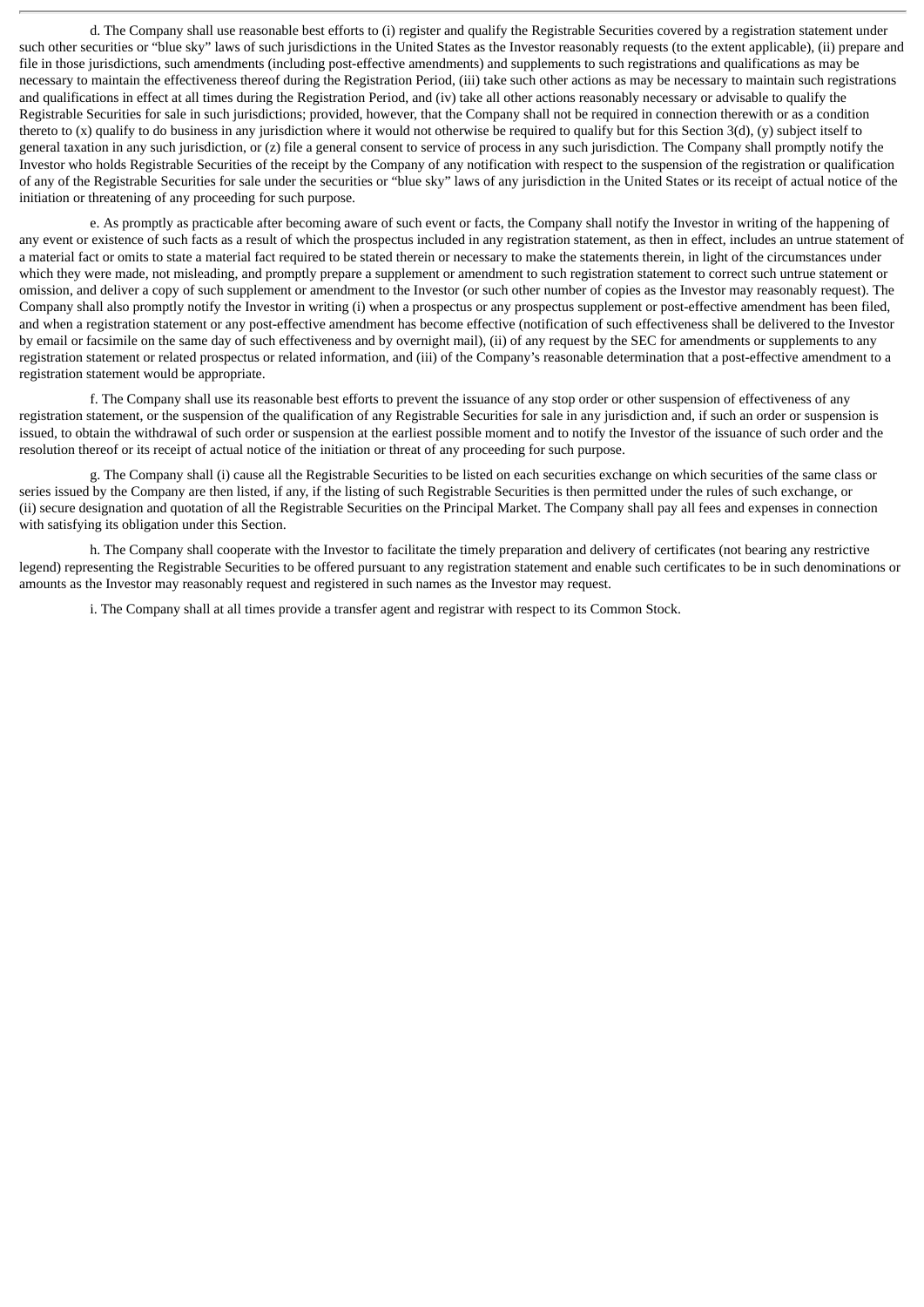j. If reasonably requested by the Investor, the Company shall (i) immediately incorporate in a prospectus supplement or post-effective amendment such information as the Investor believes should be included therein relating to the sale and distribution of Registrable Securities, including, without limitation, information with respect to the number of Registrable Securities being sold, the purchase price being paid therefor and any other terms of the offering of the Registrable Securities; (ii) make all required filings of such prospectus supplement or post-effective amendment as soon as practicable upon notification of the matters to be incorporated in such prospectus supplement or post-effective amendment; and (iii) supplement or make amendments to any registration statement.

k. The Company shall use its reasonable best efforts to cause the Registrable Securities covered by any registration statement to be registered with or approved by such other governmental agencies or authorities as may be necessary to consummate the disposition of such Registrable Securities.

l. Within one (1) Business Day after any registration statement which includes the Registrable Securities is ordered effective by the SEC, the Company shall deliver, and shall cause legal counsel for the Company to deliver, to the transfer agent for such Registrable Securities (with copies to the Investor) confirmation that such registration statement has been declared effective by the SEC in the form attached hereto as Exhibit A. Thereafter, if requested by the Buyer at any time, the Company (acting either directly or through its counsel) shall provide written confirmation (which may be via email) whether or not the effectiveness of such registration statement has lapsed at any time for any reason (including, without limitation, the issuance of a stop order) and whether or not the registration statement is current and available to the Buyer for sale of all of the Registrable Securities.

m. The Company shall take all other reasonable actions necessary to expedite and facilitate disposition by the Investor of Registrable Securities pursuant to any registration statement.

#### 4. OBLIGATIONS OF THE INVESTOR.

a. The Company shall notify the Investor in writing of the information the Company reasonably requires from the Investor in connection with any registration statement hereunder. The Investor shall furnish to the Company such information regarding itself, the Registrable Securities held by it and the intended method of disposition of the Registrable Securities held by it as shall be reasonably required to effect the registration of such Registrable Securities and shall execute such documents in connection with such registration as the Company may reasonably request.

b. The Investor agrees to cooperate with the Company as reasonably requested by the Company in connection with the preparation and filing of any registration statement hereunder.

c. The Investor agrees that, upon receipt of any notice from the Company of the happening of any event or existence of facts of the kind described in Section 3(f) or the first sentence of 3(e), the Investor will immediately discontinue disposition of Registrable Securities pursuant to any registration statement(s) covering such Registrable Securities until the Investor's receipt of the copies of the supplemented or amended prospectus contemplated by Section 3(f) or the first sentence of 3(e). Notwithstanding anything to the contrary, the Company shall cause its transfer agent to promptly deliver shares of Common Stock without any restrictive legend in accordance with the terms of the Purchase Agreement in connection with any sale of Registrable Securities with respect to which an Investor has entered into a contract for sale prior to the Investor's receipt of a notice from the Company of the happening of any event of the kind described in Section 3(f) or the first sentence of Section 3(e) and for which the Investor has not yet settled.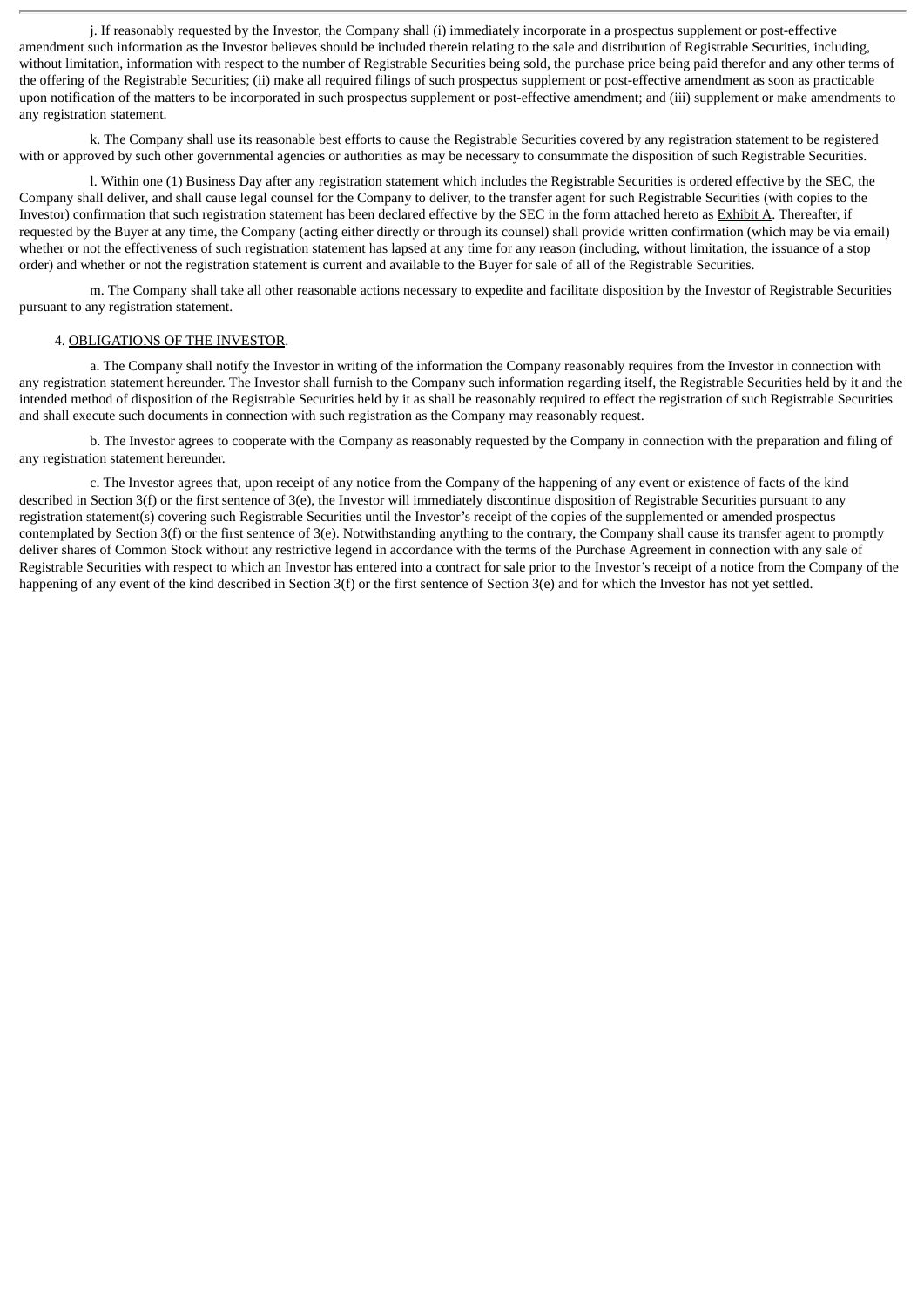#### 5. EXPENSES OF REGISTRATION.

All reasonable expenses, other than sales or brokerage commissions, incurred in connection with registrations, filings or qualifications pursuant to Sections 2 and 3, including, without limitation, all registration, listing and qualifications fees, printers and accounting fees, and fees and disbursements of counsel for the Company, shall be paid by the Company.

#### 6. INDEMNIFICATION.

a. To the fullest extent permitted by law, the Company will, and hereby does, indemnify, hold harmless and defend the Investor, each Person, if any, who controls the Investor, the members, the directors, officers, partners, employees, agents, representatives of the Investor and each Person, if any, who controls the Investor within the meaning of the Securities Act or the Securities Exchange Act of 1934, as amended (the "Exchange Act") (each, an "Indemnified Person"), against any losses, claims, damages, liabilities, judgments, fines, penalties, charges, costs, attorneys' fees, amounts paid in settlement or expenses, joint or several, (collectively, "Claims") incurred in investigating, preparing or defending any action, claim, suit, inquiry, proceeding, investigation or appeal taken from the foregoing by or before any court or governmental, administrative or other regulatory agency, body or the SEC, whether pending or threatened, whether or not an indemnified party is or may be a party thereto ("Indemnified Damages"), to which any of them may become subject insofar as such Claims (or actions or proceedings, whether commenced or threatened, in respect thereof) arise out of or are based upon: (i) any untrue statement or alleged untrue statement of a material fact in the Registration Statement, any New Registration Statement or any post-effective amendment thereto or in any filing made in connection with the qualification of the offering under the securities or other "blue sky" laws of any jurisdiction in which Registrable Securities are offered ("Blue Sky Filing"), or the omission or alleged omission to state a material fact required to be stated therein or necessary to make the statements therein not misleading, (ii) any untrue statement or alleged untrue statement of a material fact contained in the final prospectus (as amended or supplemented, if the Company files any amendment thereof or supplement thereto with the SEC) or the omission or alleged omission to state therein any material fact necessary to make the statements made therein, in light of the circumstances under which the statements therein were made, not misleading, (iii) any violation or alleged violation by the Company of the Securities Act, the Exchange Act, any other law, including, without limitation, any state securities law, or any rule or regulation thereunder relating to the offer or sale of the Registrable Securities pursuant to the Registration Statement or any New Registration Statement or (iv) any material violation by the Company of this Agreement (the matters in the foregoing clauses (i) through (iv) being, collectively, "Violations"). The Company shall reimburse each Indemnified Person promptly as such expenses are incurred and are due and payable, for any reasonable legal fees or other reasonable expenses incurred by them in connection with investigating or defending any such Claim. Notwithstanding anything to the contrary contained herein, the indemnification agreement contained in this Section 6(a): (i) shall not apply to a Claim by an Indemnified Person arising out of or based upon a Violation which occurs in reliance upon and in conformity with information about the Investor furnished in writing to the Company by such Indemnified Person expressly for use in connection with the preparation of the Registration Statement, any New Registration Statement or any such amendment thereof or supplement thereto, if such prospectus was timely made available by the Company pursuant to Section 3(c) or Section 3(e); (ii) with respect to any superseded prospectus, shall not inure to the benefit of any such person from whom the person asserting any such Claim purchased the Registrable Securities that are the subject thereof (or to the benefit of any person controlling such person) if the untrue statement or omission of material fact contained in the superseded prospectus was corrected in the revised prospectus, as then amended or supplemented, if such revised prospectus was timely made available by the Company pursuant to Section 3(c) or Section 3(e), and the Indemnified Person was promptly advised in writing not to use the incorrect prospectus prior to the use giving rise to a violation and such Indemnified Person, notwithstanding such advice, used it; (iii) shall not be available to the extent such Claim is based on a failure of the Investor to deliver or to cause to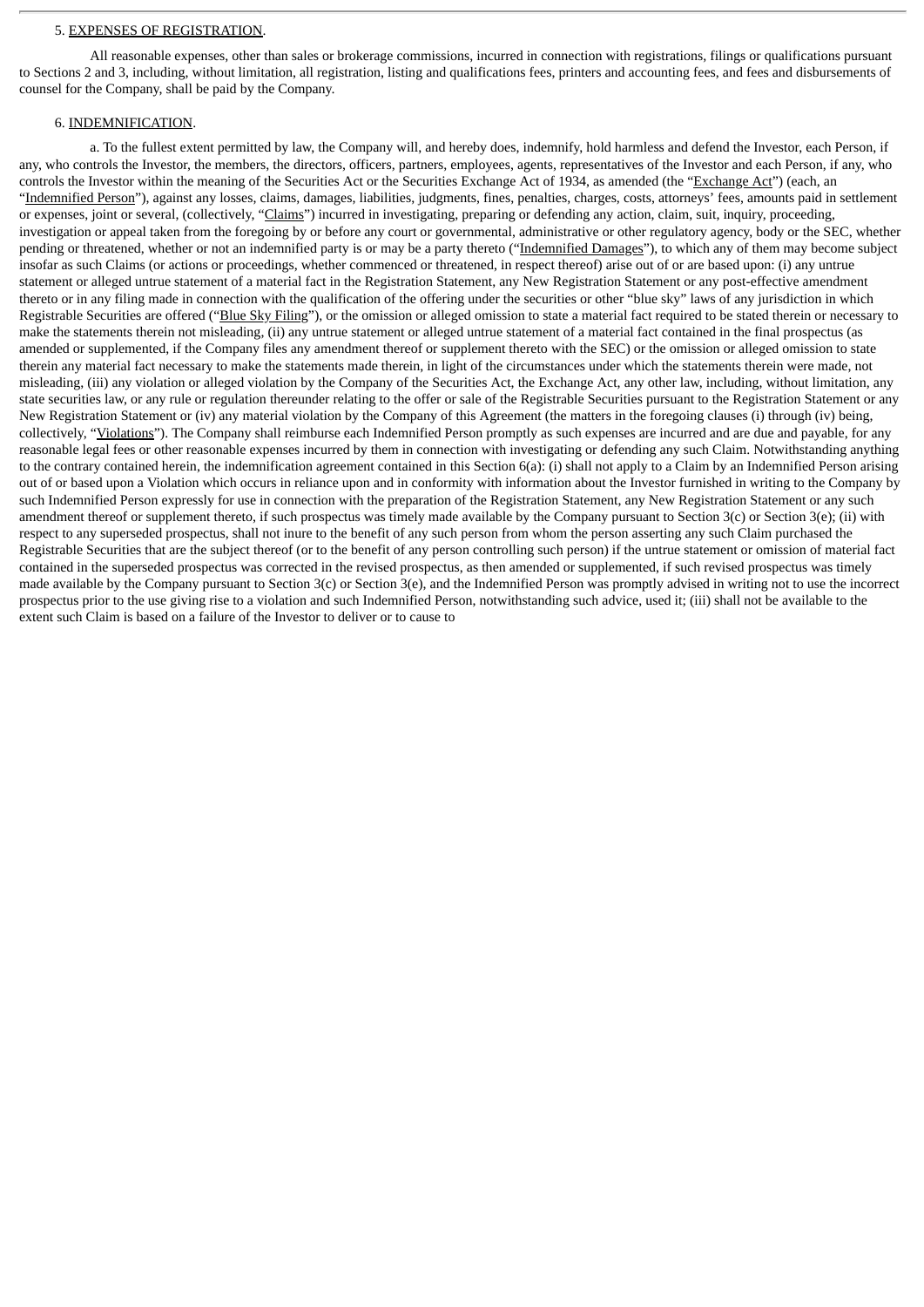be delivered the prospectus made available by the Company, if such prospectus was timely made available by the Company pursuant to Section 3(c) or Section 3(e); and (iv) shall not apply to amounts paid in settlement of any Claim if such settlement is effected without the prior written consent of the Company, which consent shall not be unreasonably withheld. Such indemnity shall remain in full force and effect regardless of any investigation made by or on behalf of the Indemnified Person and shall survive the transfer of the Registrable Securities by the Investor pursuant to Section 9.

b. In connection with the Registration Statement or any New Registration Statement, the Investor agrees to indemnify, hold harmless and defend, to the same extent and in the same manner as is set forth in Section 6(a), the Company, each of its directors, each of its officers who signs the Registration Statement or any New Registration Statement, each Person, if any, who controls the Company within the meaning of the Securities Act or the Exchange Act (collectively and together with an Indemnified Person, an "Indemnified Party"), against any Claim or Indemnified Damages to which any of them may become subject, under the Securities Act, the Exchange Act or otherwise, insofar as such Claim or Indemnified Damages arise out of or are based upon any Violation, in each case to the extent, and only to the extent, that such Violation occurs in reliance upon and in conformity with written information about the Investor set forth on Exhibit B attached hereto and furnished to the Company by the Investor expressly for use in connection with such registration statement; and, subject to Section 6(d), the Investor will reimburse any legal or other expenses reasonably incurred by them in connection with investigating or defending any such Claim; provided, however, that the indemnity agreement contained in this Section 6(b) and the agreement with respect to contribution contained in Section 7 shall not apply to amounts paid in settlement of any Claim if such settlement is effected without the prior written consent of the Investor, which consent shall not be unreasonably withheld; provided, further, however, that the Investor shall be liable under this Section 6(b) for only that amount of a Claim or Indemnified Damages as does not exceed the net proceeds to the Investor as a result of the sale of Registrable Securities pursuant to such registration statement. Such indemnity shall remain in full force and effect regardless of any investigation made by or on behalf of such Indemnified Party and shall survive the transfer of the Registrable Securities by the Investor pursuant to Section 9.

c. Promptly after receipt by an Indemnified Person or Indemnified Party under this Section 6 of notice of the commencement of any action or proceeding (including any governmental action or proceeding) involving a Claim, such Indemnified Person or Indemnified Party shall, if a Claim in respect thereof is to be made against any indemnifying party under this Section 6, deliver to the indemnifying party a written notice of the commencement thereof, and the indemnifying party shall have the right to participate in, and, to the extent the indemnifying party so desires, jointly with any other indemnifying party similarly noticed, to assume control of the defense thereof with counsel mutually satisfactory to the indemnifying party and the Indemnified Person or the Indemnified Party, as the case may be; provided, however, that an Indemnified Person or Indemnified Party shall have the right to retain its own counsel with the fees and expenses to be paid by the indemnifying party, if, in the reasonable opinion of counsel retained by the indemnifying party, the representation by such counsel of the Indemnified Person or Indemnified Party and the indemnifying party would be inappropriate due to actual or potential differing interests between such Indemnified Person or Indemnified Party and any other party represented by such counsel in such proceeding. The Indemnified Party or Indemnified Person shall cooperate fully with the indemnifying party in connection with any negotiation or defense of any such action or claim by the indemnifying party and shall furnish to the indemnifying party all information reasonably available to the Indemnified Party or Indemnified Person which relates to such action or claim. The indemnifying party shall keep the Indemnified Party or Indemnified Person fully apprised at all times as to the status of the defense or any settlement negotiations with respect thereto. No indemnifying party shall be liable for any settlement of any action, claim or proceeding effected without its written consent, provided, however, that the indemnifying party shall not unreasonably withhold, delay or condition its consent. No indemnifying party shall, without the consent of the Indemnified Party or Indemnified Person, consent to entry of any judgment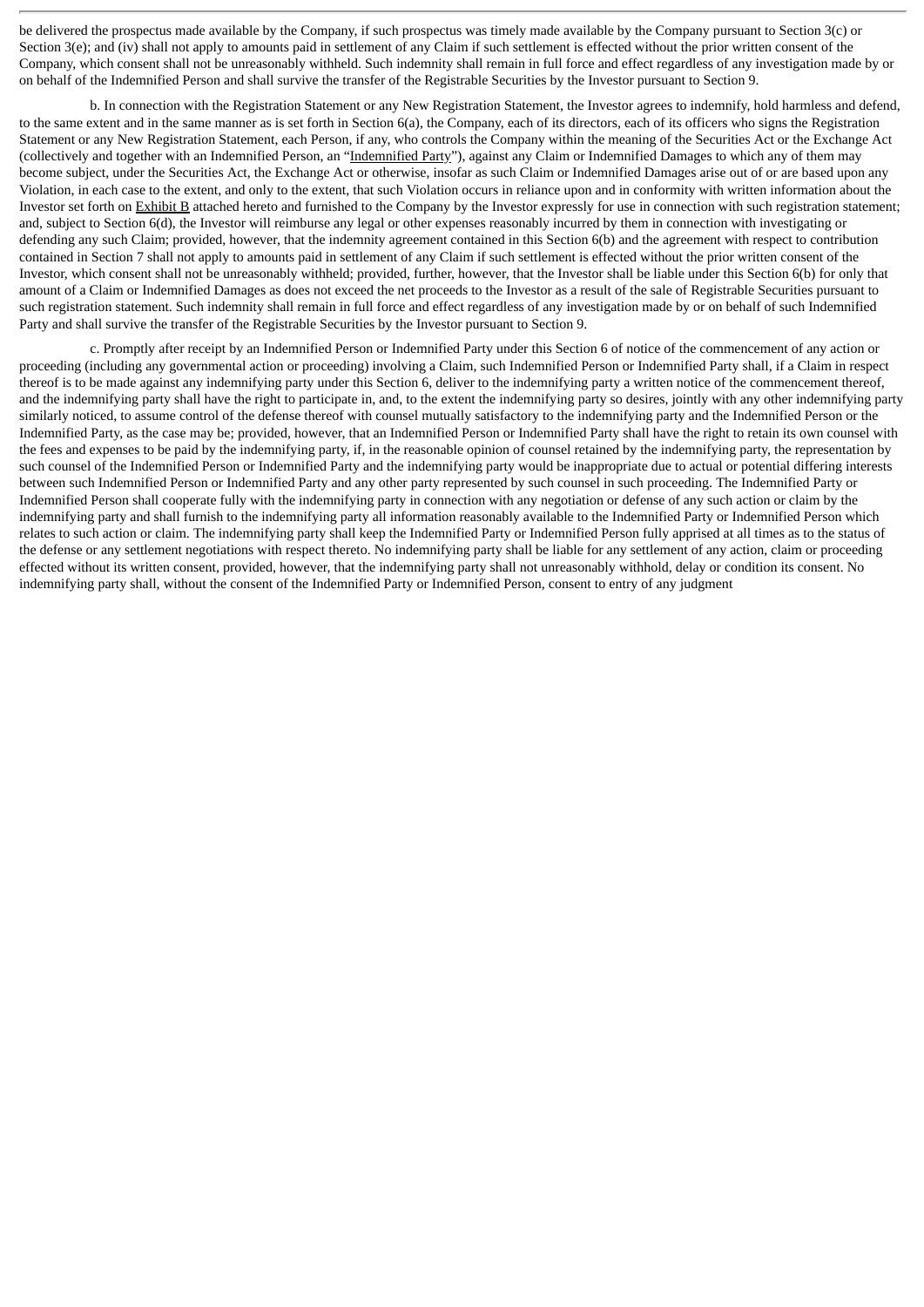or enter into any settlement or other compromise which does not include as an unconditional term thereof the giving by the claimant or plaintiff to such Indemnified Party or Indemnified Person of a release from all liability in respect to such claim or litigation. Following indemnification as provided for hereunder, the indemnifying party shall be subrogated to all rights of the Indemnified Party or Indemnified Person with respect to all third parties, firms or corporations relating to the matter for which indemnification has been made. The failure to deliver written notice to the indemnifying party within a reasonable time of the commencement of any such action shall not relieve such indemnifying party of any liability to the Indemnified Person or Indemnified Party under this Section 6, except to the extent that the indemnifying party is prejudiced in its ability to defend such action.

d. The indemnification required by this Section 6 shall be made by periodic payments of the amount thereof during the course of the investigation or defense, as and when bills are received or Indemnified Damages are incurred.

e. The indemnity agreements contained herein shall be in addition to (i) any cause of action or similar right of the Indemnified Party or Indemnified Person against the indemnifying party or others, and (ii) any liabilities the indemnifying party may be subject to pursuant to law.

# 7. CONTRIBUTION.

To the extent any indemnification by an indemnifying party is prohibited or limited by law, the indemnifying party agrees to make the maximum contribution with respect to any amounts for which it would otherwise be liable under Section 6 to the fullest extent permitted by law; provided, however, that: (i) no seller of Registrable Securities guilty of fraudulent misrepresentation (within the meaning of Section 11(f) of the Securities Act) shall be entitled to contribution from any seller of Registrable Securities who was not guilty of fraudulent misrepresentation; and (ii) contribution by any seller of Registrable Securities shall be limited in amount to the net amount of proceeds received by such seller from the sale of such Registrable Securities.

### 8. REPORTS AND DISCLOSURE UNDER THE SECURITIES ACTS.

With a view to making available to the Investor the benefits of Rule 144 promulgated under the Securities Act or any other similar rule or regulation of the SEC that may at any time permit the Investor to sell securities of the Company to the public without registration ("Rule 144"), the Company agrees, at the Company's sole expense, to:

a. make and keep public information available, as those terms are understood and defined in Rule 144;

b. file with the SEC in a timely manner all reports and other documents required of the Company under the Securities Act and the Exchange Act so long as the Company remains subject to such requirements and the filing of such reports and other documents is required for the applicable provisions of Rule 144;

c. furnish to the Investor so long as the Investor owns Registrable Securities, promptly upon request, (i) a written statement by the Company that it has complied with the reporting and and/or disclosure provisions of Rule 144, the Securities Act and the Exchange Act, (ii) a copy of the most recent annual or quarterly report of the Company and such other reports and documents so filed by the Company, and (iii) such other information as may be reasonably requested to permit the Investor to sell such securities pursuant to Rule 144 without registration; and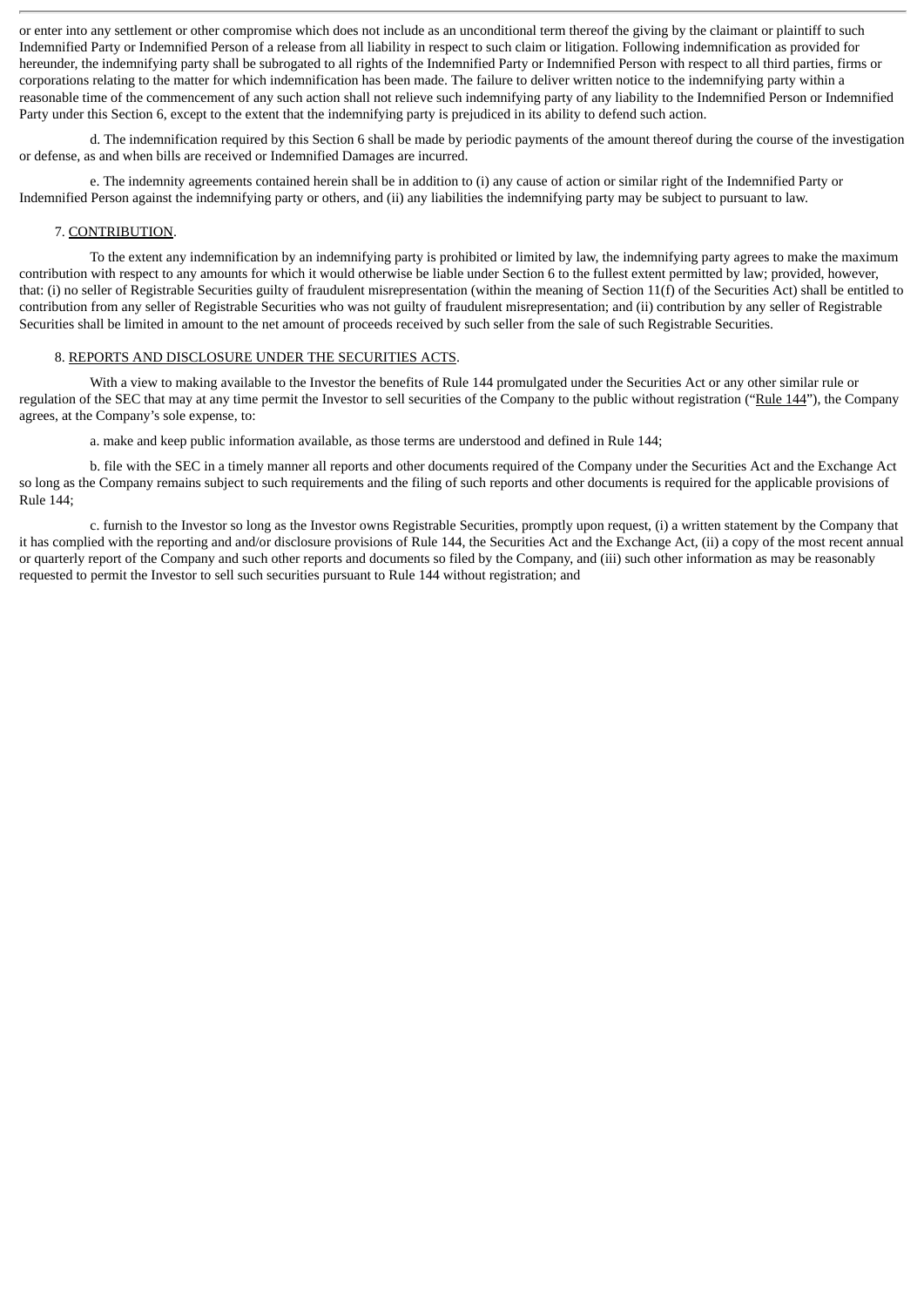d. take such additional action as is requested by the Investor to enable the Investor to sell the Registrable Securities pursuant to Rule 144, including, without limitation, delivering all such legal opinions, consents, certificates, resolutions and instructions to the Company's Transfer Agent as may be requested from time to time by the Investor and otherwise fully cooperate with Investor and Investor's broker to effect such sale of securities pursuant to Rule 144.

The Company agrees that damages may be an inadequate remedy for any breach of the terms and provisions of this Section 8 and that Investor shall, whether or not it is pursuing any remedies at law, be entitled to equitable relief in the form of a preliminary or permanent injunction, without having to post any bond or other security, upon any breach or threatened breach of any such terms or provisions.

# 9. ASSIGNMENT OF REGISTRATION RIGHTS.

The Company shall not assign this Agreement or any rights or obligations hereunder without the prior written consent of the Investor. The Investor may not assign its rights under this Agreement without the written consent of the Company, other than to an affiliate of the Investor controlled by Jonathan Cope or Josh Scheinfeld.

# 10. AMENDMENT OF REGISTRATION RIGHTS.

No provision of this Agreement may be amended or waived by the parties from and after the date that is one (1) Business Day immediately preceding the initial filing of the Registration Statement with the SEC. Subject to the immediately preceding sentence, no provision of this Agreement may be (i) amended other than by a written instrument signed by both parties hereto or (ii) waived other than in a written instrument signed by the party against whom enforcement of such waiver is sought. Failure of any party to exercise any right or remedy under this Agreement or otherwise, or delay by a party in exercising such right or remedy, shall not operate as a waiver thereof.

#### 11. MISCELLANEOUS.

a. A Person is deemed to be a holder of Registrable Securities whenever such Person owns or is deemed to own of record such Registrable Securities. If the Company receives conflicting instructions, notices or elections from two or more Persons with respect to the same Registrable Securities, the Company shall act upon the basis of instructions, notice or election received from the registered owner of such Registrable Securities.

b. Any notices, consents, waivers or other communications required or permitted to be given under the terms of this Agreement must be in writing and will be deemed to have been delivered: (i) upon receipt, when delivered personally; (ii) upon receipt, when sent by facsimile or email (provided confirmation of transmission is mechanically or electronically generated and kept on file by the sending party); or (iii) one (1) Business Day after deposit with a nationally recognized overnight delivery service, in each case properly addressed to the party to receive the same. The addresses for such communications shall be: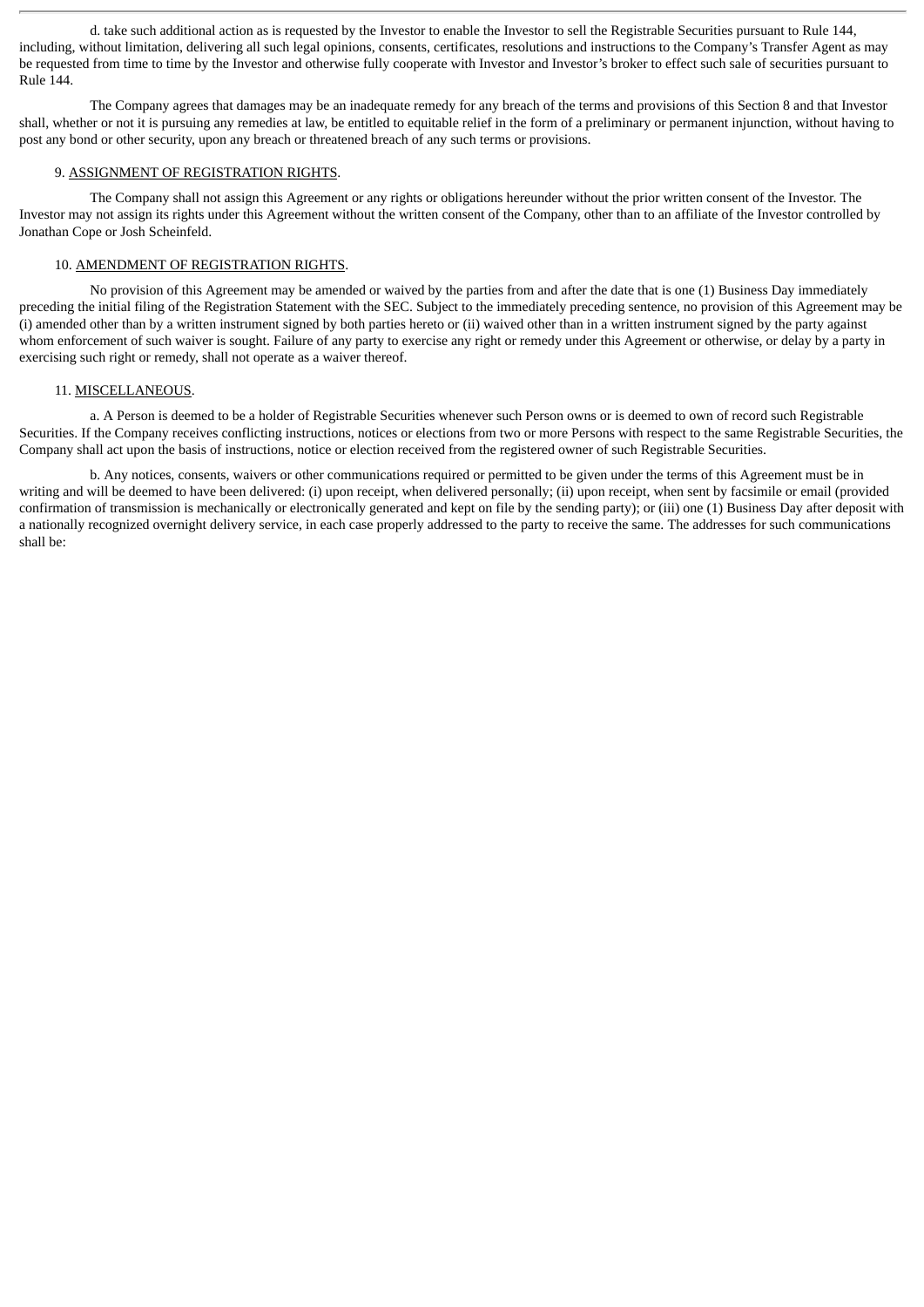If to the Company:

RXi Pharmaceuticals Corporation 257 Simarano Drive, Suite 101 Marlborough, MA 01752 Telephone: (508) 767-3861 Facsimile: (508) 303-3400 E-mail: gcauwenbergh@rxipharma.com Attention: Geert Cauwenbergh, Dr. Med. Sc.

With a copy to (which shall not constitute notice or service of process):

Gibson, Dunn & Crutcher LLP 555 Mission Street, Suite 3000 San Francisco, CA 94105 Telephone: (415) 393-8373 Facsimile: (415) 374-8430 E-mail: rmurr@gibsondunn.com Attention: Ryan A. Murr, Esq.

If to the Investor:

Lincoln Park Capital Fund, LLC 440 North Wells, Suite 410 Chicago, IL 60654 Telephone: 312-822-9300 Facsimile: 312-822-9301 E-mail: jscheinfeld@lpcfunds.com/jcope@lpcfunds.com Attention: Josh Scheinfeld/Jonathan Cope

With a copy to (which shall not constitute notice or service of process):

|                    | Mintz, Levin, Cohn, Ferris, Glovsky and Popeo, P.C. |
|--------------------|-----------------------------------------------------|
| 666 Third Avenue   |                                                     |
| New York, NY 10017 |                                                     |
| Telephone:         | $(212)$ 692-6267                                    |
| Facsimile:         | $(212)$ 983-3115                                    |
| E-mail:            | ajmarsico@mintz.com                                 |
| Attention:         | Anthony J. Marsico, Esq.                            |

or at such other address and/or facsimile number and/or to the attention of such other person as the recipient party has specified by written notice given to each other party three (3) Business Days prior to the effectiveness of such change. Written confirmation of receipt (A) given by the recipient of such notice, consent, waiver or other communication, (B) mechanically or electronically generated by the sender's facsimile machine or email account containing the time, date, recipient facsimile number or email address, as applicable, or (C) provided by a nationally recognized overnight delivery service, shall be rebuttable evidence of personal service, receipt by facsimile, email or receipt from a nationally recognized overnight delivery service in accordance with clause (i), (ii) or (iii) above, respectively.

c. The corporate laws of the State of Delaware shall govern all issues concerning the relative rights of the Company and its stockholders. All other questions concerning the construction, validity, enforcement and interpretation of this Agreement shall be governed by the internal laws of the State of Illinois, without giving effect to any choice of law or conflict of law provision or rule (whether of the State of Illinois or any other jurisdictions) that would cause the application of the laws of any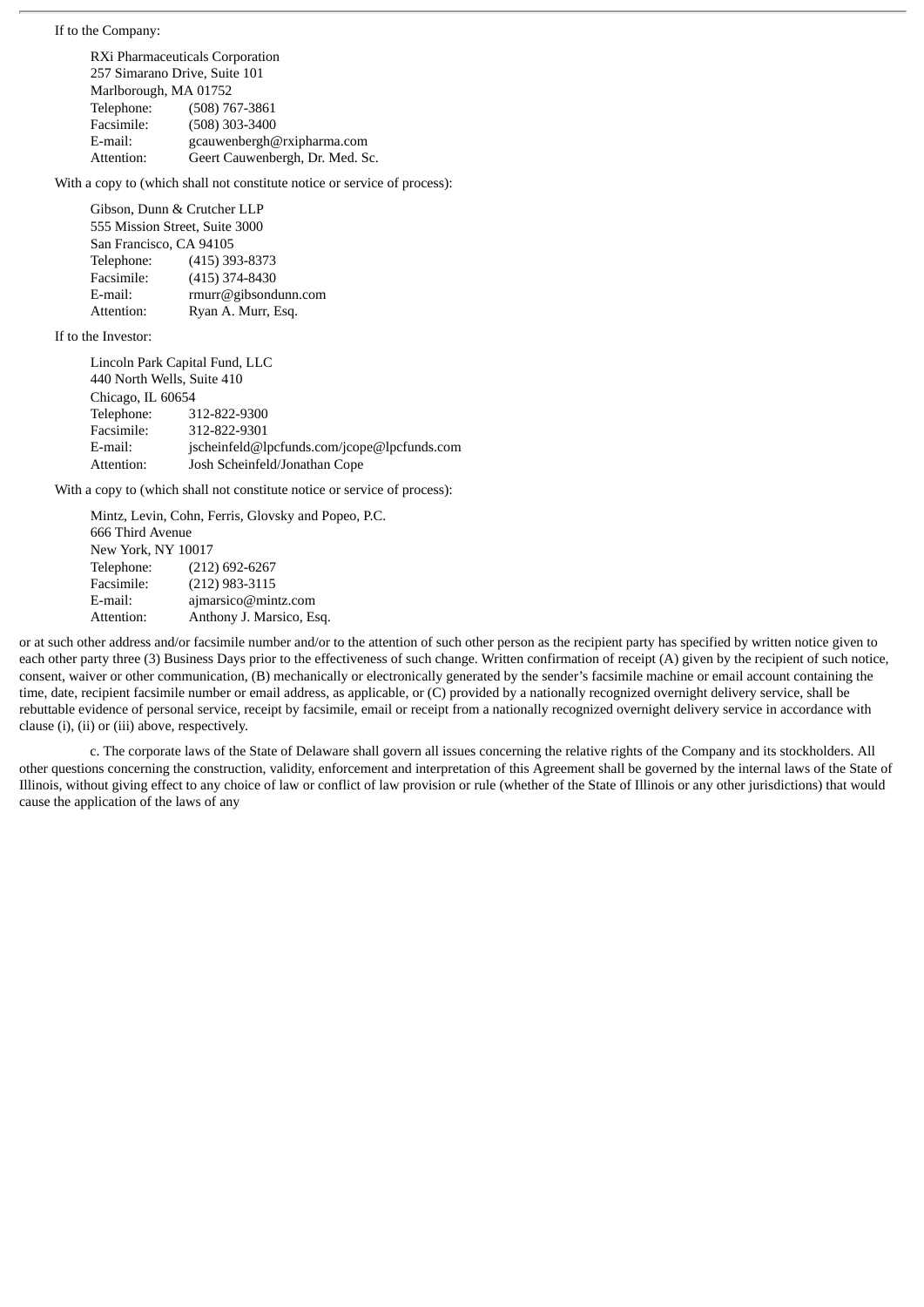jurisdictions other than the State of Illinois. Each party hereby irrevocably submits to the exclusive jurisdiction of the state and federal courts sitting the State of Illinois, County of Cook, for the adjudication of any dispute hereunder or in connection herewith or with any transaction contemplated hereby or discussed herein, and hereby irrevocably waives, and agrees not to assert in any suit, action or proceeding, any claim that it is not personally subject to the jurisdiction of any such court, that such suit, action or proceeding is brought in an inconvenient forum or that the venue of such suit, action or proceeding is improper. Each party hereby irrevocably waives personal service of process and consents to process being served in any such suit, action or proceeding by mailing a copy thereof to such party at the address for such notices to it under this Agreement and agrees that such service shall constitute good and sufficient service of process and notice thereof. Nothing contained herein shall be deemed to limit in any way any right to serve process in any manner permitted by law. If any provision of this Agreement shall be invalid or unenforceable in any jurisdiction, such invalidity or unenforceability shall not affect the validity or enforceability of the remainder of this Agreement in that jurisdiction or the validity or enforceability of any provision of this Agreement in any other jurisdiction. EACH PARTY HEREBY IRREVOCABLY WAIVES ANY RIGHT IT MAY HAVE, AND AGREES NOT TO REQUEST, A JURY **TRIAL FOR THE ADJUDICATION OF ANY DISPUTE HEREUNDER OR IN CONNECTION HEREWITH OR ARISING OUT OF THIS AGREEMENT OR ANY TRANSACTION CONTEMPLATED HEREBY.**

d. This Agreement and the Purchase Agreement constitute the entire agreement among the parties hereto with respect to the subject matter hereof and thereof. There are no restrictions, promises, warranties or undertakings, other than those set forth or referred to herein and therein. This Agreement and the Purchase Agreement supersede all prior agreements and understandings among the parties hereto with respect to the subject matter hereof and thereof.

e. Subject to the requirements of Section 9, this Agreement shall inure to the benefit of and be binding upon the successors and permitted assigns of each of the parties hereto.

f. The headings in this Agreement are for convenience of reference only and shall not limit or otherwise affect the meaning hereof.

g. This Agreement may be executed in identical counterparts, each of which shall be deemed an original but all of which shall constitute one and the same agreement. This Agreement, once executed by a party, may be delivered to the other party hereto by facsimile transmission or by e-mail in a ".pdf" format data file of a copy of this Agreement bearing the signature of the party so delivering this Agreement.

h. Each party shall do and perform, or cause to be done and performed, all such further acts and things, and shall execute and deliver all such other agreements, certificates, instruments and documents, as the other party may reasonably request in order to carry out the intent and accomplish the purposes of this Agreement and the consummation of the transactions contemplated hereby.

i. The language used in this Agreement will be deemed to be the language chosen by the parties to express their mutual intent and no rules of strict construction will be applied against any party.

j. This Agreement is intended for the benefit of the parties hereto and their respective successors and permitted assigns, and is not for the benefit of, nor may any provision hereof be enforced by, any other Person.

\* \* \* \* \* \*